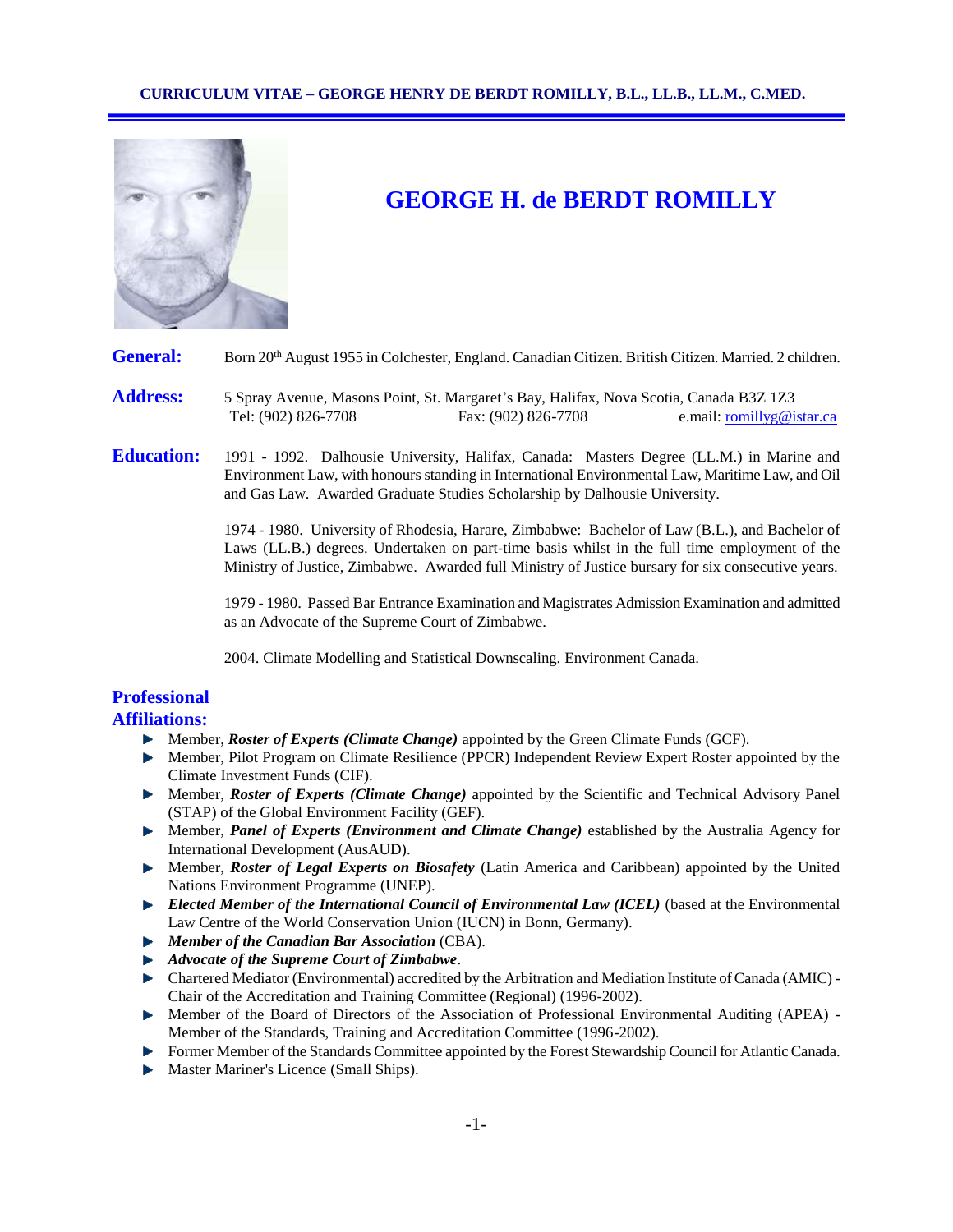# **Country**

- **Experience:** Anguilla, Antigua and Barbuda, The Bahamas, Barbados, Belize, British Virgin Islands, Canada, Cayman Islands, Chile, Cook Islands, Comoros, Cuba, Dominica, Egypt, Ethiopia, Fiji, French Polynesia, Grenada, Guyana, India, Jamaica, Kiribati, Madagascar, Maldives, Mauritius, Montserrat, Nepal, Norway, Palau, Papua New Guinea, Philippines, Qatar, Samoa, Saudi Arabia, Seychelles, Solomon Islands, South Africa, Sri Lanka, St. Christopher and Nevis, St. Lucia, St. Vincent and the Grenadines, Sudan, Tonga, Trinidad and Tobago, Turks and Caicos Islands, United Kingdom, Vanuatu, Venezuela, Zimbabwe.
- **Summary:** 25 years professional experience as Team Leader or key expert in the design and/or implementation of environmental management capacity building projects (review and drafting of environmental and natural resource management laws, environmental institutional development, climate change planning and management, renewable energy development, water and waste management, sustainable development law and policy, biodiversity conservation, parks management, biosafety management) in over 40 developing countries in Africa, Middle East, South and Central America, South Asia, and the Caribbean, Indian Ocean and South Pacific regions - largely on projects and programmes funded by: *Green Climate Fund* (GCF); *Climate Investment Funds* (CIF); *Global Environment Facility* (GEF); *United Nations Development Programme* (UNDP); *United Nations Environment Programme* (UNEP); *World Bank* (IBRD); *Asian Development Bank* (ADB*); Inter-American Development Bank* (IDB); *Caribbean Development Bank* (CDB); *Canadian International Development Agency* (CIDA*); Danish International Development Agency (DANIDA); European Union* (EU); *Deutsche Gesellschaftfür Internationale Zusammenarbeit (GIZ);* and *United Kingdom Department for International Development* (DFID). Has 25 years' experience in institution/capacity building including legal/institutional assessment, legislative drafting, identification of capacity and organisational constraints within public administrations, private sector, civil society in small island developing states (SIDS), other developing countries and Canada.

### **Work**

#### **Experience: de Romilly & de Romilly Ltd., Environmental and Labour Consultants. 1993 - Present**

President - Sustainable Development Law, Policy and Institutions Adviser/Legal Draftsman/Climate Change Adaptation Specialist.

Providing professional, technical and consultancy services in the areas of sustainable development, maritime law and policy, environmental and resource management law and policy, conservation law and policy, climate change adaptation, climate change and disaster risk management, and the establishment of legal/policy and institutional structures for sustainable development (see below for project experience).

- **June 2020 to June 2021.** Legal Adviser retained under Green Climate Fund (GCF) National Adaptation Plan (NAP) project to provide legal advice and legal drafting services to the Antigua and Barbuda Department of Environment.Key outputs include:
	- (a) development and operationalization of an Access to Justice Programme for Environmental Matters to implement the *Regional Agreement on Access to Information, Public Participation and Justice in Environmental Matters in Latin America and the Caribbean 2018* (*Escazú Agreement 2018*), with particular focus on climate change adaptation as well as drafting of corresponding legislation;
	- (b) development of draft legislation to create an enabling environment for national adaptation planning and action and to implement the *Paris Agreement*;
	- (c) legal inputs into and review of the draft National Adaptation Plan (NAP).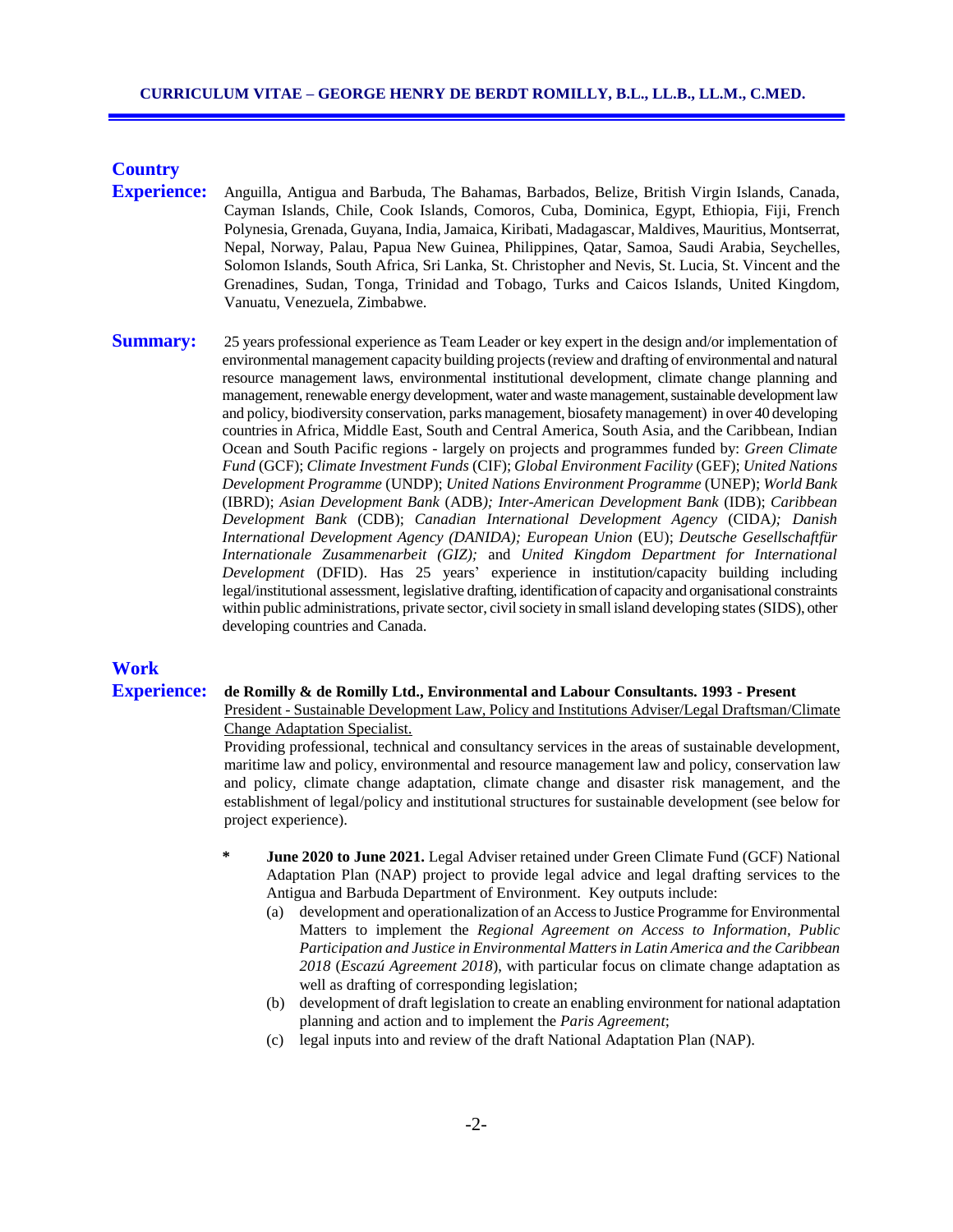- **\* September 2020 to March 2021.** Climate Change Specialist retained by the Grenada Ministry of Infrastructure Development, Public Utilities, Energy, Transport and Implementation to undertake the Climate Change Vulnerability and Risk Assessment (CCVRA) for the Western Main Road Feasibility Study and Detailed Design and Construction Supervision Project funded by the United Kingdom Department for International Development (DFID) and the Caribbean Development Bank (CDB).
- **\* March to December 2020.** Climate Change Finance and Legal Expert retained by the United Kingdom Department for International Development (DFID**)** under the £1.7 million Policy and Institutions Facility (PIF) program that supports the Nepal Ministry of Forests and Environment (MoFE) and relevant stakeholders to identify key constraints to the implementation of Nepal's climate change policy and institutional framework. Key activities include the development and drafting of agreed rules and regulations on climate financing allocation at the national level that will help the Federal Government allocate climate financing to the Provinces and Local Governments for resources coming from various sources (domestic, bilateral, multilateral, international).
- **\* May to October 2020.** Environmental Lawyer and Legal Draftsman retained by the United Nations Environment Programme (UNEP) to assist the government of Barbados to undertake: (i) an analysis of the environmental management regulatory and institutional framework in Barbados; and (ii) review and updating of the draft national *Environmental Protection Management Ac*t. In undertaking the assignment, due recognitions is being given to commitments under the *Revised Treaty of Chaguaramas, Establishing the Caribbean Single Market Economy*, taking into consideration the Decision of the Council of Trade and Economic Development (COTED) mandating the Caribbean Community Secretariat to formulate an Environmental Policy Framework to facilitate the implementation of the Environmental and Sustainable Development Dimensions of the *Revised Treaty of Chaguaramas*.
- **February to June 2020.** Legal Draftsman retained by the Ministry of Agriculture and Fisheries of the Government of the Virgin Islands to develop and draft legislation to implement recommendations contained in the *Green Paper – Proposed Revisions to the Virgin Islands' Fisheries Act, No. 4 of 1997*, and *Issues Paper - Review and Revision of Legislation for the Proposed Virgin Islands' Department of Agriculture and Fisheries,* while addressing priority issues of the new administration, in particular to establish the legislative framework for the newly merged Department of Agriculture and the Department of Fisheries. Drafted the *Virgin Islands Food Security and Food Sustainability Bill*, and facilitated broad-based stakeholder consultation on the proposed legislation during social distancing restrictions imposed by the COVID-19 pandemic.
- **\* September 2019 to March 2020.** Legal Draftsman retained by the Ministry of Natural Resources and Labour of the Government of the Virgin Islands to develop and draft legislation to implement recommendations contained in the *Green Paper - Proposed Environmental Management and Climate Adaptation Bill*, while addressing priority issues of the new administration, in particular to fully translate the *Marine Estate Administration Policy* into a legislative framework. Drafted the following: (a) *Virgin Islands Environmental Management and Climate Resilience Bill, 2019*; and (b) *Virgin Islands Marine Estate Administration and Coastal Zone Management Bill, 2020*.
- **\* September 2019 to January 2020.** Climate Change and Disaster Risk Specialist retained by the European Union to undertake the end of program evaluation of the EUR20 million *Building*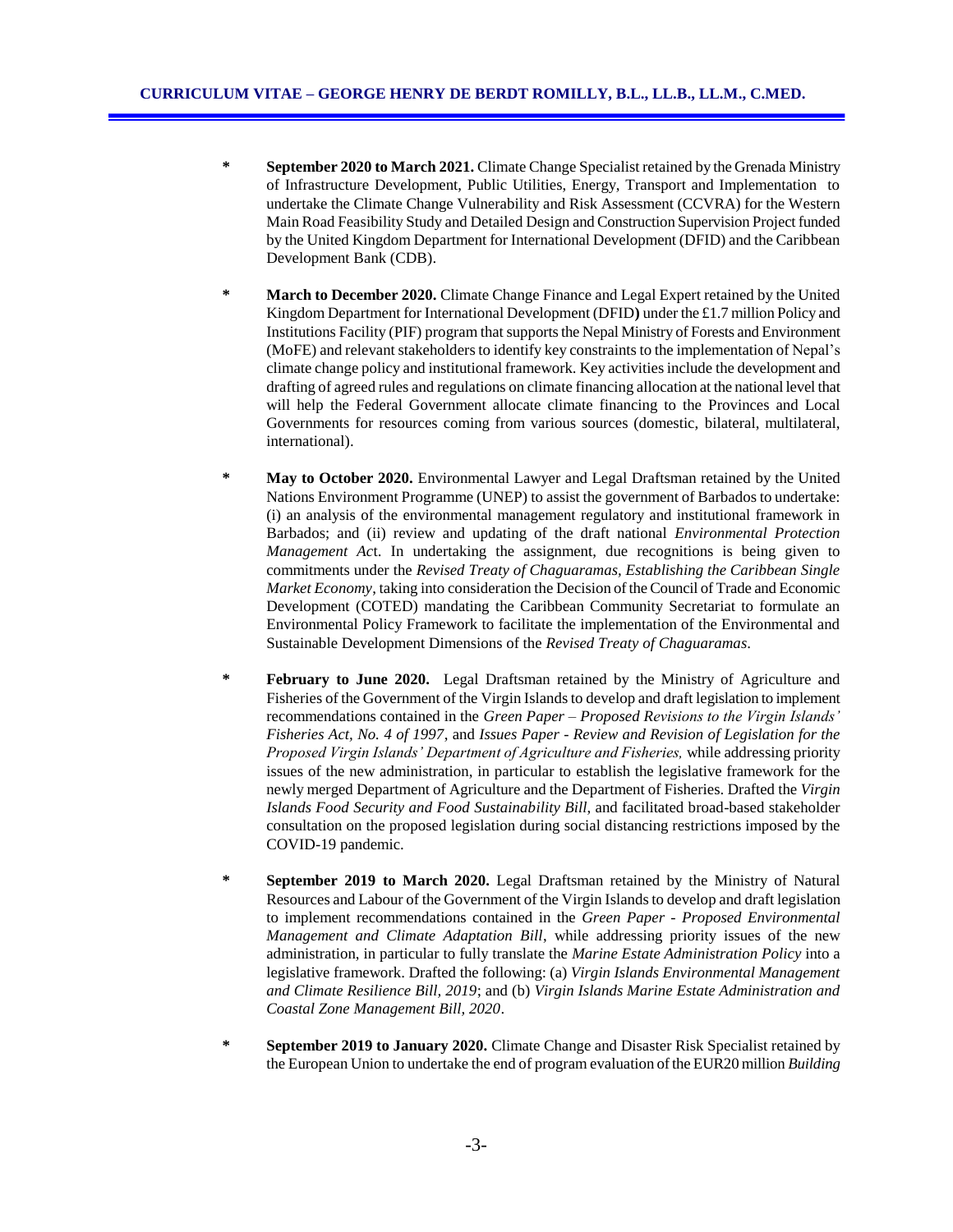*Safety and Resilience in the Pacific* (BSRP) program, which included detailed in-country evalutions in Fiji, Solomon Islands, Tonga and Vanuatu**.**

- **\* January 2019 to April 2020**. Retained by the United Nations Development Programme (UNDP) as International NGO/CBO Climate Change Specialist under the Green Climate Fund Readiness Project in Dominica to support the National Designated Authority (NDA) in building capacity in civil society in Dominica to access international climate change financing under the Green Climate Fund (GCF).
- **\* May 2018 to March 2019.** Legal Draftsman retained by the Ministry of Natural Resources and Labour of the Government of the Virgin Islands to undertake a review and revision of the legislation and institutional frameworks for environmental, natural resources and fisheries management. The assignment included a legal/institutional review and consultation with key stakeholders to:
	- (a) evaluate the strengths and weaknesses of the current legal and institutional framework for the environmental agriculture and fisheries sectors;
	- (b) define possible options to address identified weaknesses;
	- (c) identify new and emerging issues that face the fishing and agriculture sectors; and
	- (d) identify viable legal and institutional structures to support the needs of the fishing and agriculture sectors.

The review, which included extensive stakeholder consultation, culminated in the preparation of the documents entitled *Green Paper - Proposed Environmental Management and Climate Adaptation Bill* (October 2018), *Green Paper – Proposed Revisions to the Virgin Islands' Fisheries Act, No. 4 of 1997* (October 2018), and *Review and Revision of Legislation for the Proposed Virgin Islands' Department of Agriculture - Issues Paper* (March 2019).

- \* **May 2017 to February 2018**. Climate Change Legal/Policy Specialist/Legal Draftsman retained by the Green Climate Fund under the Special Service Agreement: Green Climate Fund (GCF) Readiness 2 Project (Demonstrating GCF Enhanced Direct Access in the Public, Private, and Civil Society Sectors) to support capacity building of the National Designated Authority (NDA) of the Governments of Antigua and Barbuda, Dominica and Grenada to increase access to international climate change financing including the accreditation of the National Implementing Entity (NIE) for the GCF. Undertook review of the Grenada *Climate Resilience, Environment and Natural Resources Bill 2018*, and drafted revisions to the legislation to facilitate direct access accreditation to the Green Climate Fund.
- \* **November 2016 to September 2018.** Team Leader/ Climate Change Policy Specialist retained under the European Union (EU) funded Global Climate Change Alliance (GCCA) *National Land Policies in the Context of Climate Change Adaptation and Sustainable Land Management* project. Tasked to identify deficiencies in the existing legal, institutional and policy framework and draft national policies and legislation to strengthen the legal and institutional framework for sustainable land management, climate change risk management and disaster risk. Coordinated the development in four OECS countries (Anguilla, British Virgin Islands, Grenada, Saint Vincent and the Grenadines) through broad-based consultative process, of National Land Policies address risks from climate change and disasters while building capacity for sustainable land management. Culminated in the preparation of: (a) *National Land Policy for Anguilla*; (b) *Virgin Islands Land and Marine Estate Policy*; (c) *Grenada National Land Policy;* and (d) *National Land Policy for St. Vincent and the Grenadines*. Developed and drafted legal provisions to give effect to the *Grenada National Land Policy* that are to be included in the proposed environmental legislation for Grenada.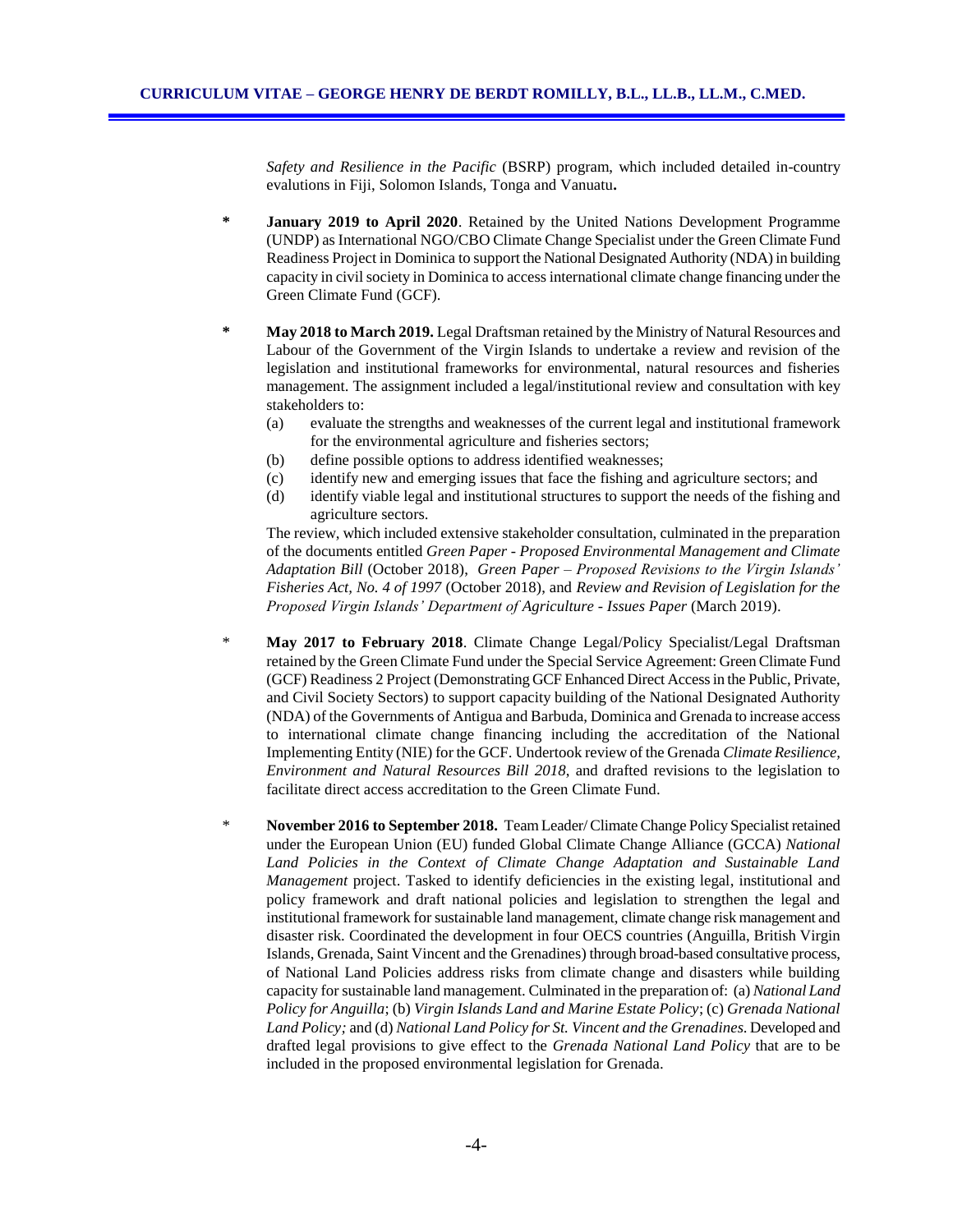- \* **June 2016 to June 2018.** Team Leader/Climate Change Specialist retained by the European Union to support the Government of Trinidad and Tobago under the "Technical Assistance to the Environment Program". The environment program aims to address the challenges of pursuing a low-carbon climate resilient development path and to contribute to the achievement of the Government of Trinidad & Tobago's goals to improve the management of natural resources in the country. Tasked to support and assist the Ministry of Planning and Development in undertaking climate change vulnerability and risk assessments that will be developed and presented in a geo-spatial format to: (a) provide a comprehensive picture of the impacts of climate change, climate variability and projected climate change impacts; and (b) facilitate decision-making and development planning on climate change risk management by key agencies. Also tasked to survey and map the Tobago Main Ridge Forrest Reserve which is one of the country's principal carbon sinks, to support national efforts aimed at mitigating greenhouse gas emissions as defined in the *National Climate Change Policy*.
- **\* December 2014 to June 2019**. International Consultant/Team Leader retained by the Global Environment Facility (GEF), United Nations Environment Programme (UNEP) and the Government of Dominica to support the development and drafting of Dominica's *Third National Communications* under the United Nations Framework Convention on Climate Change (UNFCCC). Tasked to develop Dominica`s *Low Carbon Climate Resilient Policy* to be filed with the UNFCCC as part of the process to develop the *Third National Communications*.
- \* **June 2016 to February 2017.** Climate Change Law and Policy Specialist, Legal Draftsman retained under the European Union (EU) funded Global Climate Change Alliance (GCCA) project on Climate Change Adaptation and Sustainable Land Management to support and assist the Government of Antigua and Barbuda with the development and drafting of Regulations to manage greenhouse gas emissions and other pollutants, build climate resilience and establish an environmental management system. Drafted the *Paris Agreement Regulations 2017* that establishes the: (a) regulatory, administrative and financing framework; and (b) monitoring reporting and verification (MRV) framework, to implement the commitments of the *Paris Agreement* under the *United Nations Framework Convention on Climate Change* (UNFCCC) and required to support direct access financing by the Green Climate Fund.
- \* **August 2015 to February 2016.** Senior Climate Change Adaptation and Climate Modelling Specialist retained by the United Kingdom Department for International Development (DFID) to undertake the feasibility assessment and preliminary design for the US\$70 million (50 million pounds Sterling) climate and disaster resilient water, sanitation and hygiene program in Ethiopia and Nepal. Developed climate change models and vulnerability & risk assessments for the water sector in Nepal and Ethiopia. Developed and designed, through a broad-based consultative process, the following four components of the proposed project which is funded by the International Climate Funds (ICF):
	- i.. investment in water, sanitation and hygiene infrastructure and management systems to build climate and disaster resilience in existing sector programmes in Nepal and Ethiopia;
	- ii. roll-out of climate and disaster resilient health policy and planning guidance developed by the World Health Organisation (WHO) to 20 countries in Africa and Asia;
	- iii. risk assessment and management of the impact of climate change and natural disasters on future water-related infectious diseases in Ethiopia and Nepal; and,
	- iv. evaluation of the programme, including programmatic, process and impact elements.
- \* **May to October 2015.** Retained as International Expert (Climate Change Adaptation) by Expertise France (French international technical expertise agency within the French Ministries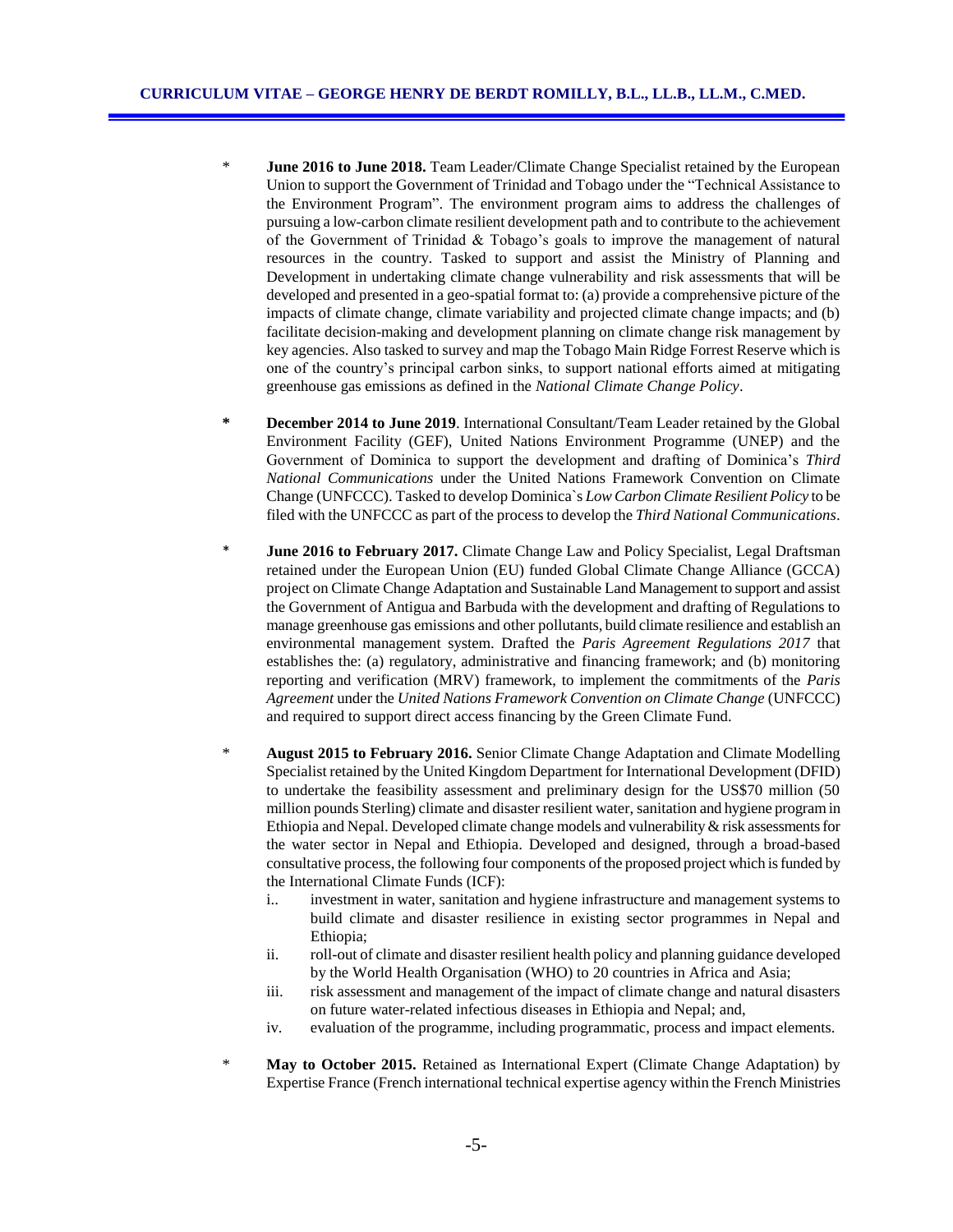of Foreign Affairs and Economy) to support and assist the Government of Kiribati in the development, drafting and approval by Cabinet of the country's Intended Nationally Determined Contributions (INDCs) to the United Nations Framework Convention on Climate Change (UNFCCC). The Kiribati INDC defines priority measures required to implement the Kiribati Joint Implementation Plan on Climate Change and Disaster Risk Management (KJIP) (2014), including institutional measures required to facilitate direct access to international climate change financing through the Green Climate Fund (GCF). The INDC planning process, which included a multi-criteria risk assessment and sector vulnerability assessments, assisted the Government of Kiribati in the identification of gaps in the adaptation and disaster risk reduction program outlined in the KJIP, and develop stakeholder consensus on the best manner to address these gaps.

- \* **March to September 2015**. Retained under the European Union (EU) funded Global Climate Change Alliance (GCCA) project on Climate Change Adaptation and Sustainable Land Management to support and assist the Government of the Virgin Islands in the development and drafting of integrated legislation for environmental management, climate change and ecosystem management.
- \* **October 2014 to July 2015**. Team Leader/Climate Change Law/Policy/Institutional Specialist retained by the Inter-American Development Bank (IDB) and the Government of Trinidad and Tobago to undertake the review of environmental laws, policies and institutional frameworks for environmental management and sustainable development in the context of climate change. Tasked to identify deficiencies in the existing legal and policy framework and draft legislation to strengthen the legal and institutional framework for climate change (adaptation and mitigation) management and disaster risk reduction in regards to the functions of the Environmental Management Authority which has the legal mandate for environmental management and sustainable development. Developed the legal, institutional and operational structures to establish a national climate change trust fund that will facilitate direct access to international climate change financing under the United Nations Framework Convention on Climate Change (UNFCCC), including through the Green Climate Fund and Adaptation Fund.
- \* **March 2013 to August 2015**. Retained by the United Nations Environment Programme (UNEP) and the Global Environment Facility (GEF) as International Consultant to assist the Government of Dominica in undertaking the national component of the *Regional Project for Implementing National Biosafety Frameworks in the Caribbean sub-region*. The objective of this Project is to implement effective, operable, transparent and sustainable National Biosafety Frameworks (NBF) which cater for national and regional needs, deliver global benefits and are compliant with the Cartagena Protocol on Biosafety (CPB) in 12 Caribbean countries. The project supports participating countries in their implementation of the *Cartagena Protocol on Biosafety* by strengthening individual NBFs and setting them on an evolutionary path towards more harmonized biosafety systems. Developing and drafting Dominica's *Environment and Natural Resource Management Bill* which establishes an harmonized legal, policy and institutional framework for environmental and natural resource management while creating the integrated framework to implement 24 international and regional environmental treaties to which Dominica is a signatory, including the *United National framework Convention on Climate Change* (UNFCCC). Coordinated and presented 4-day training program on biosafety risk management for customs officers, agricultural and veterinary officers, importers and health officers.
- **July 2014 to June 2015.** Team Leader/Climate Change Law/Policy/Institutional Specialist retained by the European Union (EU) and the Deutsche Gesellschaftfür Internationale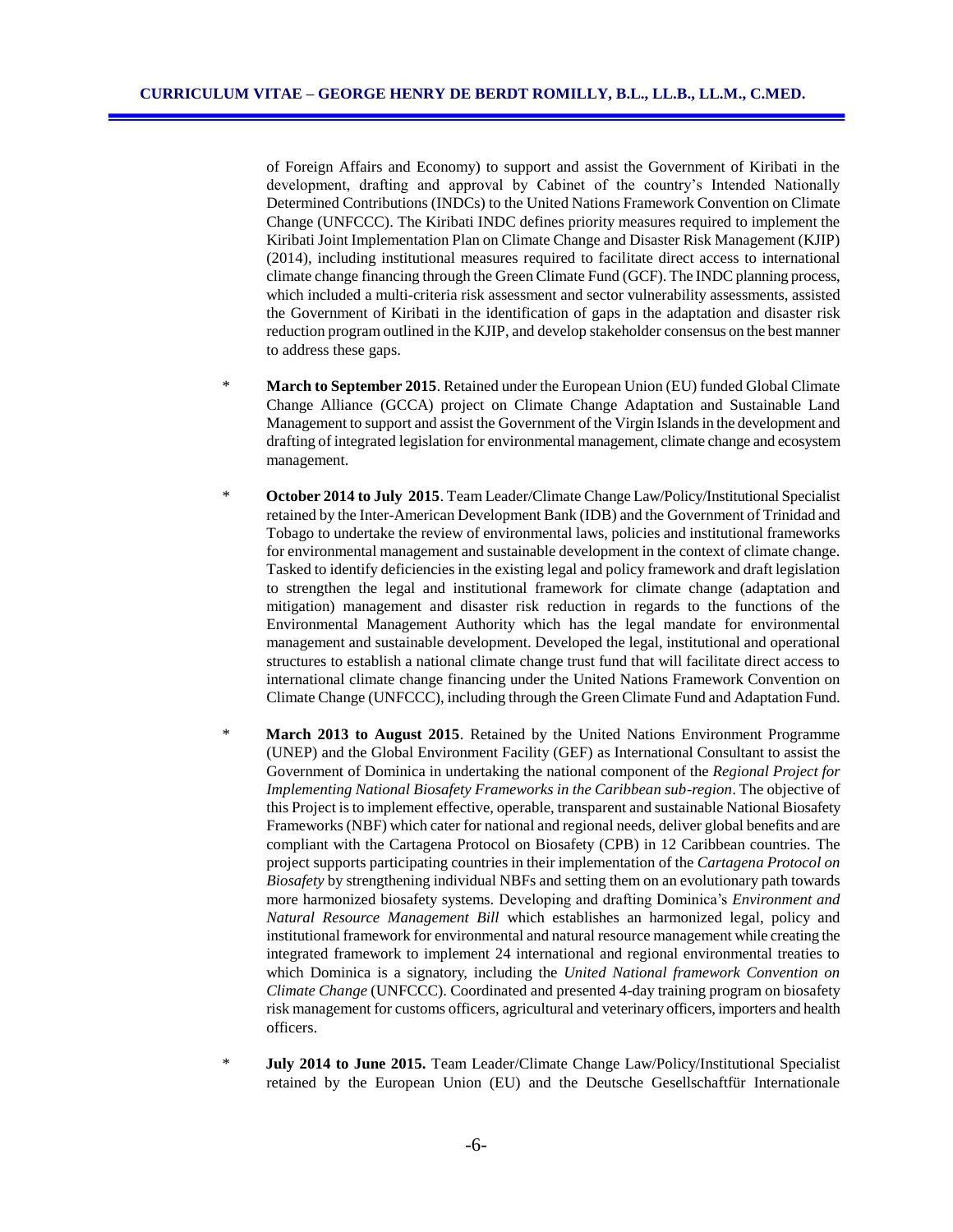Zusammenarbeit (GIZ) on behalf of the German Federal Ministry for Economic Cooperation and Development (BMZ) to assist the Government of Palau in the development and adoption, utilising a broad-based integrated risk and vulnerability assessment process, of a climate change and disaster management policy and action plan that is to provide clear national guidance for decision making and actions that will build the resilience of Palau to climate change and disasters, reduce greenhouse gas emissions and articulate Palau's position on climate change and disaster risk reduction across all sectors and at all levels (community, state, national. international).

- **\* August 2013 to June 2014.** Retained by ADB **(***PPTA 8362-PNG: Strategic Program for Climate Resilience.* Papua New Guinea) as Team Leader/Climate Change Specialist to: (i) prepare the design of the US\$30 million PNG *Strategic Program for Climate Resilience* (SPCR) Implementation Project; (ii) conduct technical, economic, financial, environmental and social due diligence; (iii) develop the architecture for the PNG Climate Change and Green Growth Trust Fund; (iv) prepare project documentation required for ADB Board approval; and (v) design the enabling framework (policy, vulnerability assessment screening, training, upgrading of engineering design, capacity building, economic assessment) to address risks to critical coastal infrastructure from climate change.
- **\* November to December 2013.** Retained by the Nova Scotia Department of Economic Development as Team Leader to plan, coordinate and facilitate the Trade Mission led by the Government of Nova Scotia (Canada**)** to the Eighteenth Meeting of the Conference of Parties to the United Nations Framework Convention on Climate Change (UNFCCC COP18), convened in Doha, Qatar from the  $27<sup>th</sup>$  November to the  $7<sup>th</sup>$  December 2013.
- **\* June 2012 to June 2013.** Climate Change Policy Specialist retained by the Government of the British Virgin Islands and the Caribbean Community Climate Change Center (CCCCC) to provide technical guidance and support to the High-Level Technical Working Group established by Cabinet to develop and legally establish a sustainable financing mechanism (Climate Change Trust Fund) to support the implementation of the BVI *Climate Change Policy,*  a 10-year strategy for low carbon, climate resilient development in the British Virgin Islands. Developed the broad-based consultative process to design the architecture for the Climate Change Trust Fund which includes the following elements: (a) Establishing the Trust Fund administrative structure/governance and operations; (b) Identifying Capitalization for the Trust Fund; *(c)* Establishing Trust Fund mechanisms for revenue collection and management; (d) Instilling Effective Governance for the Trust Fund; (e) Supporting Efficient Implementing Arrangements for the Trust Fund including uses of Trust fund monies; (f) Facilitating Monitoring, Reporting and Verification (MRV) for the Trust Fund; (g) identifying technically viable adaptation options to be funded by the Trust Fund.
- **\* July to December 2012.** Retained by World Bank as Team Leader/Climate Change Adaptation Specialist to undertake comprehensive situation analysis, including preparation of climate risk profiles, institutional/legal/policy analyses, assessment of the current status of community based adaptation and ecosystem based adaptation in Samoa, and development of a framework for adoption of an appropriate mix of hard and soft engineering interventions for climate change adaptation (CCA) and disaster risk reduction (DRR) to guide the implementation of Samoa's US\$30 million *Climate Resilience Investment Programme* (CRIP) funded through the Pilot Program for Climate Resilience (PPCR) under the Climate Investment Fund (CIF).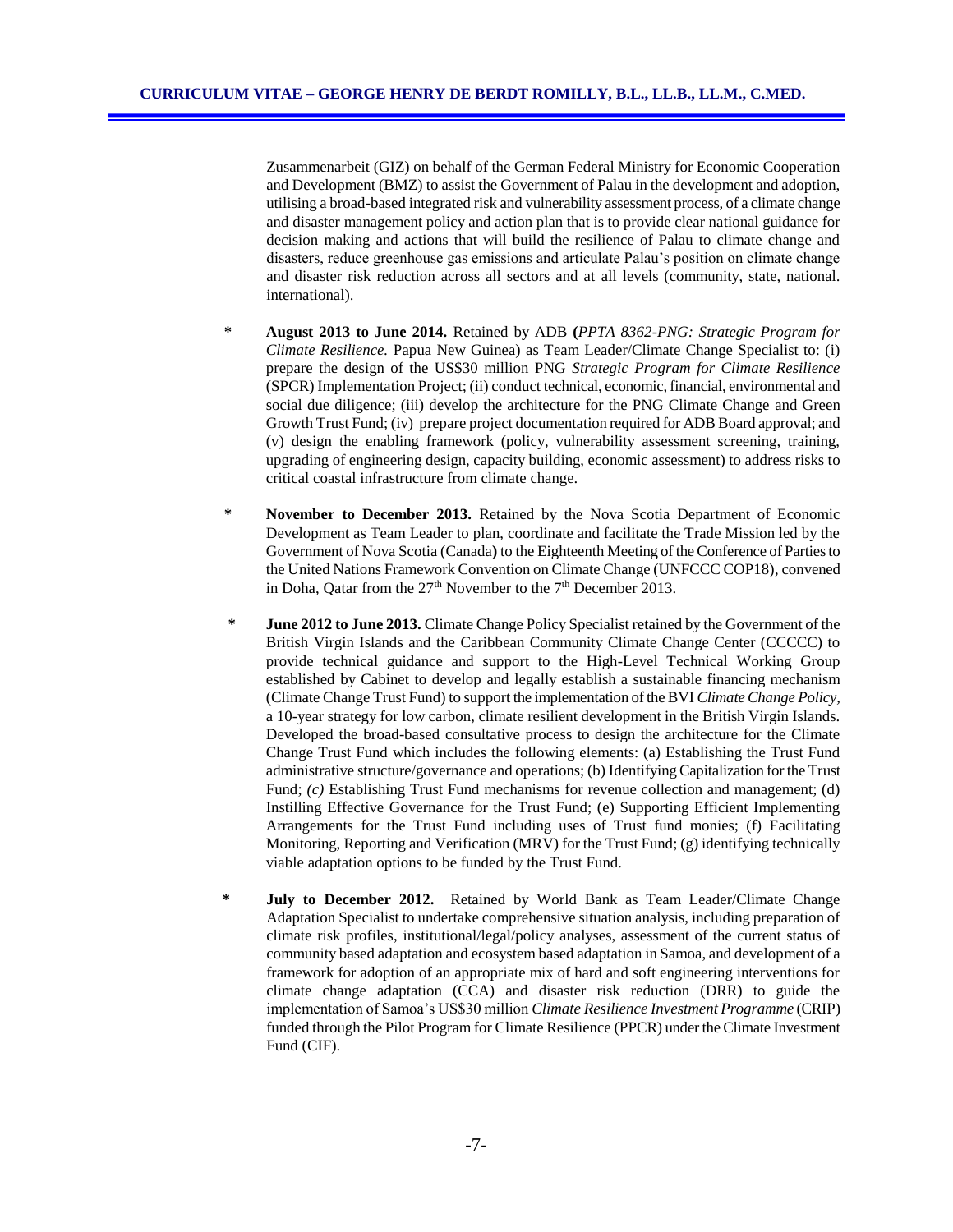- \* **November 2011 to October 2012.** Asian Development Bank (ADB) Staff Consultant (Climate Change Adaptation Specialist) retained to assist Pacific Regional Agencies in the development of the Pacific region *Strategic Program on Climate Resilience* (SPCR) funded under the Climate Investment Fund (CIF).
- \* **August 2011 to June 2012.** World Bank staff consultant retained as Team Leader/Climate Change Mainstreaming Specialist as part of technical team retained by the World Bank to assist the Government of Dominica in the development of its US\$65 million *Strategic Program for Climate Resilience (SPCR)* funded through the Pilot Program for Climate Resilience (PPCR) under the Climate Investment Fund (CIF).
- \* **July 2011 to June 2012.** Retained as Climate Change Mainstreaming Specialist as part of technical team retained by the Asian Development Bank (ADB) to assist the Governments of Papua New Guinea and Tonga in the development of their respective *Strategic Program for Climate Resilience (SPCR)* funded through the Pilot Program for Climate Resilience (PPCR) under the Climate Investment Fund (CIF).
- \* **February to October 2011.** Retained by the Government of the Cook Islands to guide and coordinate the formulation of the *Cook Islands Climate Change and Disaster Risk Management Policy* on a project funded by the Government of Italy. The development of this policy, through broad-based stakeholder consultation, includes a vulnerability assessment to evaluate/prioritize climate change and disaster risks/impacts on key social, environmental and economic elements, a comprehensive review and evaluation of existing disaster and adaptation-related legislation/institutional structures, the identification of potential opportunities for adaptation and building resilience to disaster and climate change risks, and a comprehensive public awareness and outreach program to support the development of the policy. The policy is being developed in coordination with the formulation of the *Joint National Action Plan for Disaster Risk Management and Climate Change* (JNAP) (supported by UNDP) and the establishment of a mechanism (Trust Fund) for sustainable financing of the Policy and JNAP. Guided and facilitated the establishment of a Joint Team to coordinate the formulation of the *Cook Islands Climate Change and Disaster Risk Management Policy* through broad-based stakeholder consultation. Providing technical support to the Ministry of Finance in the evaluation of appropriate sustainable financing mechanism, and the establishment of a Climate Change Trust Fund. Leading consultations and negotiations with the Tourism Sector to establish market based climate change financing mechanisms that will be used by the tourism industry to fund technology conversion to climate resilient, low carbon and energy efficient facilities utilizing imported renewable energy technologies and services.
- **\* January 2009 to August 2011.** Retained by the United Nations Development Programme (UNDP) as International Adviser to the Government of Dominica under the Global Environment Facility (GEF) funded "Sustainable Land Management (SLM) project, that will develop national capacities for sustainable land management and climate change adaptation management in appropriate government, civil society institutions and user groups, and mainstream sustainable land management considerations into government planning and strategy development.Coordinated community-based vulnerability mapping and adaptation planning in 10 pilot communities in collaboration with the GEF/World Bank funded *Special Program on Adaptation to Climate Change (SPACC).*
- \* **December 2008 to June 2011.** Technical Coordinator retained by the United Kingdom Department for International Development (DFID) and the Caribbean Community Climate Change Center (CCCCC) under the "Enhancing Capacity for Adaptation to Climate Change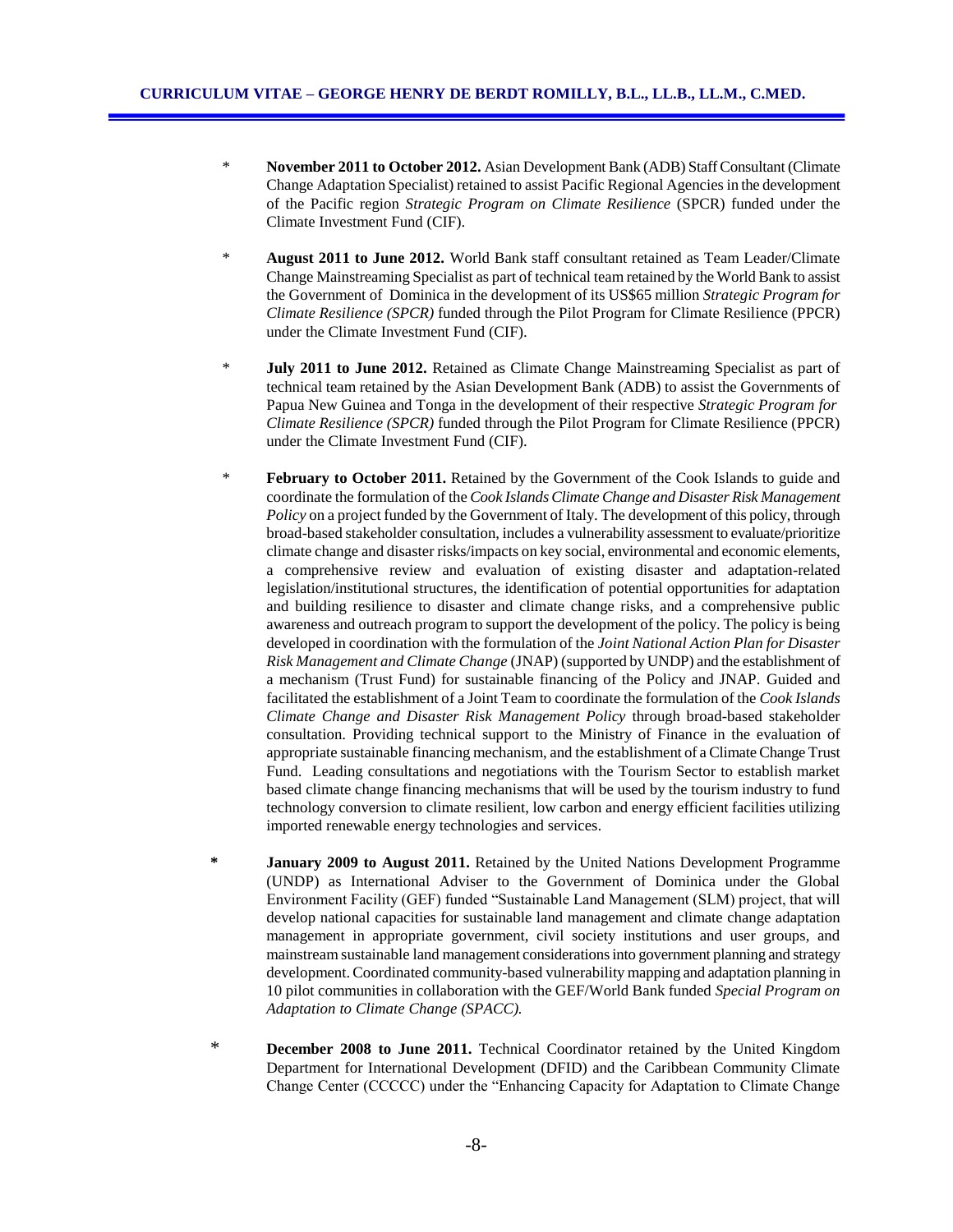(ECACC)" project to assist 5 British Caribbean Territories (Anguilla, British Virgin Islands, Caiman Islands, Montserrat, Turks and Caicos Islands) in the formulation of their *National Climate Change Policy and Action Plan*. The development of these adaptation and mitigation policies in each Caribbean British Territory includes a vulnerability assessment to evaluate climate change impacts on key social, environmental and economic elements, and incorporate a comprehensive review and evaluation of existing adaptation-related legislation and institutional structures, their application and enforcement, and the identification of potential opportunities for improvement. The resulting *Issues Paper* serves as the basis for the development, through a broad-based consultative process, of the *National Climate Change Policy and Action Plan* in each British Caribbean Overseas Territory.

- **\* June 2010 to November 2010.** Retained by the World Bank/Asian Development Bank/International Financial Corporation (IFC) as Team Leader under the Asian Development Bank's *Supporting Government Planning in Building Climate Resilience (TA-7524 NEP)* to assist the Government of Nepal in the development of its US\$70 million *Strategic Program for Climate Resilience (SPCR)* funded through the Pilot Program for Climate Resilience (PPCR) under the Climate Investment Fund (CIF). The preparation of Nepal's SPCR - a national program and priorities for enhancing climate resilience - requires a process of scoping, reviewing, analysis and integration of possible ongoing plans and programs. The assignment involves coordinating, at the national, district and local levels, a series of Risk Assessments, Adaptive Capacity Assessments, Cost-Benefit Analysis, and Climate Resilience Assessments, and the identification of a range of feasible options for building climate resilience in accordance with the PPCR objectives and design elements. The team assists the Ministry of Environment (MOE) and the National Planning Commission (NPC) in organizing a series of workshops and national consultations to facilitate understanding among stakeholders regarding the approach of reviewing, analysis and prioritization of possible climate change adaptation plans. The assignment also involves: (a) the design of appropriate institutional and financial management structures to ensure the timely, transparent and efficient disbursement of the US\$70 million PPCR funds in accordance with World Bank, ADB and IFC Guidelines; and (b) facilitating agreements on the working implementation arrangements for the SPCR, including the roles of various government agencies, non-government organizations (NGOs), and the private sector.
	- **December 2009 to August 2010.** Retained by the World Wide Fund for Nature (WWF Cook Islands) as Climate Change Specialist under the Asian Development Bank's *Protecting Island Biodiversity and Traditional Culture in Pacific Island Communities through Community-Based Climate Change Risk Assessment* project funded under the Small Grants Activities (SGA) program. Providing technical assistance to undertake Community-Based Adaptation (CBA) including vulnerability mapping using Geographical Information System (GIS), community climate change risk assessment, an adaptive capacity assessment, and community adaptation planning/management through the incorporation of ecosystem approaches more explicitly addressing the natural resource assets of the vulnerable communities.
- \* **May 2009 to December 2009.** Retained as Climate Change Adaptation Specialist by the Government of Nova Scotia (Canada) to develop a guide to the integration of climate change (adaptation and mitigation) in the environmental impact assessment (EIA) process. The development of the guide includes a stocktaking and evaluation of similar guides or approaches - both internationally and in Canada, and the preparation of guidance documents for project proponents and government environmental assessment administrators.
- **\* May to November 2009.** Retained as member of the small team commissioned by United Nations Educational, Scientific, Cultural Organization (UNESCO) to undertake the Feasibility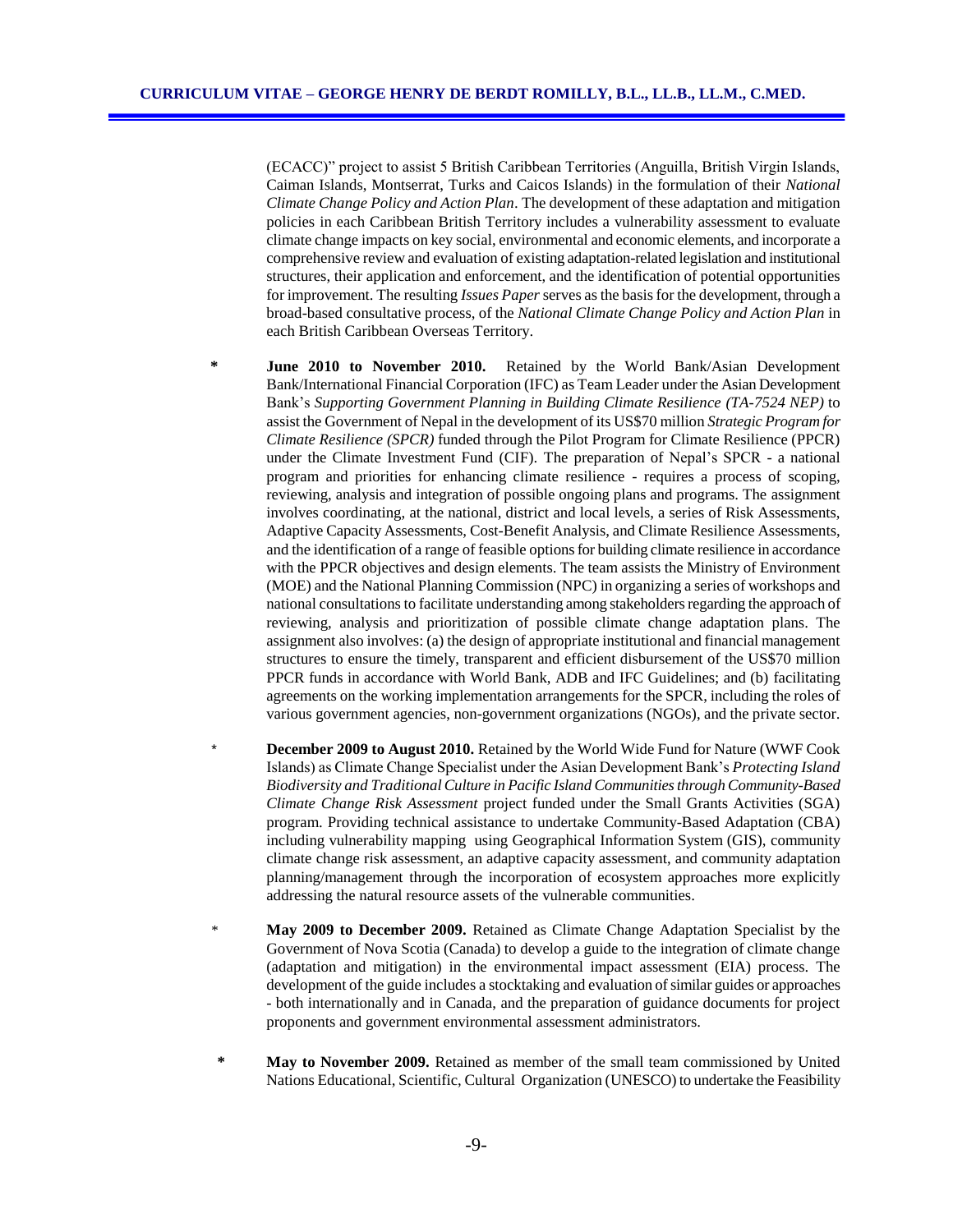Study for the establishment of a *Pacific World Heritage Fund* to support the effective implementation of the *1972 Convention concerning the Protection of the World Cultural and Natural Heritage* (World Heritage Convention). The assignment included:

- (a) an country-by-country assessment of financing needs to sustain effective implementation of the *1972 Convention concerning the Protection of the World Cultural and Natural Heritage* including resources required to support the designation and management of World Heritage Sites in each country;
- (b) an assessment of broad options available for *Pacific World Heritage Fund* funding arrangements (looking at endowment fund; central trust fund; sinking fund, revolving fund, central register of potential projects that can be directly accessed by donors; and direct bilateral projects support) to support the implementation of the objectives and activities in the Pacific World Heritage Action Plan;
- (c) an evaluation of the pros and cons of each of the broad self-financing options, and recommendations at to which of these (including a combination of options) would be most transparent, efficient, effective and appropriate to the needs of the Pacific;
- (d) the identification of what practical steps would be required to enable implementation of the recommended option or options;
- (e) In relation to the funding arrangements options identify possible governance structures and management arrangements for the funds and for practical implementation of projects in the Pacific (taking into account relevant international and regional experiences with similar funds), and recommendation of a preferred model;
- (f) The suggestion of possible criteria to be used in making decisions on allocation of funds, taking into account the objectives and activities in the Pacific World Heritage Action Plan and an equitable distribution of funds that reflect the needs and capacities of countries in the region;
- (g) Providing an outline of findings and recommendations on the above matters to Pacific countries through the UNESCO Office to be presented at the Pacific World Heritage meeting held in November 2009;

In studying the feasibility of establishing a sustainable financing mechanism to support the effective implementation of the Convention in the Pacific, the following considerations were addressed:

- *Sustainable funding options*; pros and cons; implementation possibilities, effectiveness of funds, suitable size of fund, mandate, types of assistance offered, procedures, selection criteria, format to access funds, sustainability to generate income to cover costs of overheads and grants to State parties to implement the Convention;
- *Governance structure*; legal framework, institutional structure, rules, auditing and oversight, liability, where the fund could be based (country, organization or agency), tax implications, accountability and transparency, types of governing bodies, criteria process of selecting a governing body, roles of governing body, period of office, role of Pacific regional agencies, role of UNESCO (Apia Office and World Heritage Centre);
- *Management structure*; management plan, regulatory framework, accountability, communication strategy, transparency and accountability, key performance indicators, administration of fund;
- *Investors & Fundraising*; who can contribute, pacific island country contributions (how much, when), what will attract other/outside investment, other source of funds available;
- *Case study* of international and regional experiences with similar funds, including the African World Heritage Fund;
- Current and possible future global economic situation and challenges.
- **\* May 2009 to September 2009.** Retained by the United Nations Environment Programme (UNEP) as Team Leader to support the Caribbean Community Secretariat (CARICOM) in the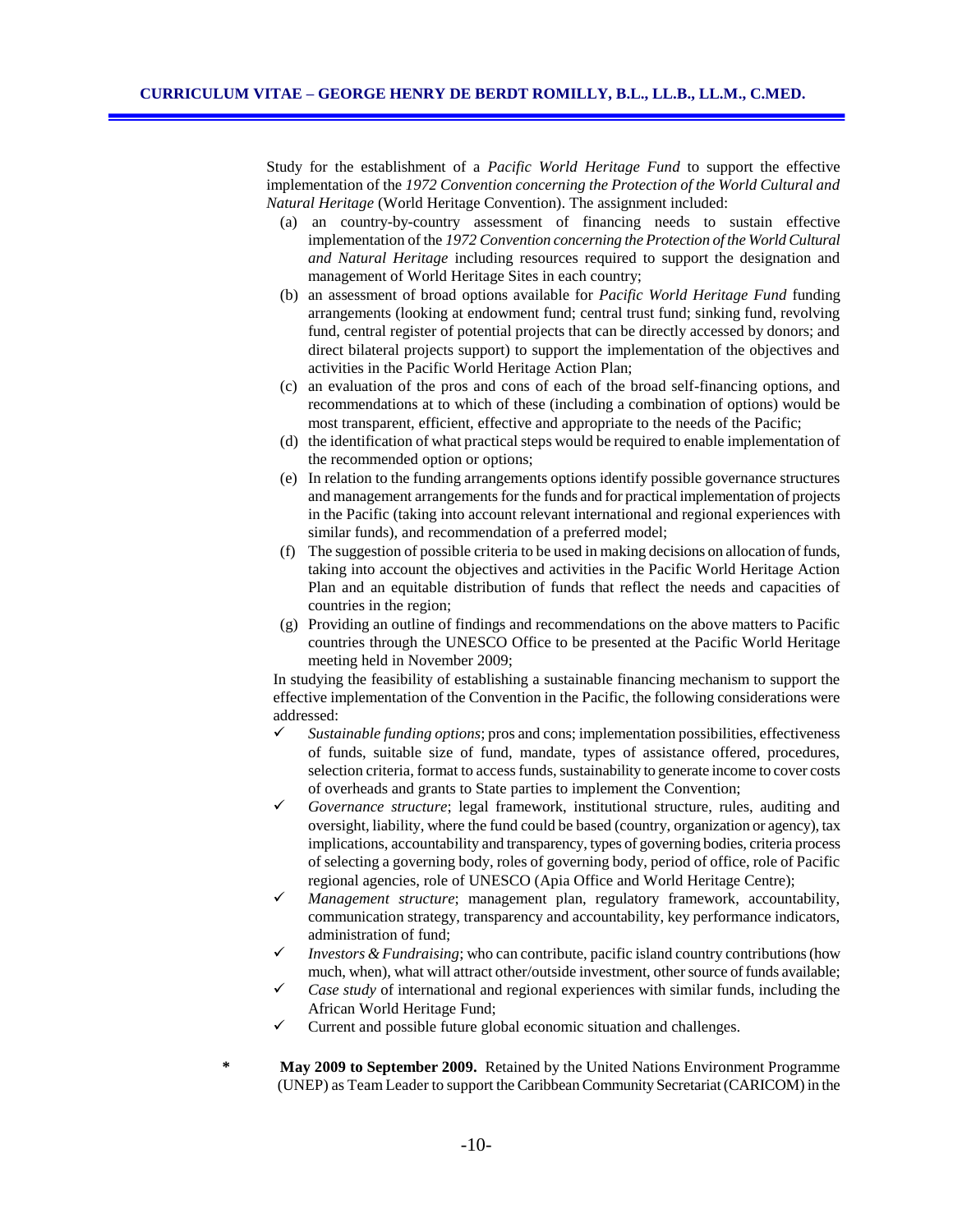preparation of detailed project document, for the US\$13 million "Regional Project for Implementing National Biosafety Frameworks in the Caribbean Sub-Region" funded by the Global Environment Facility (GEF), that will establish national and regional capacity to implement biosafety, biosecurity and biotechnology frameworks under the *Cartagena Protocol on Biosafety* in Antigua and Barbuda, Commonwealth of the Bahamas, Barbados, Belize, Commonwealth of Dominica, Grenada, Guyana, Jamaica, St. Kitts and Nevis, St. Lucia, St. Vincent and the Grenadines, Republic of Trinidad and Tobago.

- **\* January 2008 to June 2009.** Retained by the Caribbean Community Climate Change Center to develop the US\$1.25 million "Caribbean Carbon Neutral Tourism Project" funded by the Inter-American Development Bank (IADB) under the Sustainable Energy and Climate Change Initiative (SECCI) that is to assist the Caribbean region in responding to climate change by enhancing its climate resilience. The project seeks to devise ways of attracting new sources of financing for: (i) the scaling-up of low carbon investments in the tourism sector; and (ii) reducing the sector's vulnerability to climate change. The four countries that will be used as pilot sites for the Project are: The Commonwealth of the Bahamas, Belize, Guyana and Trinidad and Tobago. The Project will finance: (a) an assessment of the carbon footprint of the tourism sector and evaluation of appropriate approaches/technologies to reduce its footprint; (b) identification/development of financial mechanisms to establish carbon neutrality for the tourism sector in the Caribbean; (c) preparation of the program to access Climate Investment Fund (CIF) funding for integrating climate resilience within the tourism sector.
- \* **October 2008 to April 2009.** Retained at Climate Change Specialist by the Asian Development Bank (ADB) to assist the ADB's South Asia Regional Department (SARD) in the development, through regional and country consultation, of a Climate Change Implementation Plan (CCIP) for South Asia Developing Member Countries DMCs (Bangladesh, Bhutan, India, Maldives, Nepal and Sri Lanka.). The South Asia Climate Change Implementation Plan (CCIP) serves to identify ADB's climate change investments and to continuously develop and update the Bank's three-year project pipeline from 2009 to 2011 comprising of loans, technical assistances (TAs), and grants to be incorporated into the Country Partnership Strategy (CPS) for each country and South Asia regional CPS. The CCIP also serves to identify opportunities for accessing additional climate change funding mechanisms in support of South Asia DMCs respective climate change programs. Assisted ADB and the Government of Nepal in start-up activities for the US\$50 million Pilot program on Climate Resilience (PPCR) funded through the US\$6 billion Climate Investment Funds (CIF).
- **\* November 2008 to March 2009.** Member of two-person technical team retained by Environment Canada to undertake a comprehensive review of marine debris management policy, law and practices in Canadian coastal waters with a view to strengthening implementation of Canadian regulatory framework and implementation of the *International Convention for the Prevention of Pollution from Ships 1973 as Modified by the Protocol of 1978 (MARPOL 73/78).* Undertook: (a) review and comment on Annex V of the MARPOL Convention and proposed improvements with recommendations as to strengthening implementation of Annex V; and (b) review and evaluation of the existing Environment Canada (*Canadian Environmental Protection Act, 1999*) and Transport Canada (*Canada Shipping Act, 2001*) approaches to regulation of solid waste disposal at sea and management of plastics and other marine litter. Developed recommendations for the revision of Canadian regulatory framework, including establishment of regulations to control offshore carbon capture and storage (CCS) to accord with the *Risk Assessment and Management Framework*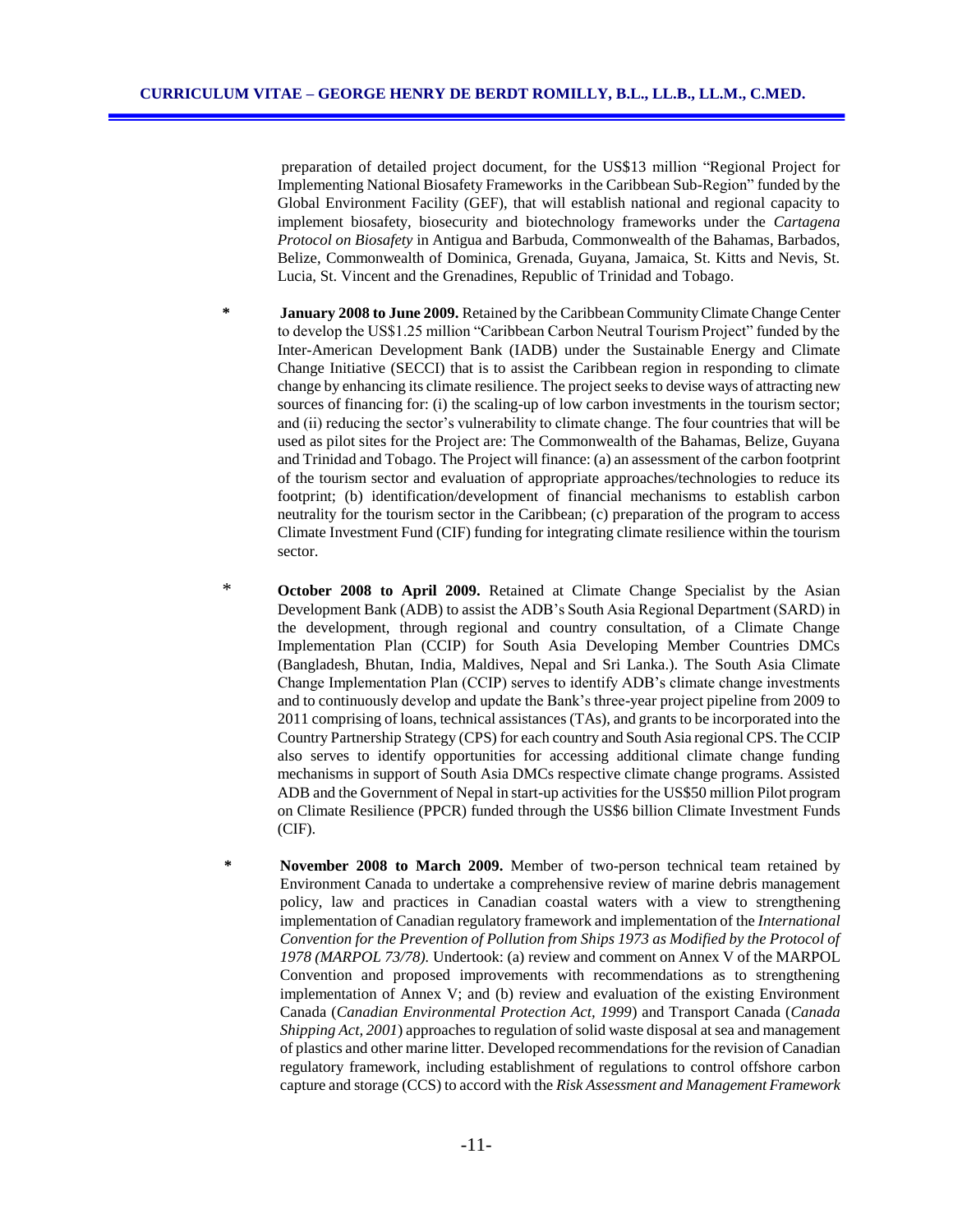*for CO<sup>2</sup> Sequestration in Sub-Seabed Geological Structures (CS-SSGS)* developed by International Maritime Organization (IMO) and the 2006 Amendment to 1*996 Protocol* that regulates the sequestration of CO**<sup>2</sup>** streams from CO**<sup>2</sup>** capture processes in sub-seabed geological formations.

- **\* July 2008 to September 2008.** Retained by the Asian Development Bank (ADB) as Climate Change Specialist to support the Government of Nepal in identifying prospective opportunities to address climate change risk management and adaptation. Served as a resource person during the National Fact-Finding Workshop, assisting stakeholders to design project outputs and activities that strengthen Nepal's adaptive response and risk resilience to climate change impacts. Advised the ADB on possible climate change adaptation pilots, that ADB may consider financing through its climate adaptation funding mechanisms. Undertook an assessment of Nepal's current and planned adaptation efforts, in addition to climate change adaptation program being undertaken by NGOs, and other donors, and developed an ADB CRMA Road Map for climate change adaptation in alignment with ADB's country partnership strategy (CPS) and Nepal's NAPA and other adaptation policy and planning instruments.
- **\* January 2005 to July 2008.** Member of the Canadian National Steering Committee convened by Health Canada to develop "*Climate Change and Health 2008"* prepared as part of Canada's national report under the *United Nations Framework Convention on Climate Change.*
- **\* February 2008 to May 2008.** Retained by Environment Canada (Canadian Environmental Protection Agency) to undertake a comprehensive review and evaluation of international standards, laws and best practices relating to offshore marine works, dredging, waste disposal and dumping with special emphasis on requirements under the *Convention on the Prevention of Marine Pollution by the Dumping of Wastes and Other Matter(London Convention)* and *1996 Protocol to the Convention on the Prevention of Marine Pollution by Dumping of Wastes and Other Matter, 1972.* Undertook review of regulatory framework in Canada, New Zealand, Norway, United Kingdom, United States of America, and developed recommendations for the revision of Canadian regulatory framework, including the establishment of regulations to control offshore carbon capture and storage (CCS) to accord with the *Risk Assessment and Management Framework for CO<sup>2</sup> Sequestration in Sub-Seabed Geological Structures (CS-SSGS)* developed by the International Maritime Organization (IMO) and the 2006 Amendment to the *1996 Protocol* that regulates the sequestration of CO**<sup>2</sup>** streams from CO**<sup>2</sup>** capture processes in sub-seabed geological formations.
- \* **December 2006 to November 2007.** Retained by World Wide Fund for Nature (Cook Islands) (WWF-Cook Islands) as Legal and Policy Adviser for the "Central Pacific World Heritage Site" project funded by the Australian Government through the Regional Natural Heritage Programme (RNHP) to help conserve biodiversity hotspots in South-East Asia and the Pacific. Providing technical assistance to clarify for the governments of Cook Islands and French Polynesia options for land stewardship in the region incorporating communities, consistent with requirements under the World Heritage Convention, the legal systems of each country, and traditional and customary law and tenure. Required to provide technical assisted in: (a) the development of a regional coordinating structure for a marine transboundary conservation strategy, including but not limited to a joint World Heritage nomination; and (b) capacity building through training in law and policy, community management and conservation leadership.
- **\* February 2007 to May 2007.** Retained by Environment Canada and the Government of Nova Scotia to facilitate the development of a climate change risk management strategic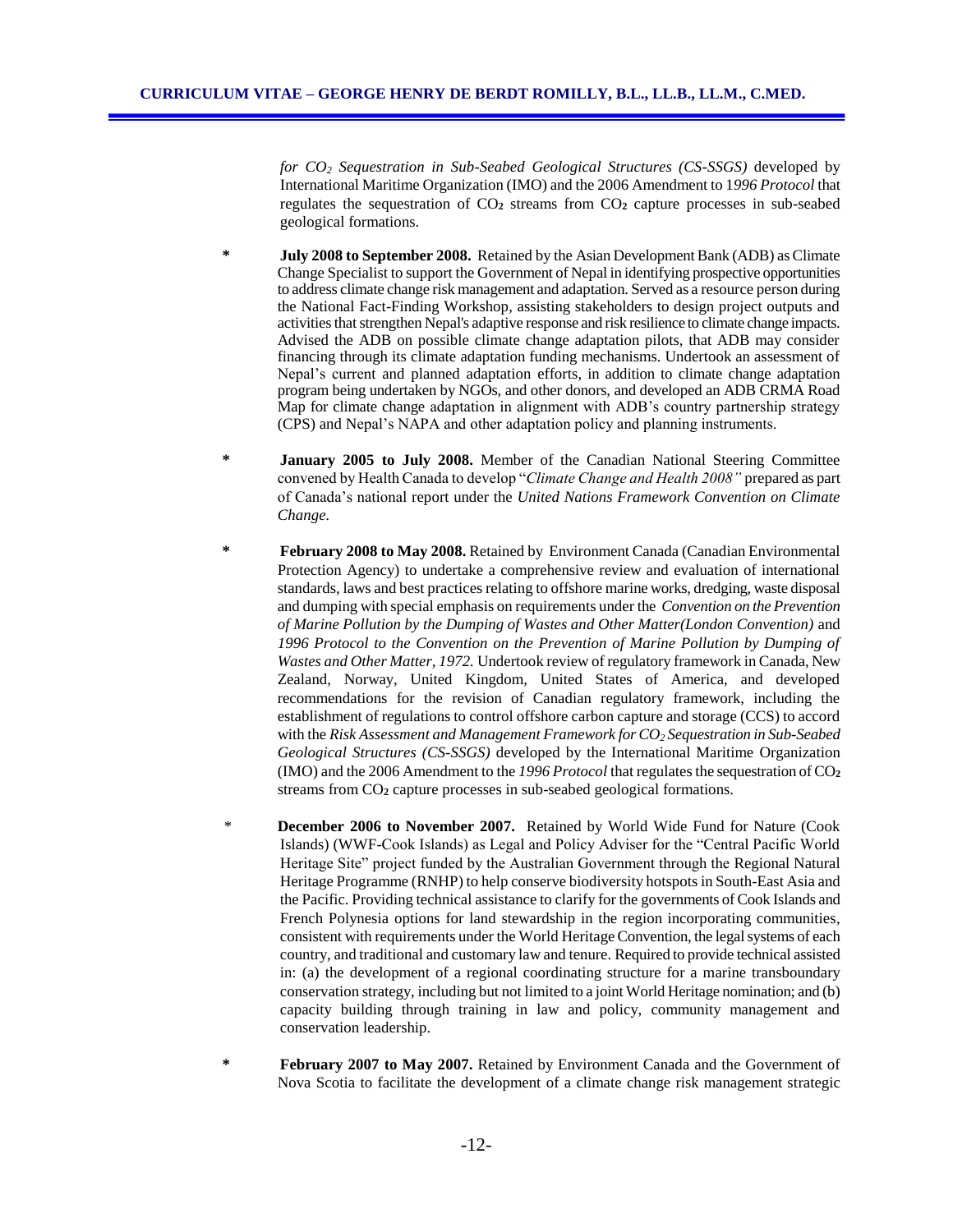framework for the Province of Nova Scotia. Facilitated consultations with federal, provincial and municipal levels of government and other stakeholders to identify -

- (a) regional and sectoral climate change risk management priorities;
- (b) intended federal/provincial/municipal climate change risk management actions in areas of respective responsibility, and actions to be taken with other levels of government and those who will need to adapt;
- (c) appropriate framework to address climate change risks affecting the province of Nova Scotia.
- **January 2005 to September 2006** Retained by the Asian Development Bank (ADB) as Project Manager, Legal and Institutional Strengthening Specialist, and Legal Draftsman for the "Legal and Institutional Strengthening of Environmental Management" project in the Cook Islands. The project was designed to assist the Cook Islands in the review, development and drafting of priority environmental legislation, including legal frameworks to implement requirements under various international environmental conventions including the *United Nations Framework Convention on Climate Change,* the *Kyoto Protocol,* the *Vienna Convention for the Protection of the Ozone Layer*, the *Montreal Protocol*, the *Convention on Biological Diversity*, the *Cartagena Protocol on Biosafety,* the *United Nations Convention to Combat Desertification* (UNCCD), the *Convention on International Trade in Endangered Species of Wild Fauna and Flora (CITES),* the *Basel Convention on the Trans-Boundary Movement of Hazardous Wastes and Their Disposal;* the *Convention to Ban the Importation into Forum Island Countries of Hazardous and Radioactive Wastes and to Control the Transboundary Movement and Management of Hazardous Wastes within the South Pacific Region (Waigani Convention);* the *Stockholm Convention on Persistent Organic Pollutants* (POPs); and the *Rotterdam Convention on the Prior Informed Consent Procedure for Certain Hazardous Chemicals and Pesticides in International Trade*. Undertook a comprehensive policy, legal and institutional review to develop an appropriate policy and regulatory structure for sustainable environmental management. The review included a comprehensive evaluation of jurisdictional issues, capacities and responsibilities to facilitate the development of an appropriate regulatory and administrative structure for environmental management of priority sectors (coastal zone, tourism, economic development). Drafted, through a broad-based consultative process, 14 legislative instruments for, amongst other matters, environmental impact assessments, development planning, waste and pollution management; sewage and waste-water management, biodiversity conservation, and environmental management in Outer Islands. Developed and presented comprehensive enforcement training program for environmental inspectors, including training in investigations, case management, handling of exhibits, court preparation, and court procedures.
- \* **June 2005 to September 2006.** Retained on the GEF-funded International Waters Program (IWP) to undertake the following in the Cook Islands:
	- (a) Develop an inventory of environmental and natural resources (marine and terrestrial) management legislation, policy and institutions;
	- (b) Review and evaluate the strengths and weaknesses of existing environmental and natural resources (marine and terrestrial) management legislation, policy and institutions;
	- (c) Identify gaps and deficiencies in the legal, policy and institutional framework for integrated coastal and freshwater resource management;
	- (d) Develop, through a broad-based consultative process, a comprehensive legal, policy and institutional framework for integrated coastal and freshwater resource management that would address priority gaps and deficiencies;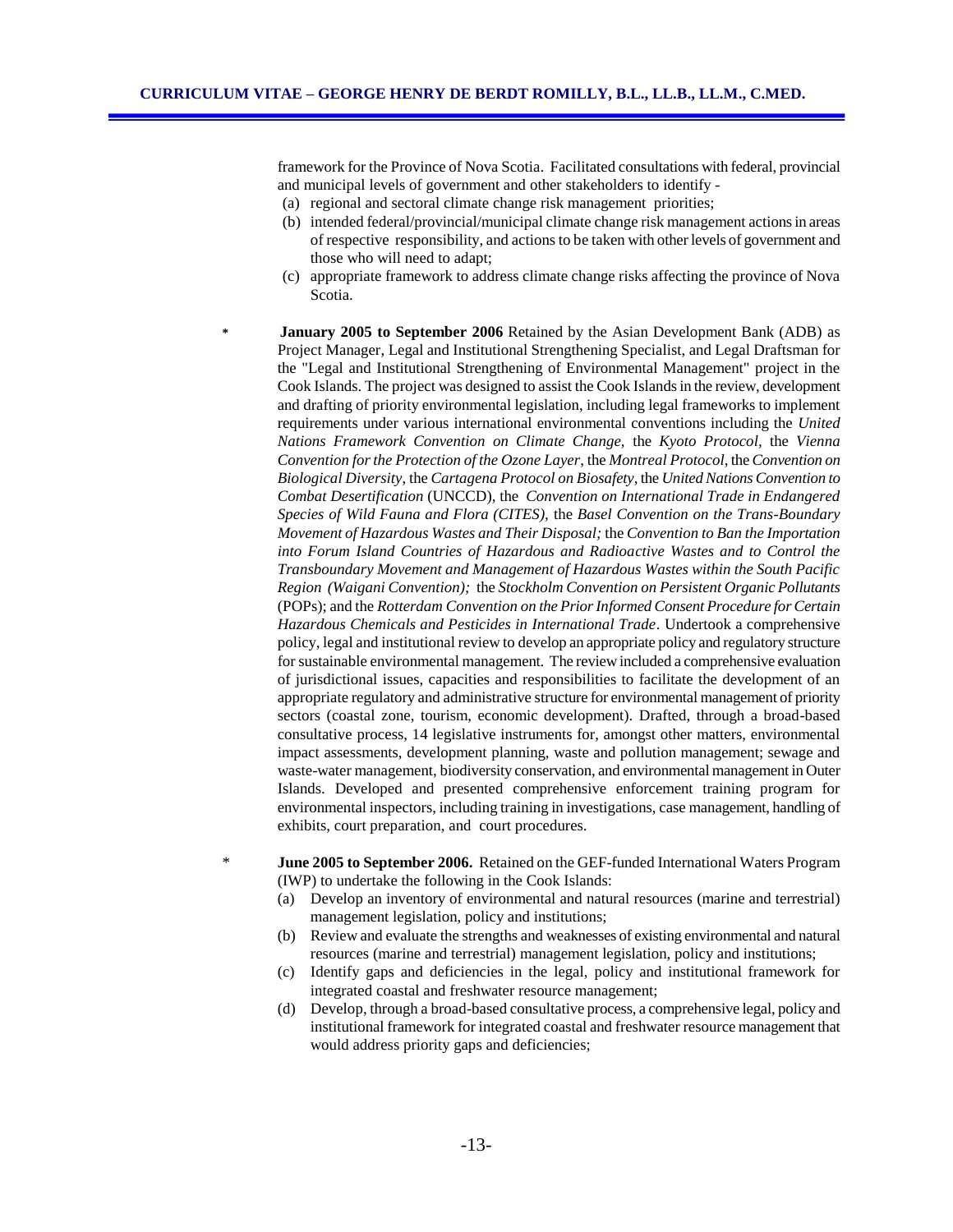(e) Develop and draft, through a broad-based consultative process, comprehensive legislation for integrated coastal and freshwater resource management that would address priority gaps and deficiencies.

Undertook a comprehensive policy, legal and institutional review to develop an appropriate policy and regulatory structure for the sustainable management of all water resources. The review included a comprehensive evaluation of jurisdictional issues, capacities and responsibilities to facilitate the development of an appropriate regulatory and administrative structure for water resource management. Developed and drafted, through a broad-based consultative process;

- (i) the Cook Island's *Water Resource Management Act* which provided the basis for a national water resource inventory and the development of a national strategic plan for water resource management and conservation. The policy and regulatory structure also established the Water Resources Commission, created licensing and permitting systems for the extraction of freshwater resources (surface and underground), established standards for the protection and conservation of water resources, and instituted appropriate structures to control water pollution;
- (ii) the Cook Islands *Takuveni Water Catchment Management Regulations* which established a community-based management framework to conserve and protect Rarotonga's principal catch area, which serves as a model for such frameworks in other catchment areas
- \* **August 2005 to September 2006.** Retained by the World Bank and Caribbean Community Climate Change Centre as Technical Coordinator for the preparation of the PDF-B application, detailed project document, and project operations manual for the US\$5.5 million "Special Program on Adaptation to Climate Change (SPACC)" funded by the Global Environment Facility (GEF), that will establish climate change adaptation measures to address impacts on biodiversity and land degradation in Dominica, Saint Lucia, and St. Vincent and the Grenadines.
- \* **September 2003 to September 2006.** Technical Director for the "*CLIMATE-SMART*" program that is developing a climate change mitigation and adaptation strategy for the Municipality of Halifax (Canada) that will mainstream climate change considerations into the operational and business activities of the municipality (population 400,000), on a project funded by Natural Resources Canada (NRCAN) and the Federation of Canadian Municipalities (FCM) under Canada's federal Climate Change Adaptation Fund.
- **January 2006 to May 2006.** Retained on a technical assistance project funded by the Global Environment Facility (GEF)/ United Nations Environment Programme.as Team Leader of the International Experts contracted by the Government of Dominica to develop the *National Implementation Plan* for the *Stockholm Convention on Persistent Organic Pollutants (POPs)*. Key activities undertaken include: (a) the review of legal, institutional and policy frameworks for hazardous substance management; (b) the establishment of a Preliminary National POPs Inventory; (c) the development of a national profile for chemicals management with emphasis on POPs; (d) the establishment of a POPs Information System; (e) the completion of a capacity building needs assessment and survey; (f) a human health, socio-economic and environmental risk assessment; and (g) the formulation of a National Implementation Plan which included recommendations for proposed legal and institutional framework for hazardous substances management.
- \* **March 2005 to December 2005.** Retained to provide technical assistance to the Government of Dominica in the development of their *National Capacity Self Assessment*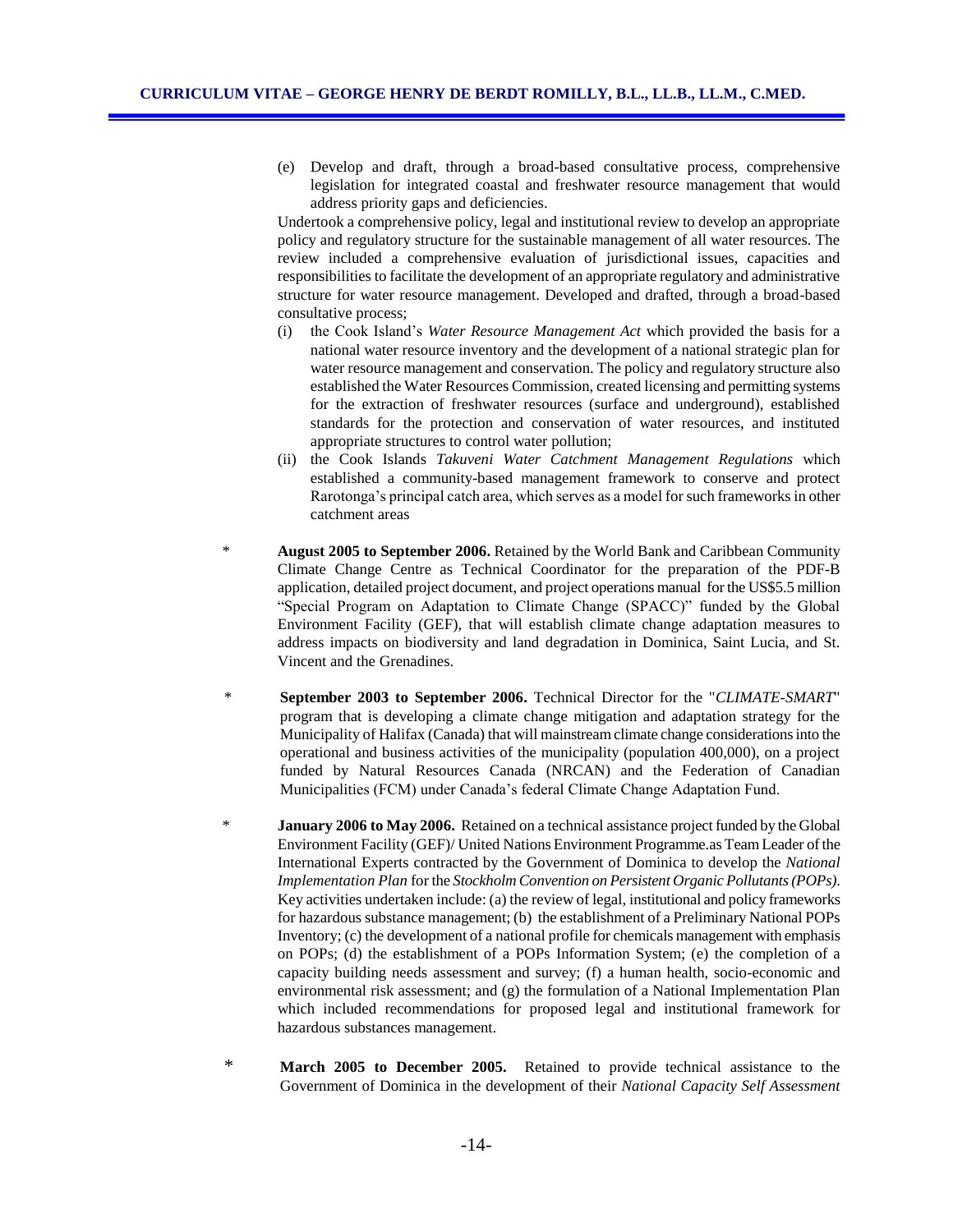*(NCSA)* on a project funded by the Global Environment Facility and United Nations Environment Program (UNEP). The project is designed to assist Dominica in undertaking a self assessment of national capacities to implement several international environmental agreements, including: (a) the *United Nations Framework Convention on Climate* Change; (b) the *Kyoto Protocol;* (c) the *Convention on Biodiversity;* (d) the *Cartagena Protocol on Biosafety;* (e) the *United Nations Convention on Desertification and Land Degradation;* and (f) the *Stockholm Convention on Persistent Organic Pollutants.*

- \* **May 2005 to August 2005.** Retained to provide technical assistance to the Government of Grenada in the review and evaluation of the country's *National Biosafety Framework* on a project funded by the GEF/United Nations Environment Program (UNEP). The key elements of this project involve the technical review of Grenada's draft biosafety legislation and institutional framework to determine compliance with the requirements of the *Cartagena Protocol on Biosafety.*
- \* **March 2005 to July 2005.** Retained by the Danish International Development Agency (DANIDA) to develop a Guide for Danish overseas missions to provide for the integration and mainstreaming of climate change considerations (mitigation and adaptation) into Danish foreign assistance programs and projects, in accordance the 2004 European Union (EU) Policy Directive.
- **January 2004 to March 2005.** Retained as part of the technical team contracted by the Caribbean Development Bank (CDB) to undertake a comprehensive review and evaluation of the legal, policy and institutional framework for environmental management in select Eastern Caribbean States (Dominica, Grenada, Saint Lucia, St. Vincent and the Grenadines) in order to assessment national capacities to implement the *St. George's Declaration of Principles for Environmental Sustainability in the OECS,* the *Barbados Program of Action* and key international and regional agreements including: (a) the *United Nations Framework Convention on Climate* Change; (b) the *Kyoto Protocol;* (c) the *Convention on Biodiversity;*  (d) the *Cartagena Protocol on Biosafety;* (e) the *United Nations Convention on Desertification and Land Degradation;* and (f) the *Stockholm Convention on Persistent Organic Pollutants.*
- \* **February 2004 to December 2004.** Retained to provide technical assistance to the Government of Dominica in the development of their *National Biosafety Framework* on a project funded by the United Nations Environment Program (UNEP). The key elements of this project involve the preparation of a National Biosafety Framework for Dominica in accordance with the relevant provisions of the *Cartagena Protocol on Biosafety*, including (a) a regulatory system; (b) an administrative system; (c) a decision making system that includes risk assessment and management; and (d) mechanisms for public participation and information. Developed and drafted Dominica's *Biosafety and Biotechnology Management Bill 2004.* Coordinated the development of a *Strategic Plan for Organic Agriculture* and national consultative workshop funded by the United Nations Food and Agriculture Organisation (FAO).
- \* **September 2003 to October 2004.** Retained by the Inter-American Development Bank (IADB) to provide an overview of important environment and natural resource issues in Trinidad and Tobago, and make recommendations for policies and programs to further environment and natural resource management for sustainable development consistent with the country's objective of reaching developed country status by 2020. The project included the following elements: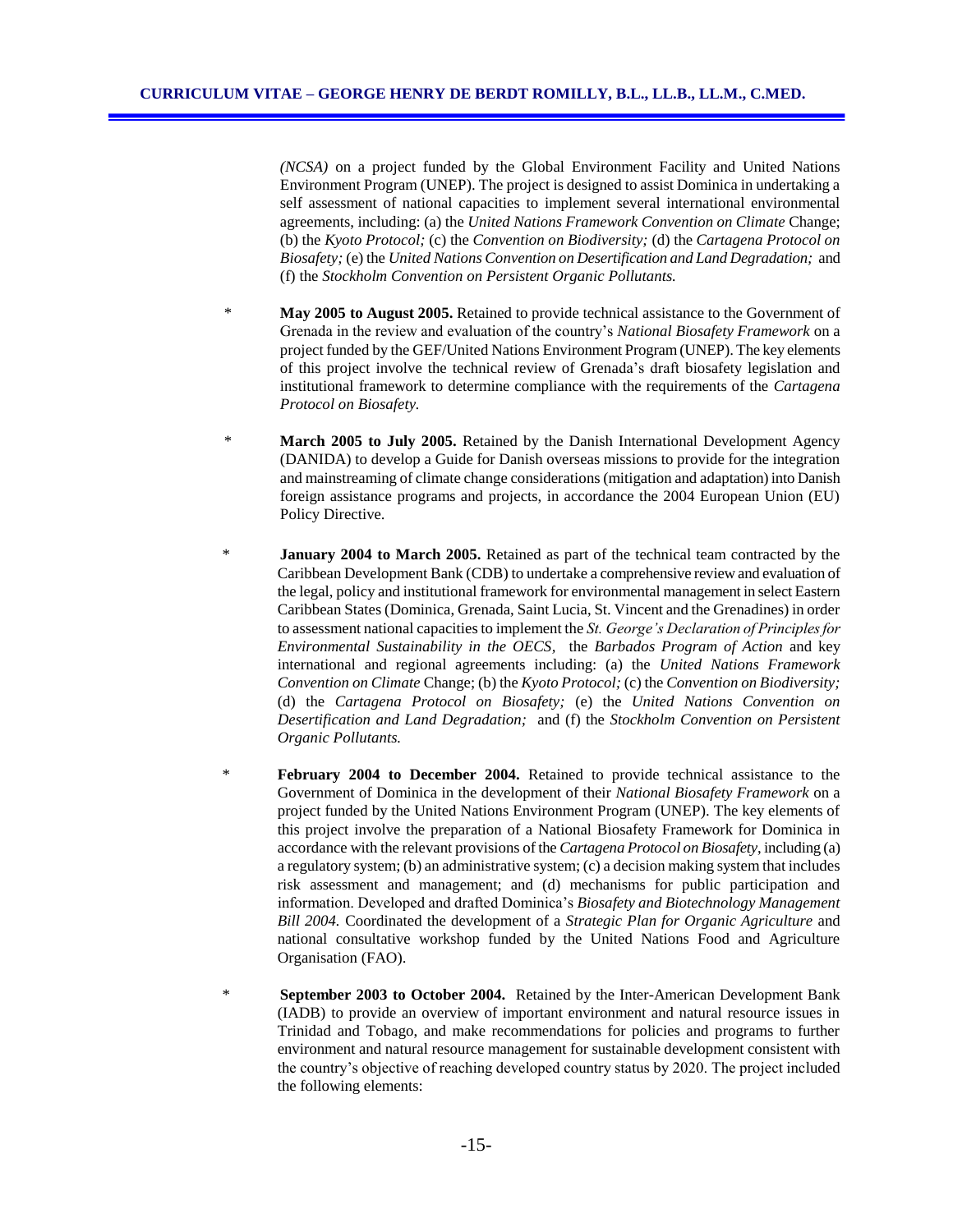- (a) Review of the environmental situation in Trinidad and in Tobago, including an evaluation of the legal and institutional framework as well as institutional capacity for environmental management;
- (b) Identification of the existing environmental and social liabilities and propose remedial policies and programs with a clear identification of the costs and responsibilities to execute;
- (c) Propose alternative environmental management systems including, but not limited to, the use of auditing;
- (d) Analysis of existing action plan and contingency plans to mitigate the impacts of environmental disasters and define the roles and responsibilities of the institutions involved.
- \* **September 2003 to September 2004.** Assisted the Caribbean Disaster Mitigation Office of the Caribbean Development Bank (CDB) to develop guidelines for Natural Hazards Impact Assessments (NHIA) that provide for the integration of climate change into the Bank's environmental impact assessment process.
- \* **May 2003 to September 2004.** Manager and Technical Director for the *"Adapting to Climate Change in Nova Scotia: Issues Paper*" and "*"Adapting to Climate Change in Nova Scotia: Vulnerability Assessment and Adaptation Options"* developed for the Government of Nova Scotia (Canada). The development of this strategic adaptation policy document for the Provincial Government (provincial population 1 million) included a comprehensive review and evaluation of existing adaptation-related legislation and institutional structures, their application and enforcement, and the identification of potential opportunities for improvement. The Issues Paper serves as the basis for the development of a *Climate Change Adaptation Strategy* for the province of Nova Scotia.
- \* **October 2001 to October 2004.** Co-Principal of the Executing Agency for US\$2 million *Adapting to Climate Change (ACCC)* project funded by the Canadian International Development Agency (CIDA) under the Canadian Climate Change Development Fund (CCCDF). The project supported the development of integrated planning and management strategies for cost-effective response and adaptation to the impacts of global climate change in twelve participating Caribbean countries (Antigua and Barbuda, Commonwealth of the Bahamas, Barbados, Belize, Commonwealth of Dominica, Grenada, Guyana, Jamaica, St. Kitts and Nevis, St. Lucia, St. Vincent and the Grenadines, Republic of Trinidad and Tobago).
- January 2003 to June 2003. Retained by the World Bank to develop a guide on "Mainstreaming Economic Valuations" for integration into the Caribbean climate change adaptation program – "Mainstreaming Adaptation to Climate Change" - funded by the Global Environment Facility (GEF).
- \* **March 2002 to March 2004.** In collaboration with officers within the Latin America and Caribbean Region Division of the World Bank and the Organisation of American States (OAS) formulating a regional project for the management of marine pollution from oil spills in the Wider Caribbean Region, for funding by the Global Environment Facility (GEF). The project is intended to implement national and regional obligations under the *International Convention on Oil Spill Preparedness, Response and Co-operation* (OPRC).
- \* **March 2002 to March 2003.** Retained by the World Bank to develop and implement the Management Information System (MIS) for the Regional Project Implementation Unit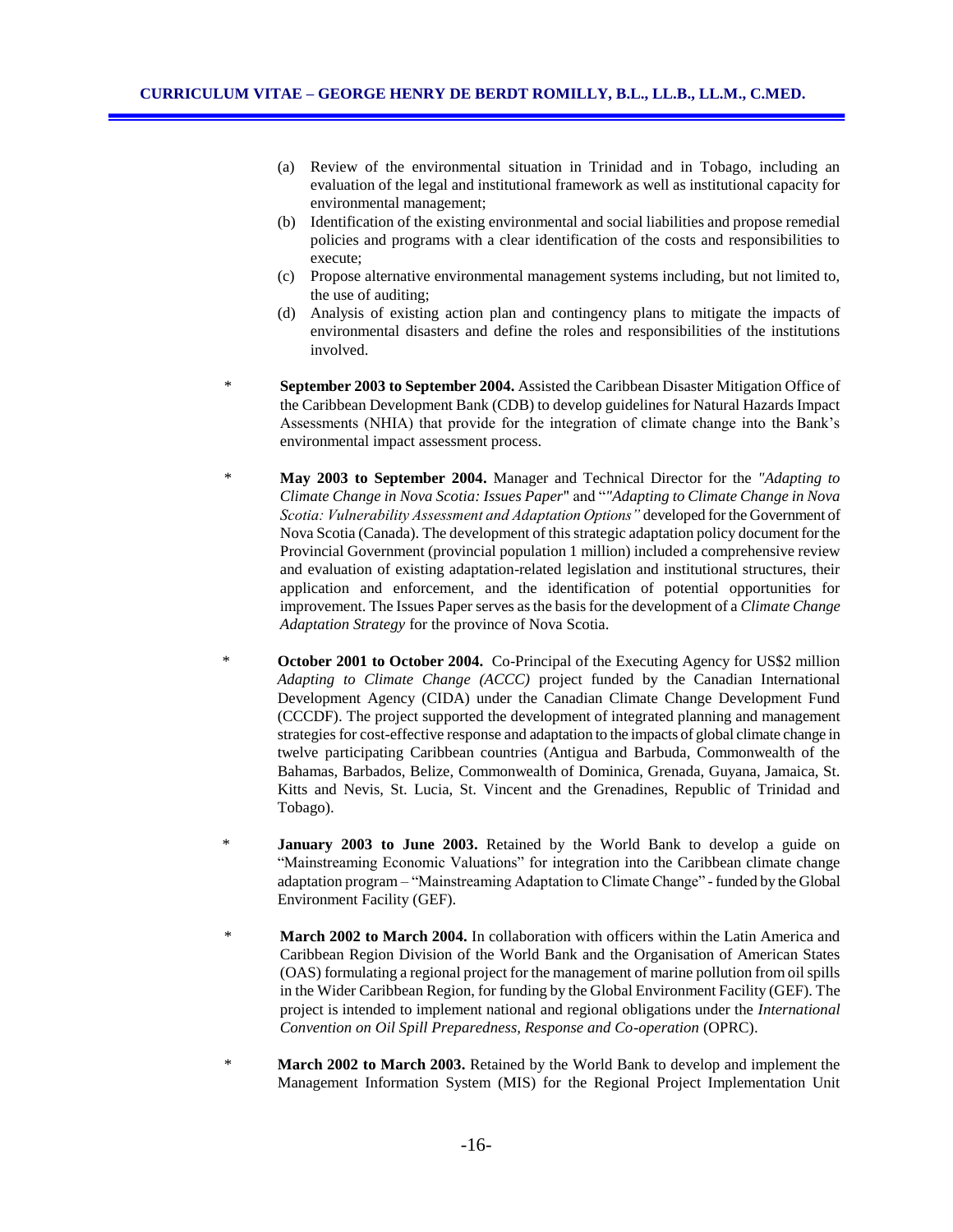established to manage the "Mainstreaming Adaptation to Climate Change" (MACC) project in the Caribbean region, and provide training to Caribbean Community (CARICOM) Secretariat personnel on World Bank project management, financial management and project reporting procedures.

- \* **June 2001 to March 2002. -**Retained by Environment Canada (Canadian Environmental Protection Agency) to develop guidelines and undertake a training program for the use of alternate dispute resolution (ADR) process in the management of federal contaminated sites. Undertook comprehensive review of contaminated site management legislation, policies and procedures in the United States of America, the United Kingdom, Australia and New Zealand. Principal author of *Best Practice Guidelines for Federal Departments and Agencies on Dispute Resolution Processes for the Management of Federal Contaminated Lands*(Treasury Board of Canada/Environment Canada).
- \* **March 2002.** Retained by Canadian Department of Foreign Affairs and International Trade (DFAIT) to undertake review of countries in sub-Saharan Africa to identify candidate city for support under the "Sustainable Cities Initiative" (SCI). Evaluated political, economic, social, human rights, trade and environmental conditions in 42 countries in Africa and the Indian Ocean regions.
- **February 2001 to September 2001.** Retained as International Biodiversity Planning Specialist to develop the *National Biodiversity Strategy and Action Plan* for the Government of Dominica, on a project funded by the United Nations Development Programme (UNDP). Designed the biodiversity planning process, convened and facilitated national biodiversity planning working sessions, supervised and directed the preparation of *Dominica's Biodiversity Strategy and Action Plan* and *Country Study.* Prepared Dominica's *First National Report* to the Conference of Parties to the *Convention on Biological Diversity.*
- **June 2000 to June 2001.** Retained by the Organization of American States (OAS) to develop the Policy for the Planning and Management of Adaptation to Climate Change, on a project funded by the Global Environment Facility (GEF)/World Bank. Undertook policy, legal and institutional review to establish the framework for the development of the policy framework and the legal and institutional mechanisms for planning and management of climate change at the national and regional levels under Component Four (Policy and Legislation) of the Caribbean Planning for Adaptation to Global Climate Change (CPACC) project undertaken by the Organization of American States (OAS). The project is intended to support the development of a generic policy framework for the preparation of integrated planning and management for cost-effective response and adaptation to the impacts of global climate change on coastal and marine areas in twelve participating countries (Antigua and Barbuda, Commonwealth of the Bahamas, Barbados, Belize, Commonwealth of Dominica, Grenada, Guyana, Jamaica, St. Kitts and Nevis, St. Lucia, St. Vincent and the Grenadines, Republic of Trinidad and Tobago). Required to:
	- (a) Review and analyze current policies, legislation and institutional mechanisms for adaptation planning for climate change in the context of physical planning, coastal zone management, and disaster contingency planning and management;
	- (b) Review, analyze and evaluate existing policies, legislation and institutional mechanisms in select countries worldwide (Australia, Canada, the Netherlands, New Zealand, the South Pacific, United Kingdom, United States of America) and evaluate the existing application of these policies, legislation and institutional mechanisms in light of their potential application in the Caribbean region;
	- (c) Outline the most appropriate policy, legislation and institutional options to be used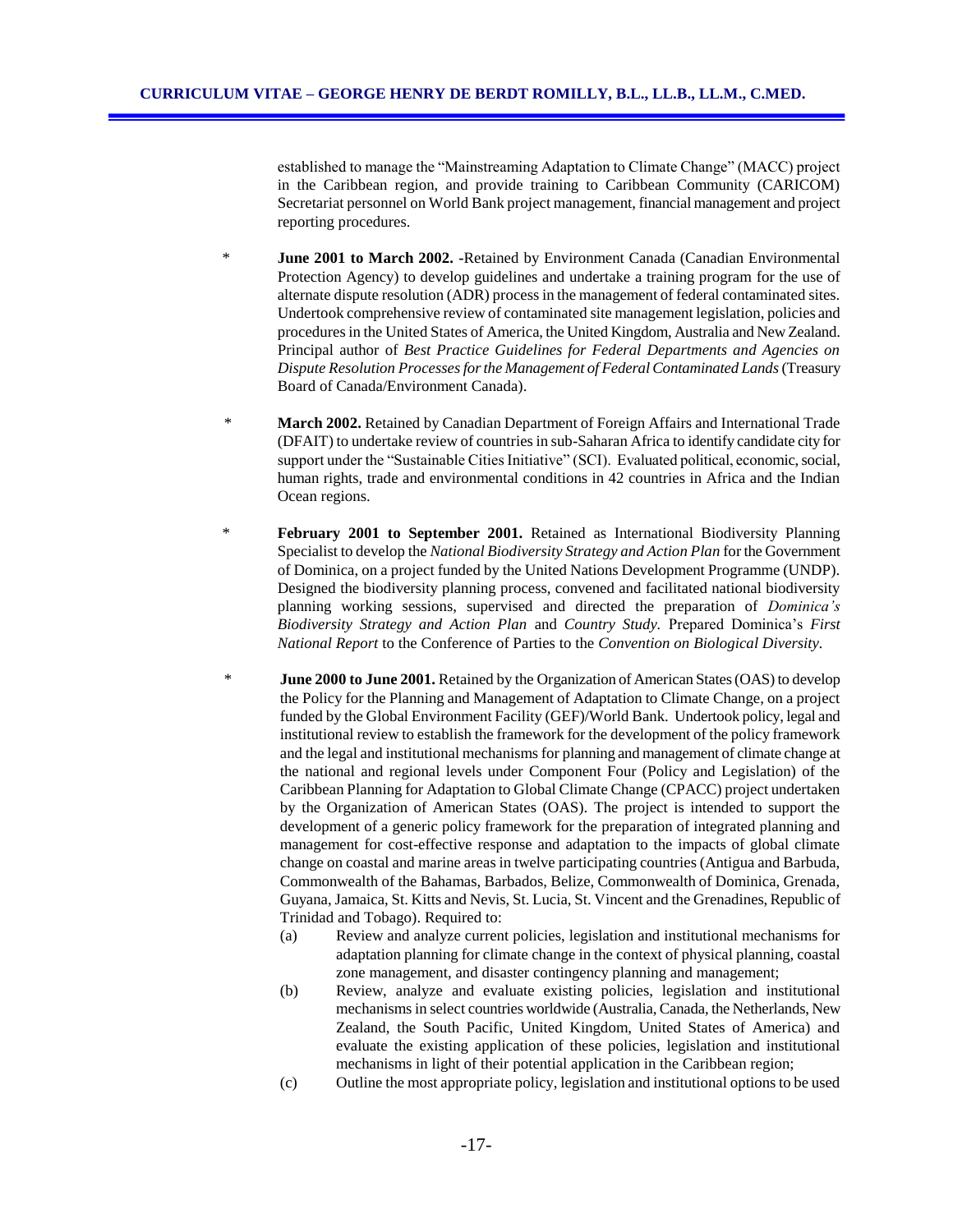of integrated planning and management for cost-effective response and adaptation to the impacts of global climate change on coastal and marine areas in the Caribbean region; and

(d) Outline the data, human resources and institutional arrangements necessary to implement appropriate policy, legislation and institutional options to be used in the Caribbean region.

Intended to establish the policy, legal and institutional structures required to implement requirements under the *United Nations Framework Convention on Climate Change,* specifically relating to adaptation planning and management. Co-ordinator in charge of assisting the twelve participating States in the development and implementation of a *National Climate Change Adaptation Policy* and Action Strategy through a broad-based public consultation process.

- \* **April 1999 to September 1999.** Retained by the Inter-American Development Bank (IDB) as member of the small multi-disciplinary team tasked to formulate the Strategic Plan for the development and management of the sewerage and waste-water sector of Trinidad and Tobago. Undertook a comprehensive review and evaluation of the legal, regulatory, institutional and financial structures affecting the sewerage and waste-water sector, and developed the legal and institutional framework to:
	- (a) establish a new Sewerage Division within the Water and Sewerage Authority (WASA);
	- (b) provide for the separation of the regulatory and operational functions for environmental management and the permitting and licensing of waste-water facilities under the authority of the Public Utilities Commission;
	- (c) facilitate and provide the basis for the privatization of the sewerage and waste-water sector within five years.
	- \* **Aug 1999 to July 2002.** Member of the Canadian Executing Agency (CEA) retained by the Canadian International Development Agency (CIDA) to design and implement the Environmental Capacity Development (ENCAPD) project for the Member States (Anguilla, Antigua, British Virgin Islands, Dominica, Grenada, Montserrat, St. Kitts and Nevis, St. Lucia, St. Vincent and the Grenadines) of the Organisation of Eastern Caribbean States (OECS). The project is designed to:
		- (a) provide for the institutional strengthening of the Organisation for Eastern Caribbean States – Natural Resources Management Unit (OECS-NRMU) and environmental agencies in Member States;
		- (b) establish regional and national environmental management policies and strategies aimed at achieving sustainable development and the implementation of the *Program of Action* concluded at the United Nations Global Conference on the Sustainable Development of Small Island Developing States;
		- (c) establish regional and national environmental management information systems to enhance informed decision making;
		- (d) establish comprehensive environmental legislation in Member States.

Member of the team involved in the design of a 4 year Program of Action for the institutional strengthening of the OECS-NRMU and environmental agencies in member States. Provided technical and drafting assistance in the development of the *St. George's Declaration of Principles for Environmental Sustainability in the OECS Region that has been formally* adopted by OECS Member States. Undertook legal, policy and institutional review in St. Lucia of all government agencies involved in environmental and resource management to identify deficiencies and develop a program to provide for the strengthening of national policy, legal and institutional frameworks for environmental management.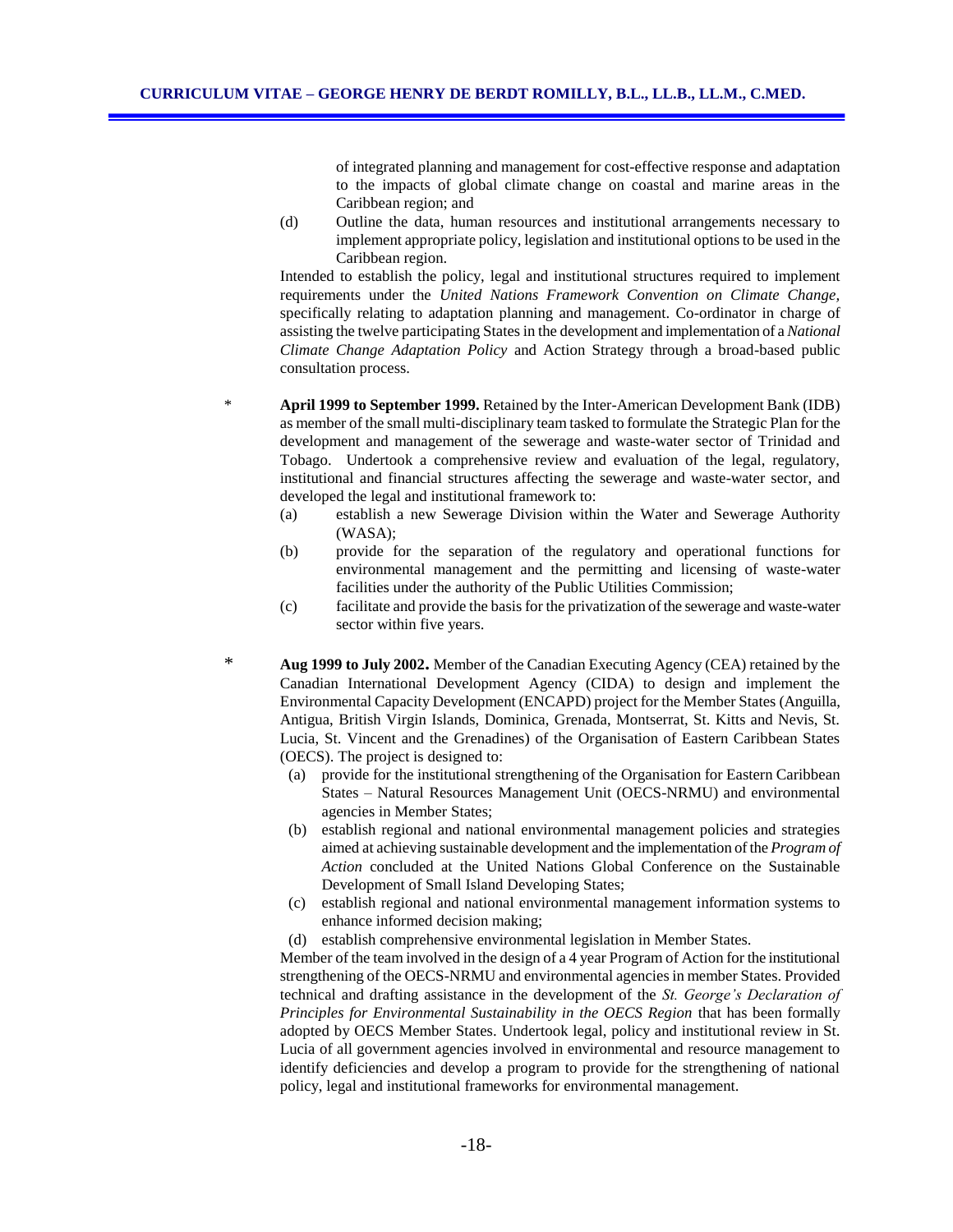- \* **July 1998 to June 1999.** Retained by the Organisation of Eastern Caribbean States (OECS) to undertake the Policy, Legislation and Regulations Component of the Solid and Ship-Generated Waste Management Project funded by the World Bank, Global Environment Facility (GEF) and the Caribbean Development Bank (CDB). Project Manager of team that developed the national policies, legislation/regulations and institutional structures for the management of solid wastes and wastes generated from ships for the States of Antigua, Dominica, Grenada, St. Kitts and Nevis, St. Lucia, St. Vincent and the Grenadines. Was the principal legal draftsman of the *Marine Pollution Management Bill* and *Waste Management Bill* for Antigua and Barbuda, Dominica, Grenada, St. Kitts and Nevis, St. Lucia, St. Vincent and the Grenadines, which established:
	- (a) Comprehensive legal and institutional structures for the implementation of a number of international and regional environmental treaties, including the *International Convention for the Prevention of Pollution from Ships 1973 as Modified by the Protocol of 1978 (MARPOL 73/78),* the *Basel Convention on the Control of Transboundary Movement of Hazardous Wastes and their Disposal*, and the *Convention for the Protection and Development of the Marine Environment of the Wider Caribbean Region*; and
	- (b) Comprehensive environmental impact assessment (EIA) and development approval processes for waste management facilities/operations and to regulate marina development and discharges into the marine environment.
	- **March 1998 to June 1998.** Retained by the Government of Jamaica and the International Development Research Centre (IDRC), the World Bank, and the Commonwealth Secretariat Caribbean Capacity Building for Environmental Management Program, to develop and conduct a workshop in collaboration with the Jamaican Ministry of Environment and Housing, the Natural Resource Conservation Authority (NRCA), the Attorney General's Office and the Jamaica Bar Association relating to the establishment of an appropriate legal/institutional framework for sustainable development in Jamaica. Undertook a comprehensive policy, legal and institutional review and evaluation of all Jamaican laws, policies and programs in the area of environmental and resource management, and sustainable development. Additionally, undertook a review of policy, legal and institutional structures to implement Jamaica's commitments under the international and regional environmental treaties to which Jamaica had signed or was interested in becoming a party. Prepared a comprehensive report entitled *Legislative Framework for Sustainable Development in Jamaica*, concerning the existing policy, legal and institutional structures, which identified deficiencies or areas where existing policy, legal and institutional structures required harmonization, modernization or consolidation. This report was presented and endorsed at a national seminar convened by the Jamaica Ministry of Environment and Housing, the Natural Resources Conservation Authority (NRCA) and the Office of the Attorney General.
- \* **March 1997 to July 1998.** Retained by the Asian Development Bank (ADB) to develop and draft the environmental management, urban planning and resource management legislation of Vanuatu. The project, which was undertaken for the Vanuatu Environment Unit and the Attorney General's Chambers, served to implement recommendations contained in the *National Conservation Strategy*, specifically to review, update, and draft enforceable legislation on water resource and environmental management, and urban planning. The new legislation (which was approved by the Council of Ministers in May 1999), provides for the establishment, powers, duties and functions of the Vanuatu Department of Environment, update and consolidate Vanuatu's environmental, marine and resource management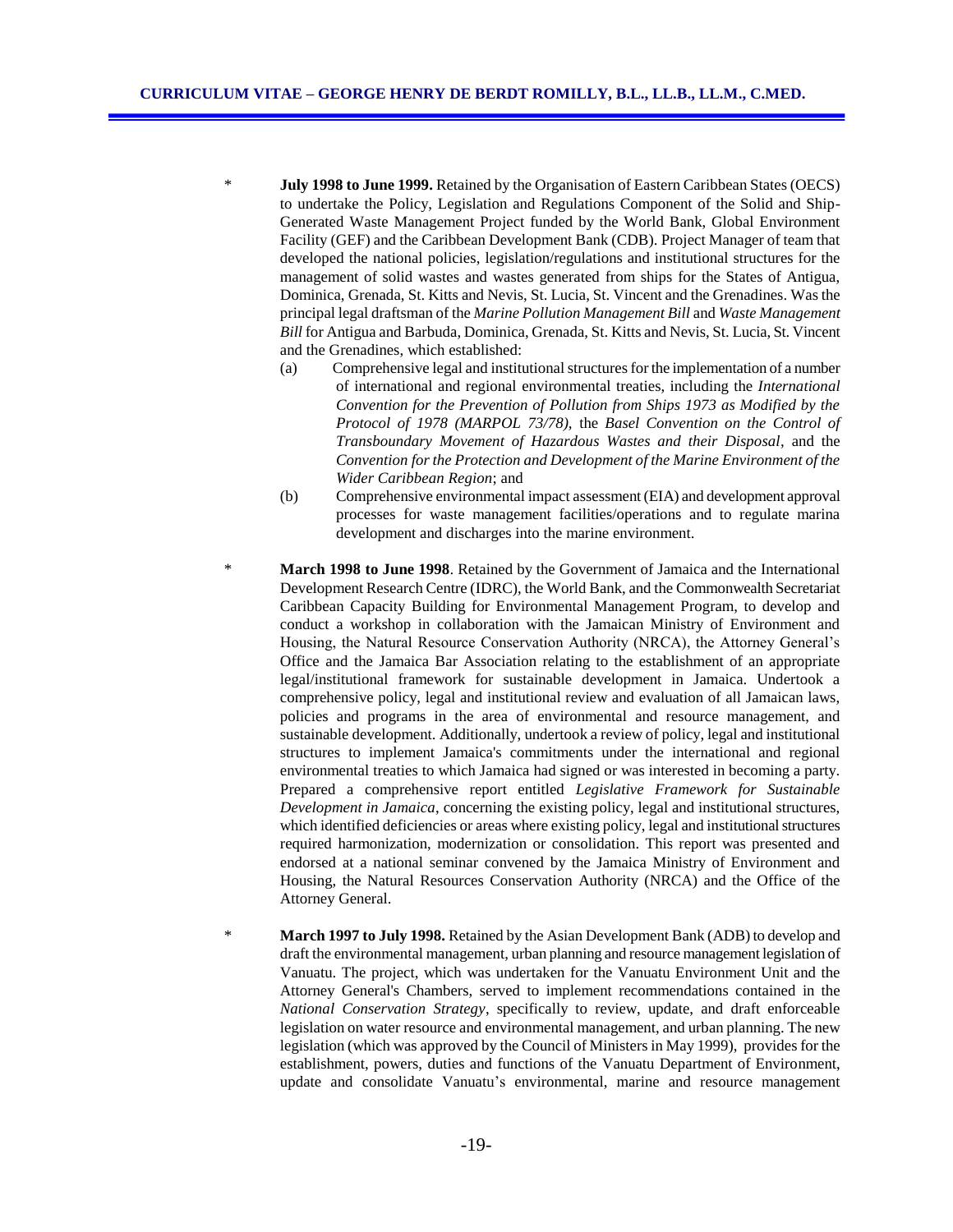legislation and establish, for the first time in the country, a legal and institutional framework for:

- (a) Environmental Impact Assessment;
- (b) Pollution and Waste Management;
- (c) Management of Marine Pollution from Shipping;
- (d) Management of Hazardous Substances and Hazardous Waste; and
- (e) Wildlife Conservation and Protected Areas Management.

The project resulted in the establishment of co-ordinated legal and institutional structures for the implementation of a number of international and regional agreements and treaties (including the *United Nations Framework Convention on Climate Change,* the *Convention on Biological Diversity*, the *International Convention for the Prevention of Pollution from Ships and Related Protocols (MARPOL 73/78),* the *Convention on the Prevention of Marine Pollution by the Dumping of Wastes and Other Matter(London Convention),* the *Convention on the Trans-boundary Movement of Hazardous Wastes in the South Pacific Region,* the *International Convention on Oil Spill Preparedness, Response and Co-operation (OPRC Convention),* the *International Maritime Dangerous Goods Code (IMDG).* A system of "port State control" was established to provide for ship inspection, monitoring and enforcement. Designed the environmental impact assessment (EIA) process and procedures, and environmental monitoring and enforcement process for the Vanuatu Department of Environment which are incorporated into the new legislation. Retained to develop the policy and regulatory framework for the management of all surface and underground water resource. Undertook a comprehensive policy, legal and institutional review to develop an appropriate policy and regulatory structure for the sustainable management of all water resources. The review included a comprehensive evaluation of jurisdictional issues, capacities and responsibilities to facilitate the development of an appropriate regulatory and administrative structure for water resource management. Developed and drafted Vanuatu's *Water Resource Management Act* which provided the basis for a national water resource inventory and the development of a national strategic plan for water resource management and conservation. The policy and regulatory structure also established the Water Resources Commission, created licensing and permitting systems for the extraction of freshwater resources (surface and underground), established standards for the protection and conservation of water resources, and instituted appropriate structures to control water pollution.

\* **May 1995 to December 1997.** Retained by the Asian Development Bank (ADB) to draft the marine, environmental and resource management legislation of Fiji. Project Manager for the project, which was undertaken for the Fiji Department of Environment and the Attorney General's Chambers, and which implements recommendations contained in the *National Environment Strategy*, specifically to review, update, and draft enforceable legislation on natural resource and environmental management. Fiji's new environmental legislation *(Environmental Management Act),* which was approved by Parliament in 2003*,* is intended to consolidate and update at least fifty-four Acts, implement over twenty three international and regional agreements and treaties (including the *United Nations Framework Convention on Climate Change,* the *Kyoto Protocol*, the *Convention on Biological Diversity*, the *International Convention for the Prevention of Pollution from Ships and Related Protocols (MARPOL 73/78),* the *Convention on the Prevention of Marine Pollution by the Dumping of Wastes and Other Matter(London Convention),* the *Convention on the Trans-boundary Movement of Hazardous Wastes in the South Pacific Region,* the *International Convention on Oil Spill Preparedness, Response and Co-operation (OPRC Convention),* the *International Convention Relating to Intervention on the High Seas in Cases of Oil Pollution Casualties,* the *International Convention on Civil Liability for Oil Pollution Damage,* and the *International Convention on the Establishment of an International Fund for Compensation*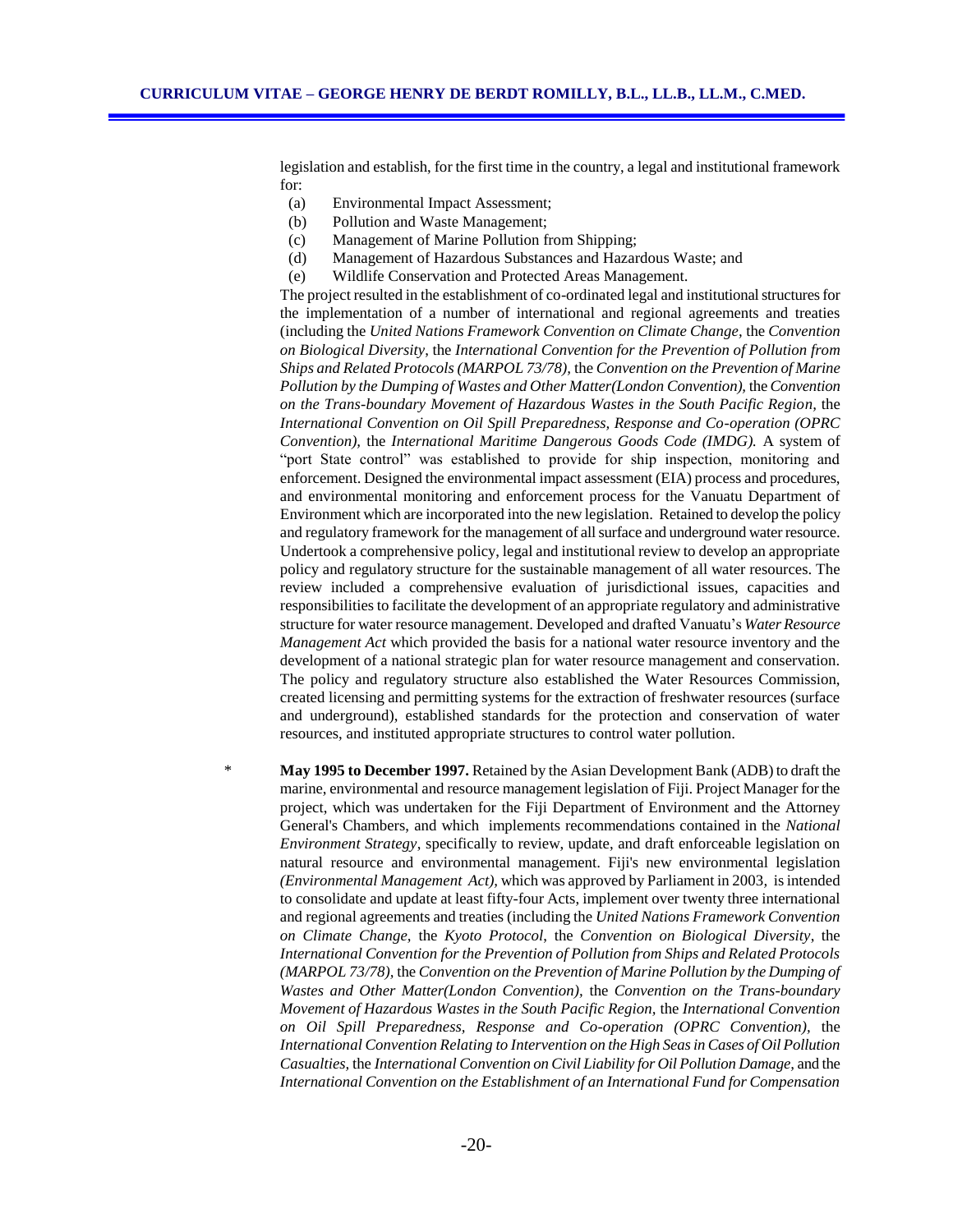*for Oil Pollution Damage)*, and create greater co-ordination amongst various implementing agencies and government departments. The new legislation, which was approved by the Fiji Parliamentary Legislative Committee in November 1997, will establish, for the first time in the country, a legal framework for:

- (a) Environmental Impact Assessment;
- (b) Pollution and Waste Management;
- (c) Management of Marine Pollution from Shipping;
- (d) Management of Hazardous Substances and Hazardous Waste;
- (e) Integrated Coastal, Water and Land Resource Management; and
- (f) Wildlife Conservation and Protected Areas Management.

Additionally, the new legislation establishes a legal and institutional structure to implement and enforce the *International Maritime Dangerous Goods Code (IMDG),* and will establish a system of "port State control" for ship inspection, monitoring and enforcement. Designed the comprehensive public consultation process that constituted an integral part of the legal drafting process, and participated in a number of workshops and seminars convened by the Department of Environment and Attorney General's Office to facilitate the formulation of an appropriate regulatory framework. Prepared and presented a number of Cabinet Memoranda concerning Fiji's accession to the *International Convention for the Prevention of Pollution from Ships and Related Protocols (MARPOL 73/78),*the *International Convention on Oil Spill Preparedness, Response and Co-operation (OPRC Convention),* and the *Convention on International Trade in Endangered Species of Wild Fauna and Flora (CITES).* Designed the environmental impact assessment (EIA) process and procedures, and environmental monitoring and enforcement process for the Fiji Department of Environment which are incorporated into the new legislation.

- \* **January 1997 to December 1997.** Retained as Project Manager by the United Nations Development Programme (UNDP)/Asian Development Bank (ADB) to establish the broadbased consultative process leading to the development and drafting of "*Capacity Building for Sustainable Development in Fiji",* the national action plan for sustainable development that serves to implement recommendations in the National Environment Strategy, and give effect to the provisions of Fiji's new sustainable development legislation.
- January 1997 to November 1997. Retained by the Energy Development Division of the Department of Natural Resources to design and develop the Regulations for the administration and management of the Sable Offshore Gas Development in Nova Scotia, Canada which is the largest single commercial deposit of natural gas in North America. A comprehensive review was undertaken of Federal oil and gas regulations, and the oil and gas pipeline and gas processing facility regulations of Alberta, British Columbia and other Canadian provincial energy regulatory frameworks to identify and develop an appropriate regulatory framework relating to pipeline and facility construction and design, operational safety, environmental protection, land acquisitions and easements, abandonment procedures, pipeline crossings and the establishment of an appropriate administrative and institutional structure. The *Pipeline Regulations (N.S. Reg. 66/98)* which were promulgated in September 1998, establishes the legal, administrative and institutional structures to regulate environmental, safety, planning, management, and operational aspects related to the development of the offshore gas facility, offshore pipelines, onshore pipelines, and the onshore gas processing facility.
- **June 1995 to December 1995.** Retained by the Caribbean Development Bank (CDB) to undertake a legal and institutional review of the national parks management capability of the Commonwealth of Dominica, and develop an appropriate national parks management policy,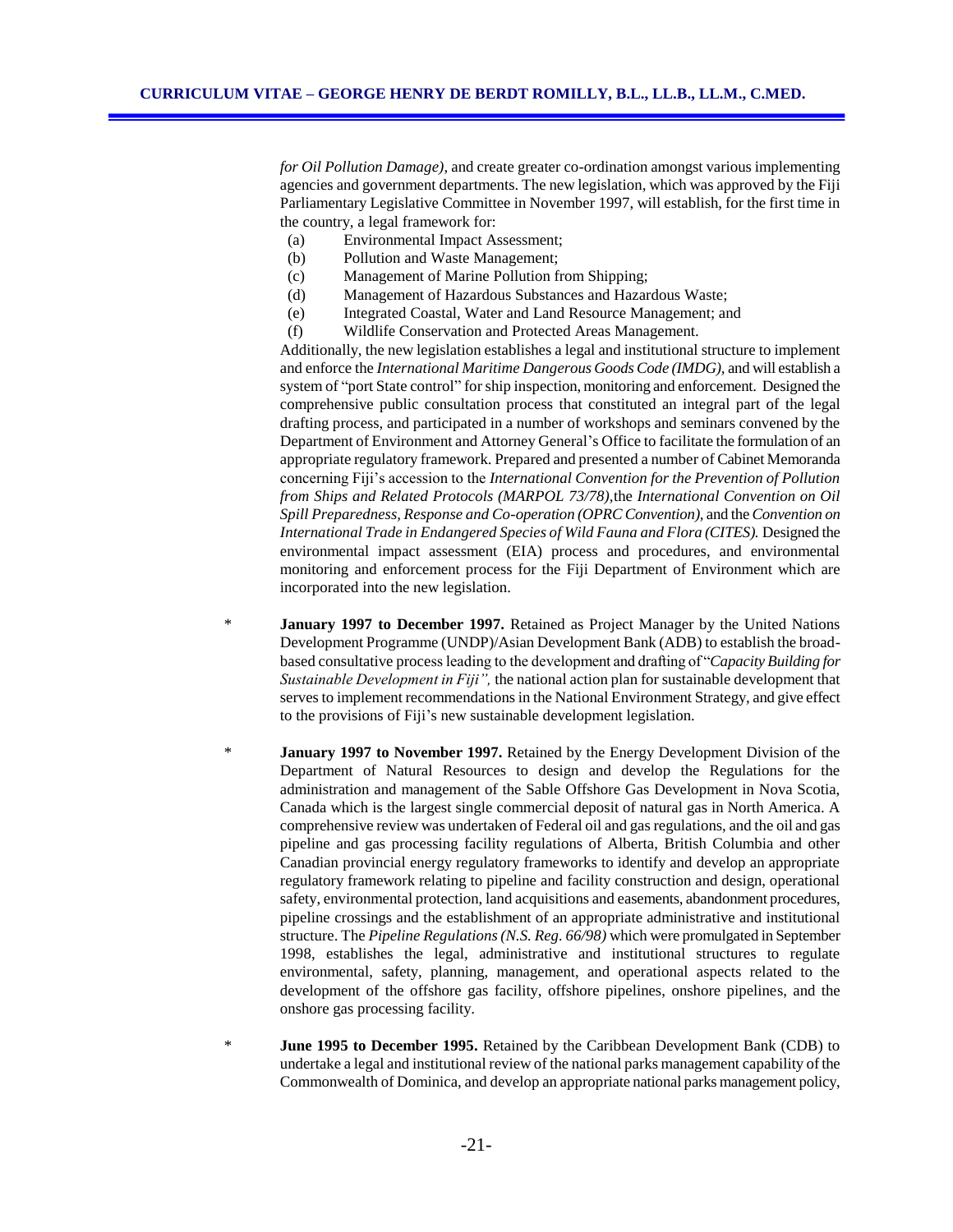regulatory and institutional framework. Project Manager of the project which established the legal and institutional capacity to effectively manage and administer the country's national parks and eco-tourism development, and establish an effective environmental impact assessment process. Member of the three person team of parks specialists that drafted *"Dominica National Parks Service - Management Handbook"* which was adopted by the Dominica Government in December 1996.

- **March 1995 to June 1995.** Retained by the World Bank to assist the Ministry of Planning and Development and the newly created Environmental Management Authority (EMA) in Trinidad and Tobago to design, plan, and develop Terms of Reference for a number of priority environmental activities that are to be financed by the World Bank, including the National Environmental Management Plan (NEMP), the National Environmental Information System (NEIS), and the updating of various environmental regulations and subsidiary legislation.
- **\* April 1995 to October 1995**. Developed the framework for an inter-agency textbook on "*Sustainable Development Law - the Legal Framework for the Implementation of Agenda 21*", in consultation with the United Nations Department for Policy Co-ordination and Sustainable Development (UNDPCSD), the Canadian International Development Agency (CIDA) and the International Development Research Centre (IDRC).
- \* **March 1995 to December 1995.** Member of the Canadian Biodiversity Strategy Population Focus Group convened by the Biodiversity Convention Office of Environment Canada (Canadian environmental protection agency) to prepare recommendations for integration into the *Canadian Biodiversity Strategy*.
- \* **January 1995 to December 1995.** Appointed as a member of the Standards Committee by the Forest Stewardship Council for Atlantic Canada to develop standards for sustainable forest management of private and state owned forests in Atlantic Canada.
- \* **November 1994 to April 1995.** Retained by the International Maritime Organisation (IMO) to:
	- (a) review of the National Oil Spill Contingency Plans, oil spill response capabilities and marine pollution institutional capabilities and laws of the island states of the Indian Ocean region (Comoros, Madagascar, Mauritius, Maldives, and Seychelles); and
	- (b) determine compliance by States within the Indian Ocean Region with the obligations and requirements of the *International Convention on Oil Spill Preparedness, Response and Co-operation* and the United Nations Environment Programme (UNEP) *Action Plan for the Protection, Management and Development of the Marine and Coastal Environment of the Eastern African Region* (EAF/7).

Prepared the proposal for the establishment of a Regional Oil Spill Contingency Programme for the island States in the Western Indian Ocean, for submission to the Global Environment Facility (GEF). The project proposal, contained in the assignment report, was approved by the Global Environment Facility (GEF)/World Bank in June 1998 *(*see *Western Indian Ocean Islands Oil Spill Contingency Planning Project -* GEF/IS/4 at page C-11).)

\* **October 1994 to April 1995**. Retained by Industry Canada (Canadian Department of Foreign Affairs, Industry and Trade) to undertake a review of the environmental law, policy and institutional capacity (including private sector environmental capacity and technological capabilities) of South Africa, with a view to identifying environmental business opportunities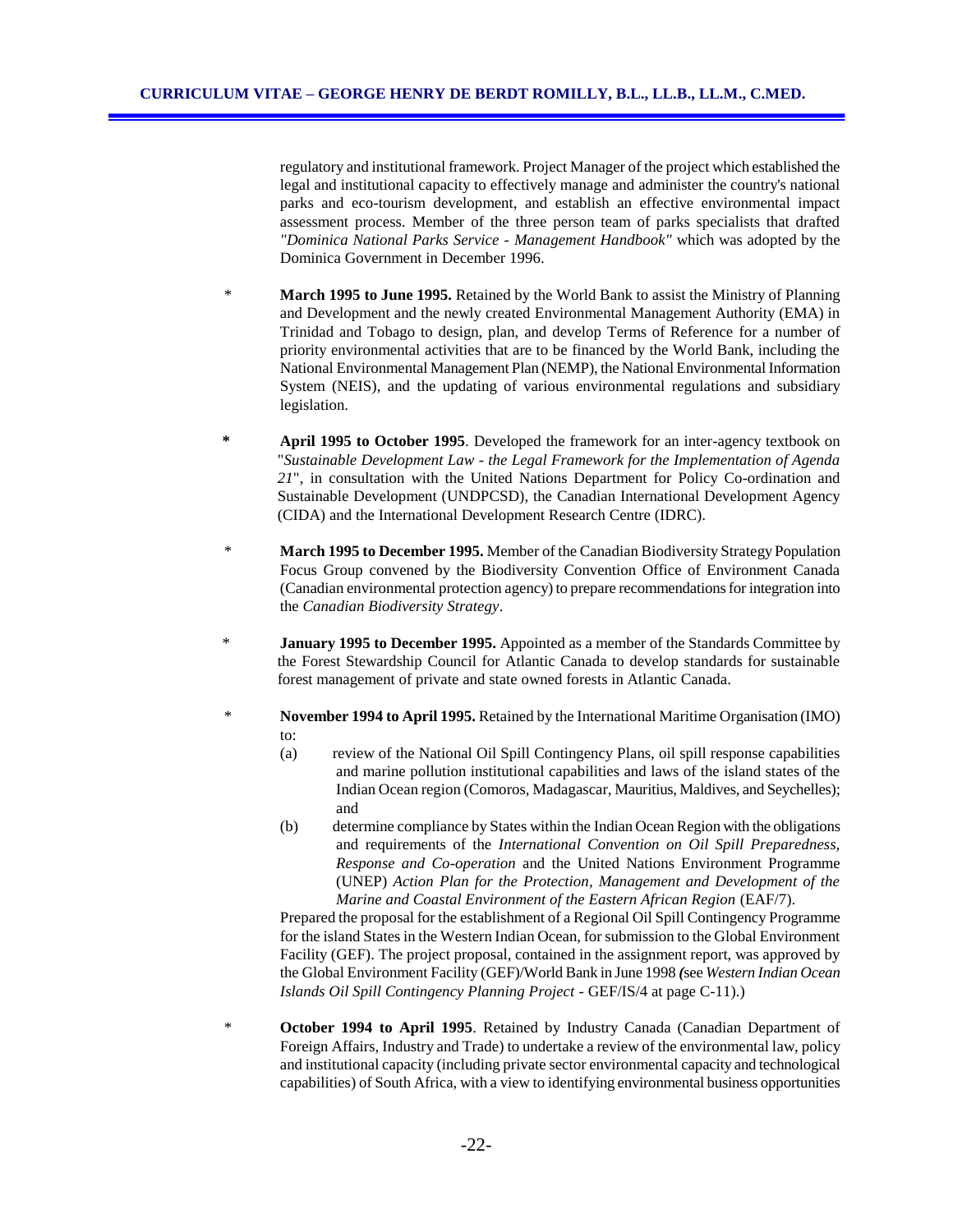for Canadian companies.

- \* **June 1994 to December 1994.** Retained by Environment Canada (Canadian environment protection agency) as one of the team of experts to conduct seminar for senior government officers on "*Greening Government Operations - The New Imperative".*
- \* **June 1994 to December 1994.** Member of the Review Committee appointed by the Canadian Bar Association (CBA) to review the draft *Environment Act* of Nova Scotia, and prepare written submissions to the Nova Scotia Round Table on Environment and Economy, and the Department of Environment.
- **January 1994 to October 1994.** Developed the "Stewardship Strategy" relating to the conservation, protection and sustainable management of natural resources (terrestrial and marine) on private lands for the Department of Natural Resources, the Department of Environment, and the Department of Fisheries and Oceans. The development of the Stewardship Strategy, which was presented jointly to the Ministers of Environment, Natural Resources, and Fisheries and Oceans, required a comprehensive institutional review and evaluation of federal and provincial conservation, national parks and resource management departments. The Strategy is designed to give effect to recommendations relating to private sector participation in natural resource conservation and management programs identified in Canada's *Green Plan* (national sustainable development plan), the *Canadian Biodiversity Strategy*, and the *Sustainable Development Strategy for Nova Scotia*.
- \* **1994 to 1999.** Retained by the Technical University of Nova Scotia (TUNS) to assist in the design, development and presentation of fourteen week certificate courses on the following:
	- (a) *Environmental Auditing and Site Assessments* and *Advanced Environmental Auditing* (courses co-sponsored by the Department of Environment (N.S.) and the Association of Professional Environmental Auditing); and
	- (b) *Environmental Arbitration and Mediation* (course co-sponsored by the Department of Environment (N.S.), and the Arbitration and Mediation Institute).

### **Nova Global Sustainable Energy (NGSE) Limited. 2008 to Present.**  President.

Providing sustainable energy management, financing and technical services to clients in Canada and internationally. Team Leader responsible for the preparation of the feasibility studies for: (a) 30 million liter municipal solid waste (MSW) to cellulosic ethanol project in Atlantic Canada; (b) 100 million gallon ethanol dehydration and trans-shipment facility in Atlantic Canada utilizing Brazilian feedstock; (c) US\$650 bio-energy (ethanol from sugarcane and aviation biofuel from Jatropha) project in Sudan funded by Saudi Arabia private sector; (d) forestry waste to bio-energy project in Papua New Guinea. Currently developing:

- public/private sector "first generation" sugarcane/ethanol/co-generation project on 72,000 hectares of degraded and undeveloped arable land in Sudan;
- Jatropha to aviation bio-diesel project on 8,500 hectares of marginal land in Sudan;
- Municipal waste to energy project for the city of Khartoum in Sudan.

Team Leader retained by the Government of Dominica and the United Nations Development Programme (UNDP) to undertake an assessment of the legal, policy and financial impediments to private sector engagement in renewable energy business opportunities as part of the process to develop Dominica's *Intended Nationally Determined Contributions*(INDC) to the *United Nations Framework Convention on Climate Change* (UNFCCC).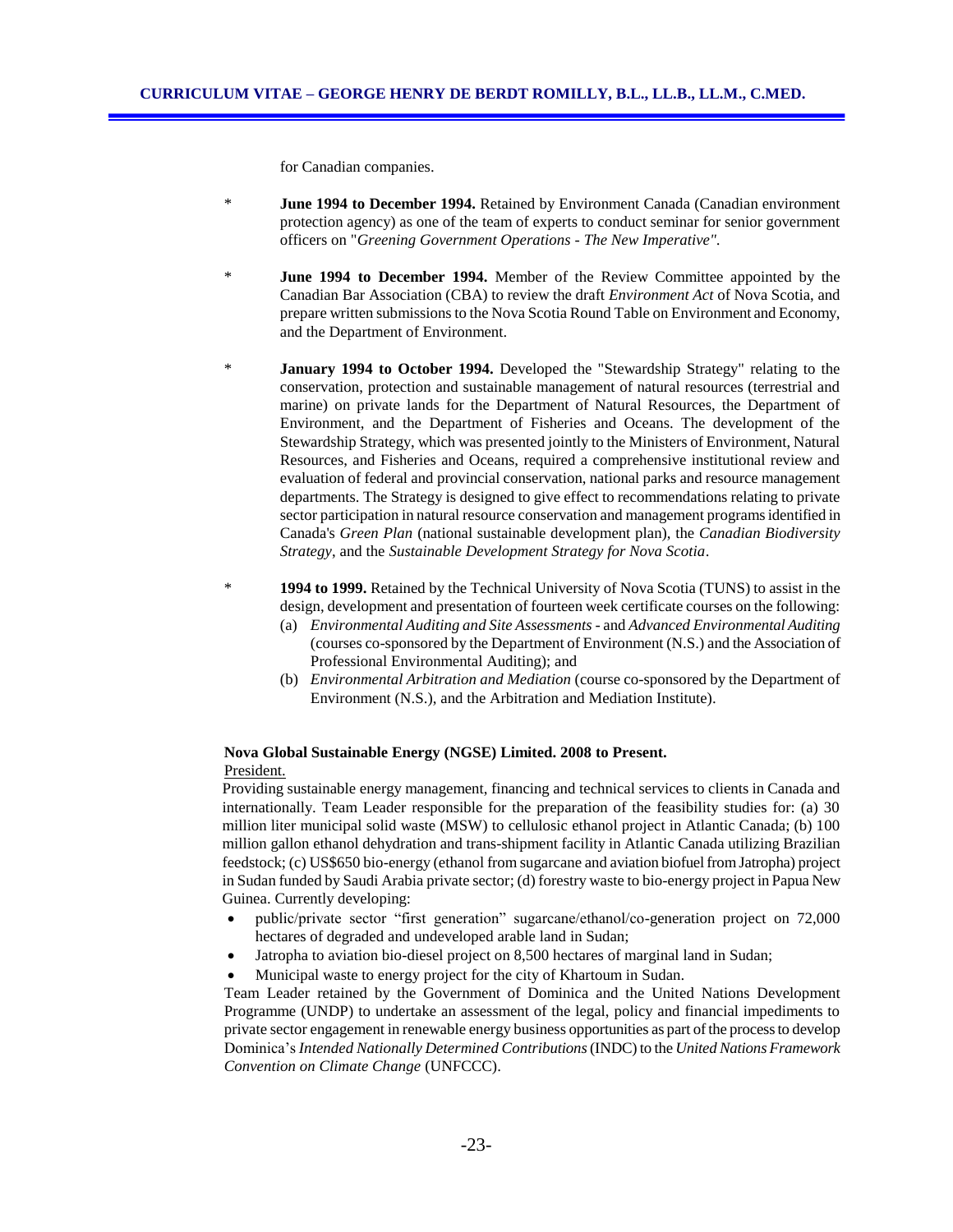**June to September 2015**. Retained as Team Leader/Climate Change Specialist retained by the Government of Dominica and the United Nations Development Programme (UNDP) to undertake an assessment of the legal, policy and financial impediments to private sector engagement in renewable energy business opportunities. Tasked to develop Dominica`s *Intended Nationally Determined Contributions* (INDCs) to be filed with the UNFCCC. Reviewed existing Greenhouse Gas (GHG) inventories for key economic sectors, and developed sector GHG emission profiles. Identified technically viable mitigation options in selected sectors based on the GHG inventories. Undertook stakeholder consultation on multi-criteria risk assessment and sector vulnerability assessments to define priority adaptation contributions. Undertook cost-benefit and multi-criteria analyses to prioritize INDC interventions, as well as the identification of financing needs.

#### **Canadian Environmental Mediation Services. 1995 to Present.**

Founding Partner - Chartered Environmental Mediator

- Retained as Mediator by the Coalition of Nova Scotia Forest Interests (which includes the Minister of Natural Resources, and senior representatives from the forestry industry, forest land owners and forestry support services) to assist in deadlocked negotiations relating to the development of the *Forestry Strategy for Nova Scotia.* The strategy document concluded during the mediation process was released for public comment in early 1996.
- \* Retained by the Nova Scotia Department of Environment to conduct a multi-stakeholder workshop and training session on the use of mediation in the environmental impact assessment process.
- \* Retained by the Nova Scotia Department of Environment to draft "*Guidelines for the Use of Environmental Mediation in Environmental Impact Assessments and the Management of Contaminated Sites".*
- \* Chairman of the Standards, Training and Accreditation Committee appointed by the Canadian Arbitration and Mediation Institute (Atlantic Canada Region) to develop guidelines and undertake the accreditation of Chartered Mediators.

## **Dalhousie University/Saint Mary's University/Technical University of Nova Scotia (TUNS). 1991 to Present**

#### Lecturer (Part time)

- Retained by the Technical University of Nova Scotia (TUNS) to develop and undertake training seminars for Department of Environment Legal Counsel, state prosecuting attorneys, defense attorneys, senior environmental managers and environmental technicians in the following subjects:
	- (a) Technical Evidence for Environmental Litigation;
	- (b) Corporate and Individual Liability for Environmental Damage;
	- (c) Total Quality Environmental Management The Legal and Institutional Process;
	- (d) Ozone Layer Protection and CFC Regulation -The Legal and Institutional Framework;
	- (e) Liability for Environmental Impact and the Implementation of a Comprehensive Environmental Management System to Establish a "Due Diligence" Defense;
	- (f) The Environmental Side Agreement of the North American Free Trade Agreement (NAFTA) - Implications for Business;
	- (g) Industrial Fire Hazards Legal Liability;
	- (h) Environmental Regulation for Managers;
	- (i) Implementing ISO 14000 Series Standards;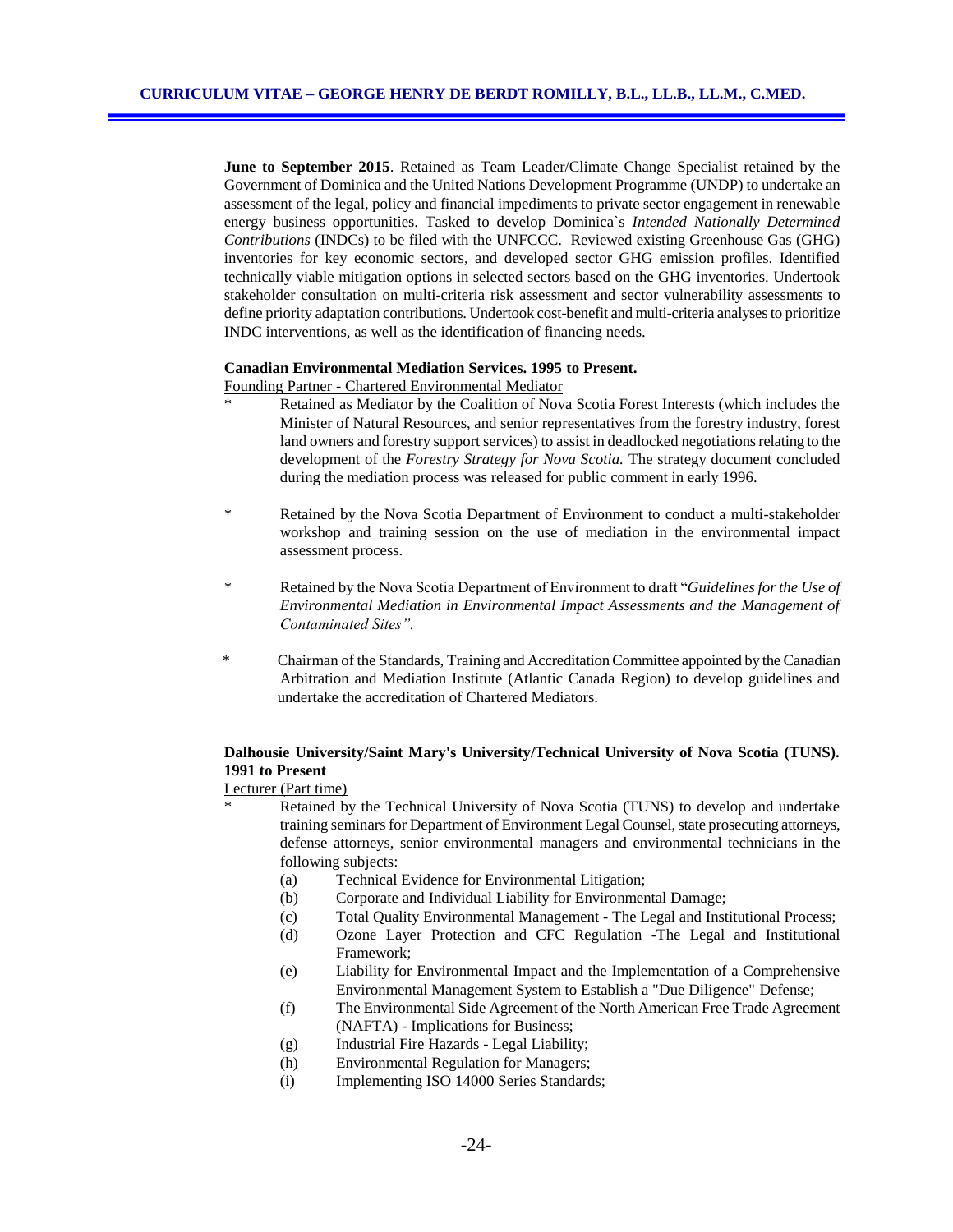- (j) Alternate Dispute Resolution (ADR).
- Invited to lecture in the areas of international environmental law, sustainable development, and international conservation strategies to students at Dalhousie University Law School.
- \* Invited to lecture in the area of corporate environmental liability to students at Saint Mary's University Business School.
- \* Invited to lecture in the area of legal liability for hazardous and toxic substances to chemical engineering students at the Technical University of Nova Scotia - Chemical Engineering Division.

#### **Meridian Enterprises. 1992 to 1995**

Environmental Law, Policy and Institutions Adviser

Project Manager responsible for the feasibility/environmental impact study for the establishment of a wastewater treatment plant for the coastal city of Coquimbo (pop. 100,000), utilizing advanced non-conventional waste treatment technology from Canada. The study was undertaken for the largest Chilean state owned utility corporation *la Corporacion de Fomento de la Produccion* (CORFO), with funding from the Canadian International Development Agency (CIDA). Completed review and evaluation of national environmental protection legislation, marine protection legislation and waste-water discharge regulations to ensure that the treatment plant would operate within the requirements imposed by the strict emission control standards being passed by the General Assembly of Chile. Additionally, worked with the *Direccion General del Territorio Maritimo y de Marina Mercante* (Chilean Coastguard) to establish a comprehensive coastal management and marine pollution prevention and enforcement programme, with technical assistance and advanced coastal mapping/remote sensing/GRID/GIS technology and pollution prevention/ enforcement training services from Canada.

### **P. Lane and Associates Limited, Environmental Consultants. 1992 to 1993 (Term Contract)** Senior Environmental Lawyer

- Review of Canada's federal and provincial environmental impact assessment legislation, environmental protection legislation, maritime and coastal protection laws, land planning laws, and engineering regulations, codes and standards as part of feasibility/environmental impact studies for:
	- (a) the Department of Transportation and Communications in respect of a large Canada State Highway construction project (Highway 101);
	- (b) the Department of National Defense (DND) in respect of Canadian Forces Maritime Test and Evaluation Ranges Project, designed to establish a national offshore test range for the Canadian Naval forces; and
	- (c) the Metropolitan Authority of Greater Halifax in respect of the establishment of a regional land fill site for solid waste.

Additionally, assisted with the preparation of the environmental protection plans for the Highway 101 environmental impact assessment.

Retained as the senior environmental lawyer on a large multi-disciplinary team of environmental experts contracted by the Canadian Environmental Protection Agency, Environment Canada, to review and evaluate the Canadian Environmental Protection Act (R.S.C. 1985 c.16. 4th Supp.). The evaluation report forms the basis for Environment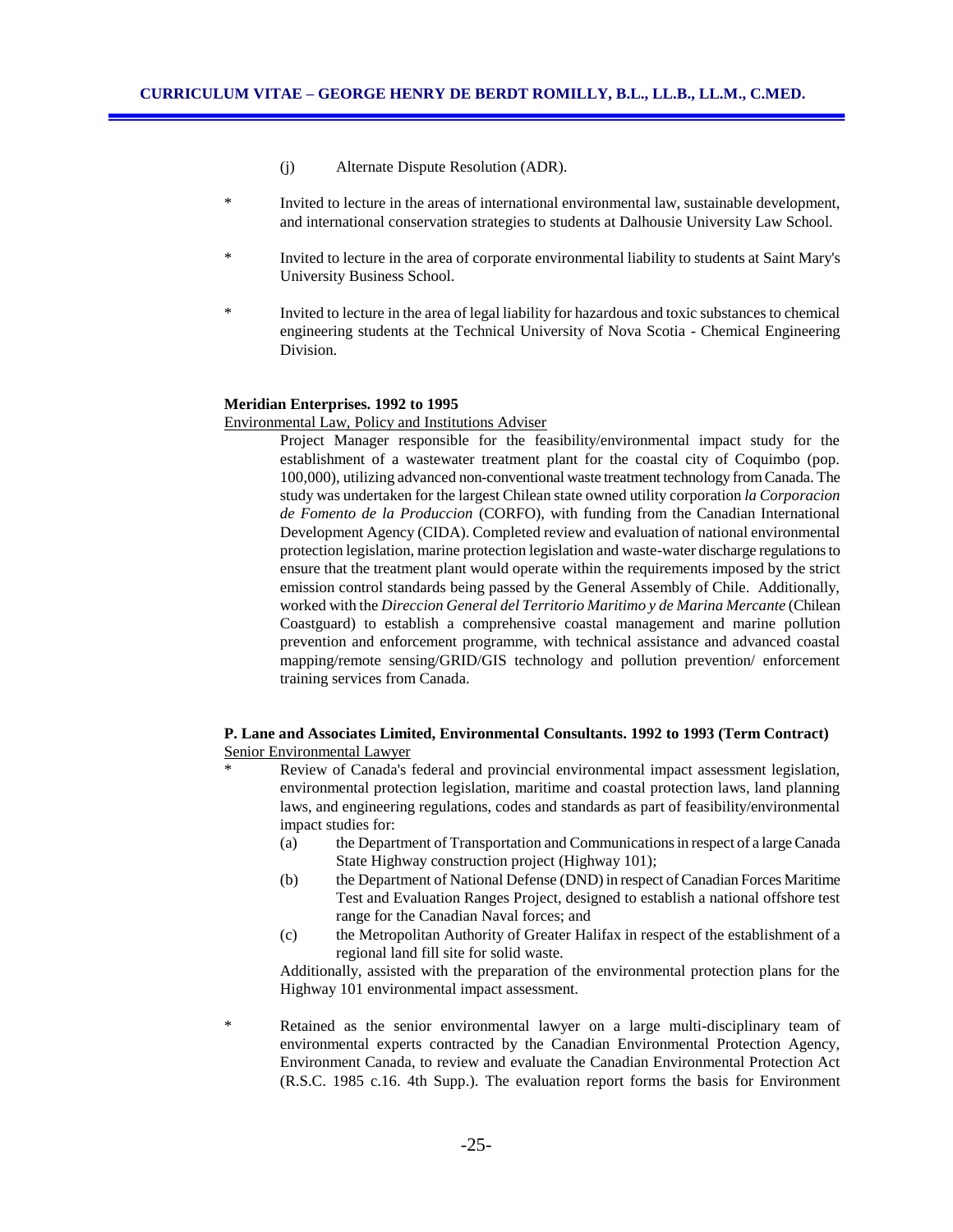Canada's recommendations to the Parliamentary Review Committee concerning the review and reform of Canada's principal environmental protection law.

- \* Retained by commercial bank as a member of the team that undertook the site assessment and clean-up of contaminated industrial property that had been placed in receivership. Remediation plan included the development and implementation of processes to address high levels of dioxins that were present throughout the working area of the industrial property.
- \* Developed International Marketing Programme for the company to facilitate federal/provincial funding support for long term marketing initiatives in Eastern Europe and Latin America, aimed principally at servicing European Bank for Reconstruction and Development (EBRD), World Bank and Inter-American Development Bank (IDB) environmental protection/management projects in those regions.

### **United Nations Development Programme (UNDP)/ Global Environment Facility (G.E.F.). 1992**. Environmental Law, Policy and Institutions Consultant

Institutional, legal and policy review and evaluation of the environmental protection programmes, marine pollution programmes, land and coastal planning programmes in the Republic of Egypt. A comprehensive review was undertaken of the institutional capacity of the Egyptian Environmental Affairs Agency (EEAA), (including capacity to implement requirements under international environmental treaty obligations), as part of a feasibility study for a Global Environment Facility (G.E.F.) project funded by the United Nations Development Programme (UNDP). Additionally, prepared the environmental protection plan for the environmental impact assessment and feasibility study of the proposed waste-water treatment plant funded under the G.E.F. for the Republic of Egypt.

#### **Canadian International Development Agency (CIDA). 1991.**

Environmental Law, Policy and Institutions Consultant

Review and evaluation of the Canadian Environmental Assessment Act (R.S. ch 37/1992) together with a comprehensive evaluation of the institutional, administrative and enforcement capabilities of the Canadian International Development Agency (CIDA) in respect of the environmental impact assessment requirements of the Act. The project required the drafting of new legislation/regulations and operational procedures and guidelines for CIDA concerning enforcement and implementation of environmental impact assessments in respect of all Official Development Assistance (ODA) to developing countries.

#### **United Nations Development Programme (UNDP)/Government of Seychelles. 1989 to 1991.** Legal/Technical Advisor to the Department of Environment,

The Department of Environment in Seychelles was created early in 1989, with portfolio responsibility being vested in the State President. The historical absence of any legal or administrative environmental management infrastructure required the establishment and implementation of a comprehensive legal and institutional framework to permit the undertaking of the various and diverse responsibilities required of the Department of Environment. As Legal/Technical Adviser to the Department, the duties and responsibilities involved in the creation of a national legal strategy for sustainable development and the management of environmental problems were varied, and included the following:-

*i) Institution Building for Sustainable Development:* Review and evaluation of the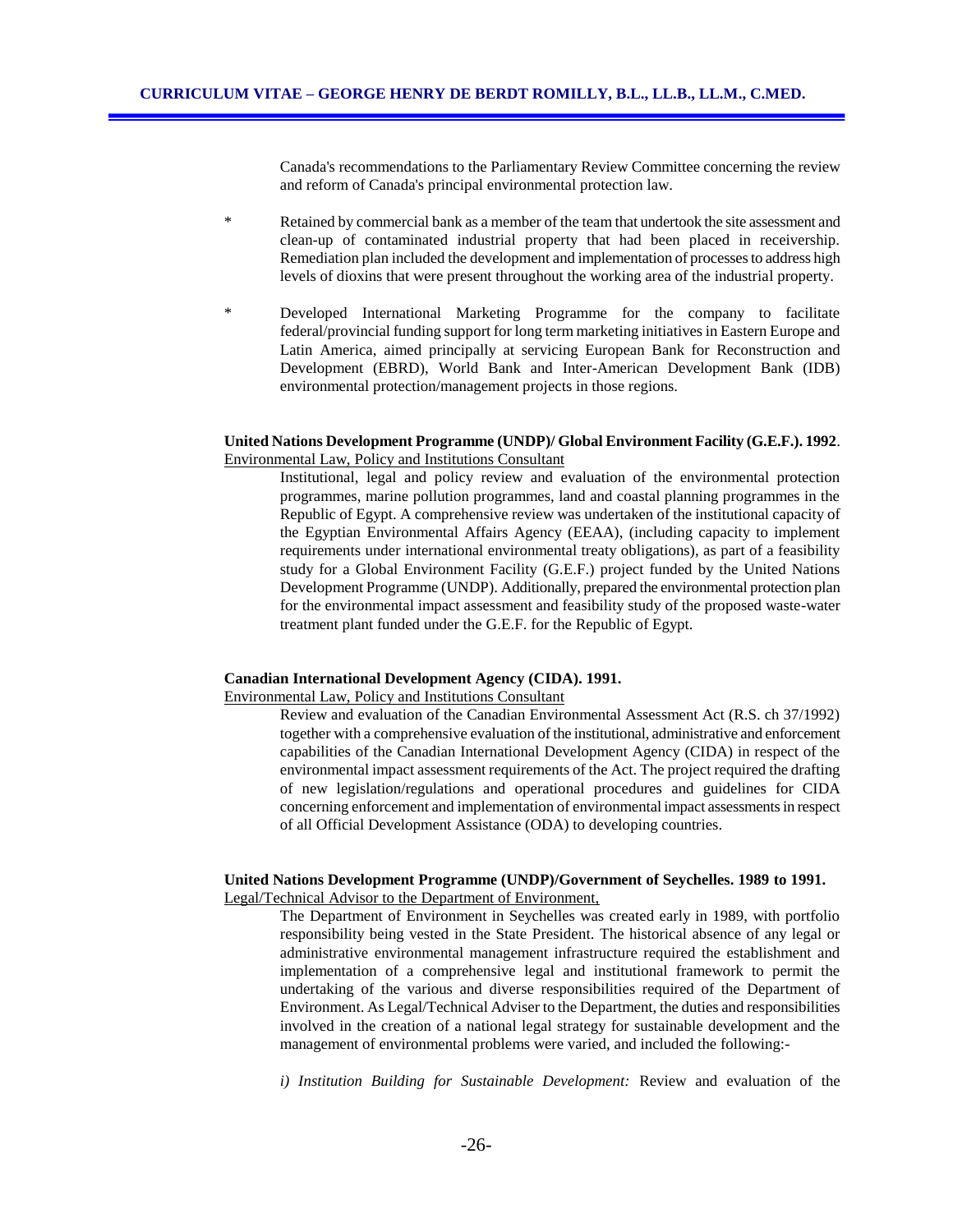institutional capacity of the newly established Department of Environment and various other government departments, with particular emphasis on an assessment of administrative capabilities to design, manage and implement the proposed national plan for sustainable development. One of the principal technicians responsible for the formulation and preparation of the Seychelles Government's **Environmental Management Plan**, a ten year national development programme to provide for environmentally sustainable development in all sectors. Work on the establishment of the **Environmental Management Plan** was initiated with a comprehensive institutional review of all existing government departments, environmental and marine protection policies, programmes and laws, and the identification and evaluation of existing scientific research and documentation relating to the state of the environment. Participated as Technical Adviser to the Department of Environment during "Roundtable" discussions with various government Ministries and non-governmental stakeholders to identify priority areas for inclusion in the proposed **Environmental Management Plan**, and assisted in the formulation of programmes and projects for inclusion in the final plan. Participated as Technical Adviser at the international donors' conference with international financial and development assistance agencies convened by the World Bank, the United Nations Environment Programme (UNEP) and United Nations Development Programme (UNDP) to undertake technical review and negotiate financial assistance for the **Environmental Management Plan** of Seychelles. Project Manager responsible for the identification, design and formulation of various projects under the Seychelles **National Development Plan** and **Environmental Management Plan** for Sustainable Development. Assisted representatives from various international development agencies and financial institutions in feasibility studies and appraisal missions for projects being considered for funding. Responsible for the identification and design of the "Biodiversity Protection" and "Abatement of Marine Pollution" projects submitted for funding by the World Bank/Global Environment Facility (GEF), and provided technical assistance during appraisal missions by the World Bank.

*ii) Environmental Law Reform:* Review and evaluation of all environmental, conservation, marine pollution and public health legislation and institutional capabilities of government departments. Drafted the Oil Spill Contingency Legislation, Offshore Petroleum Exploration Regulations (which included provisions for comprehensive environmental impact assessment procedures) and Conservation and National Parks Legislation. Other responsibilities included the compilation of existing legislation of Seychelles related to the environment, production of a guide to the environmental legislation depicting existing legal provisions with relevant indexes, and review of the existing legislation with a view to identifying shortcomings and recommending improvements required to accommodate the policy of environmental protection and sustainable development which had been adopted by the Seychelles Government for its National Development Plan for the period 1990-1994.

 *iii) Environmental Management Policies and Programs:* Prepared memoranda and policy papers for approval by Cabinet of Ministers on environmental policy issues, including the establishment of a Regional and National Oil Spill Contingency Plan, the establishment of a National Coastguard, the establishment of an endangered species protection plan, the coordination of environmental assessment and environmental management responsibilities among government departments, the ratification and implementation of international environmental agreements and treaties for marine pollution prevention, the protection of biodiversity and the imposition of a regional ban on driftnet fishing in the Western Indian Ocean. Involvement in the administration and management aspects of the Department of Environment included the formulation and presentation of annual budgets, operational programmes and Departmental portfolio responsibilities. Provided legal advice to the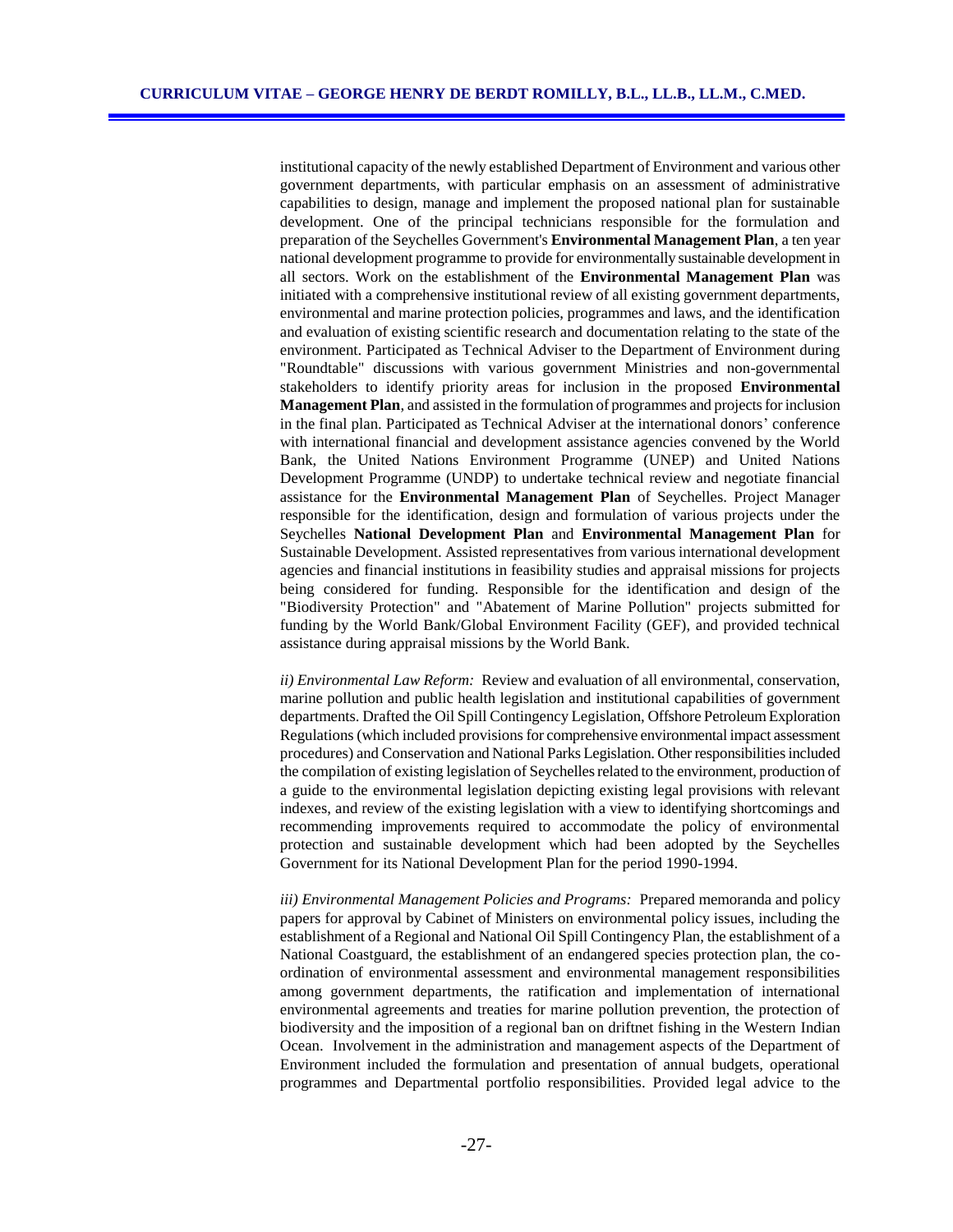Department of Environment and other Government agencies concerning the enforcement and implementation of environmental legislation. Represented the Department of Environment on the National Land Planning Committee, and required to assist in obtaining evidence and enforcing relevant environmental laws in cases of violations.

*iv) Solid Waste Management/Environmental Assessment:* Appointed by the State President to represent the Department of Environment on a three man inter-Ministerial environmental assessment committee tasked to identify the site for the new national solid waste land fill, and conduct necessary socio/ environmental impact assessment. In consultation with the Director of Land Planning, and the Director General of the Public Utilities Corporation, a suitable site was identified which would meet national solid waste needs for twenty years. In view of the mountainous topography and a narrow coastal belt, the only suitable site, being located in close proximity to residential development and the national airport, presented a considerable threat from the environmental, human health and safety, and political viewpoints. After detailed discussions with the Director of Civil Aviation and his senior staff, a suitable environmental protection plan was developed which would address the legal and technical concerns of the Department of Civil Aviation and international aviation authorities. Additionally, a rock-armoured bund wall was established with sediment filter cloth and lining for the landfill site to prevent contamination of the nearby marine national park.

 *v) Implementation of National Conservation Strategy:* required to draft legislative amendments to improve enforcement of National Parks and Wildlife conservation legislation, and revise existing wildlife legislation to extend protection to corals, shells and marine turtles in compliance with the provisions of the Convention on International Trade in Endangered Species of Wild Fauna and Flora (CITES). Instrumental in devising a management plan for the protection of endangered sea turtles, and in bringing about the imposition of a total ban on the harvesting and exploitation of sea turtles in compliance with Convention on International Trade in Endangered Species of Wild Fauna and Flora (CITES).

 *vi) Establishment of Marine Pollution Program:* instrumental in the establishment of National and Regional Oil Spill Contingency Programs. Initiated proposal for the creation of a National Coastguard for marine pollution prevention, detection and remediation, and of a Regional Oil Spill Response and co-ordination Centre within the Western Indian Ocean in furtherance of obligations under the International Convention on Oil Spill Preparedness, Response and Co-operation, with administrative support from the International Maritime Organization (IMO) and the United Nations Environment Programme (UNEP) and technical assistance from the International Centre for Ocean Development (ICOD). Assisted the Ministry of Community Development during contract negotiations with international civil engineering contractors retained to undertake extensive multi-million dollar dredging and reclamation works funded by the Belgian government, thereby ensuring adequate provisions within the contract to prevent or reduce environmental damage in compliance with recommendations made by the United Nations Environment Programme (UNEP). Department of Environment representative on inter-departmental dredging steering committee established to monitor, supervise, and manage dredging and reclamation activities.

 *vii) International Environmental Law:* undertook liaison visits on behalf of the Seychelles Government to the offices of the International Maritime Organization (IMO) in London, the United Nations Environment Programme (UNEP) in Nairobi, and the Environmental Law Centre of the International Union for the Conservation of Nature (IUCN) in Bonn, principally to further developments under various international agreements and treaties, and additionally to research and collate technical information and legal illustrations of recognized standards,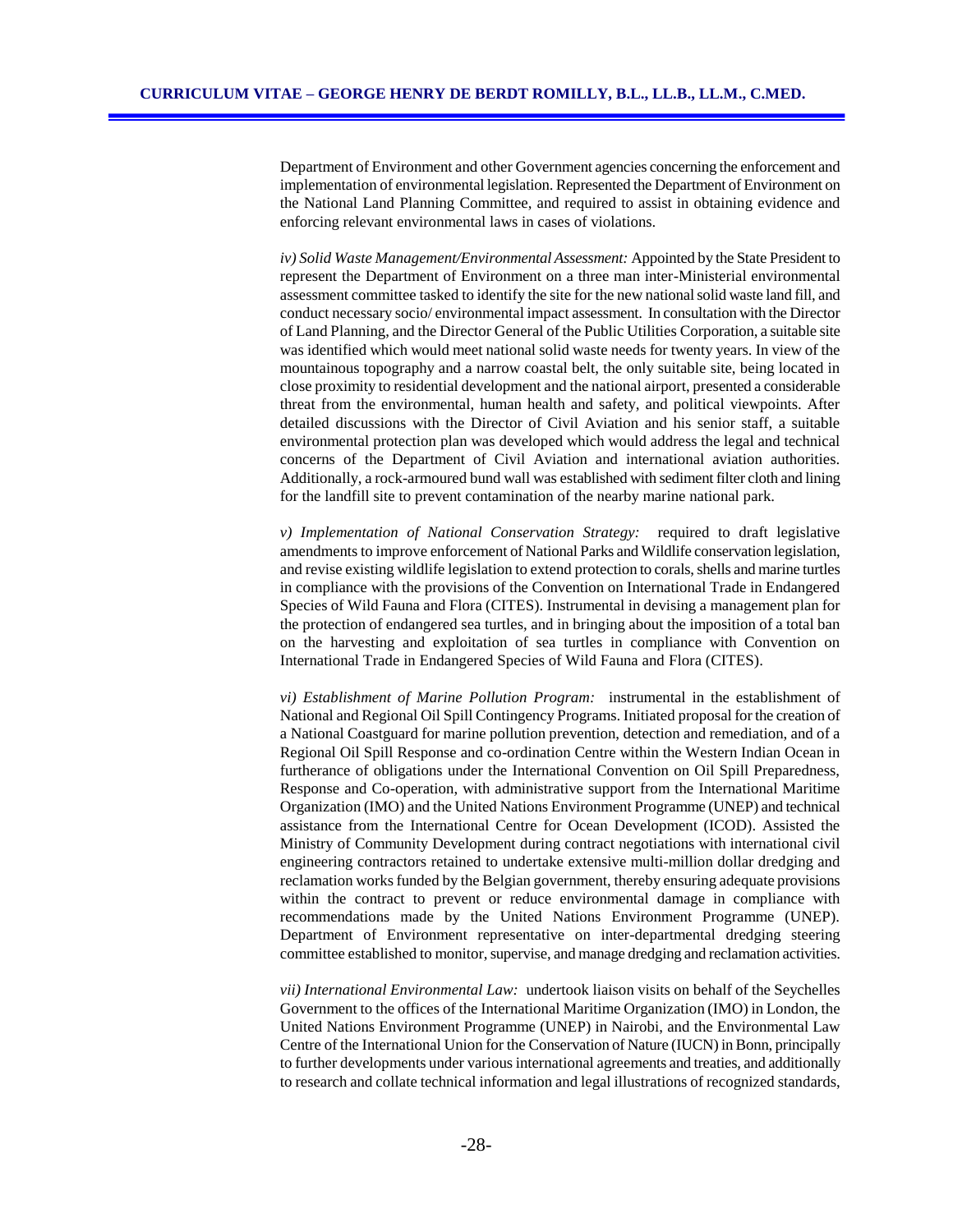guidelines and other regulatory instruments in the areas of conservation and marine pollution. In the company of the Director of the Seychelles National Oil Company, participated in an extended working visit to Norway at the invitation of the Norwegian Petroleum Directorate and Pollution Control Authority in furtherance of an environmental law reform project to review and revise the Seychelles' offshore petroleum legislation. Additionally, assisted in the preparation of documentation to permit Seychelles to accede to international environmental conventions, including the *Basel Convention on the Control of Transboundary Movement of Hazardous Wastes and their Disposal*, the *Vienna Convention for the Protection of the Ozone Layer*, the *Montreal Protocol on Substances that Deplete the Ozone Layer*, the *International Convention for the Prevention of Pollution from Ships (MARPOL 73/78)*, and the *International Convention on Oil Spill Preparedness, Response and Co-operation*.

*viii) Human Resource Development:* One of the principals responsible for the design of a national environmental education program which was incorporated into the Seychelles Environmental Management Plan. Undertook on-site training programs concerning practical aspects of marine and industrial pollution prevention and detection for environmental inspectors in the Department of Environment, together with training programs for National Park Wardens on practical aspects of securing and presenting evidence in cases of violations under the National Parks and Conservation legislation.

Ship's Master (Small Ships), 1987-1988

Master in charge of various small ships, on ocean voyages in excess of 30, 000 sea miles.

#### **Ministry of Justice, Government of Zimbabwe. 1973 to 1986.**

In the following positions:-

Senior Provincial Magistrate, (1984 - 1986)

Provincial Magistrate, (1983 - 1984)

Senior Magistrate, (1982)

Magistrate, (1980 - 1981)

Appointed to the Judicial Bench at the unprecedented age of twenty four years. Exercised judicial responsibilities in Civil, Criminal and Juvenile Courts, Housing and Rent Courts, Liquor Licensing Tribunals, and presided over inquests and adoption proceedings, insolvency applications and exercised appellate jurisdiction when chairing hearings of the Court of Appeal for Community Courts. Only one decision amongst the several thousand handed down during a judicial term spanning six years was reversed on appeal by the Supreme Court of Zimbabwe. Exercised executive, financial and personnel responsibilities in the administration of a number of Provincial, District and Circuit Courts. Additionally, advised the Attorney General's Law Reform Committee on practical enforcement and procedural problems, and acted as judicial liaison officer to the Legal Director of the Department of National Parks and Conservation. Conducted training programs for junior judicial officers and prosecutors in the areas of criminal and civil procedure and evidence. Supervised training programs for National Parks Wardens in the securement and presentation of evidence for offences under the National Parks and Wildlife Act.

Presided over leading trials involving offences under the *Forestry Conservation Act* and the *Parks and Wildlife Act*, including the illegal hunting of elephant and rhinoceros, and the illegal international trade in animal trophies, namely ivory, rhinoceros horn and falcon eggs, in violation of the provisions of the *Convention on International Trade in Endangered Species of Wild Fauna and Flora* (CITES). Instrumental in investigation leading to the arrest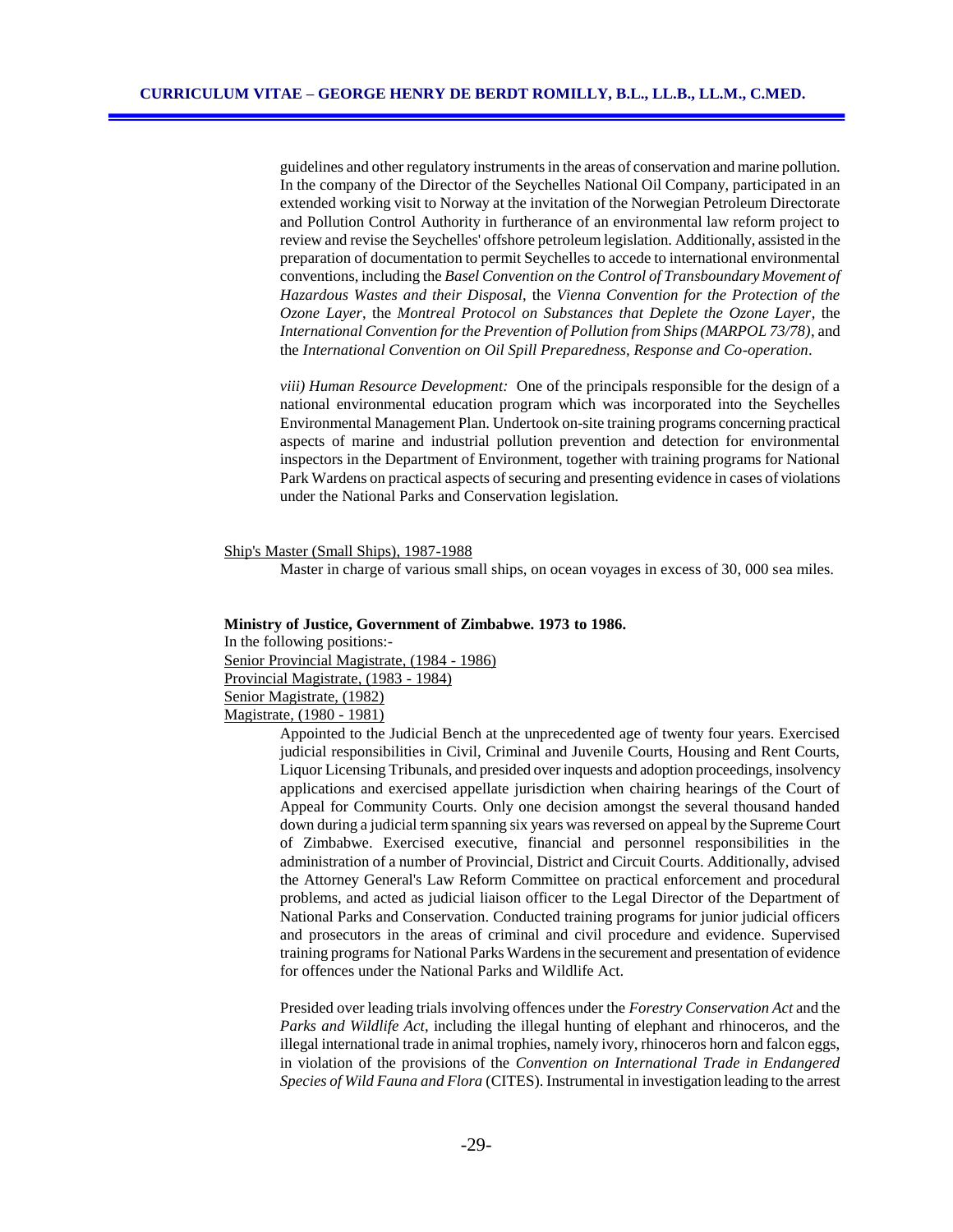and conviction of members of the notorious "Fifth Brigade" for acts of genocide against the Matabele people. Attempts to suppress the investigation by the government were overcome with the assistance of Amnesty International and support from international media, leading to the end of the government's purge against the Matabele people and members of the opposition political parties.

Law Officer in the Office of the Attorney General, (1979)

State Prosecutor

National Service, (1978 - 1979) Military Intelligence.

Executive Secretary to Government Commission of Enquiry under the Chairmanship of the Chief Justice, (1977)

Ministry of Justice representative on Commission of Enquiry tasked to review and reform the legislation controlling legal education, procedures for admission and the rules of practice of the legal profession. The Report of the Commission led to substantial changes to legislation controlling the legal profession being implemented by the national Parliament.

#### Legal Assistant to the Secretary for Justice, (1976)

Liaison between Judicial and Executive arms of the Government with special responsibility for Petitions to the State President for clemency from long term and condemned prisoners, detention and release of the criminally insane, enforcement of international conventions and court orders of foreign sovereign territories, and served as Executive Secretary to the Prisoners Parole Board. Prepared memoranda and policy papers for approval by Cabinet of Ministers on issues related to capital crimes, the detention and release of the criminally insane, and legislative reform.

#### Clerk of Court, (1973 - 1975)

Court administration, including management of court finances and personnel.

# **Papers and**

### **Publications, International**

# **Technical Reports:**

George de Berdt Romilly, *Climate Change Vulnerability and Risk Assessment (CCVRA) – Western Main Road Corridor Projec*t. Grenada Ministry of Infrastructure Development, Public Utilities, Energy, Transport and Implementation. 22 December 2020.

George de Berdt Romilly, *Virgin Islands Agriculture and Fisheries Marketing Authority Act, 2020.*  Government of the Virgin Islands. 30 November 2020.

George de Berdt Romilly, *Access to Justice Programme for Environmental Matters to Implement the Escazú Agreement 2018 – Fact Sheet*. Government of Antigua and Barbuda. 20 October 2020.

George de Berdt Romilly, *Access to Justice Programme for Environmental Matters to Implement the Escazú Agreement 2018 – Issues Paper*. Government of Antigua and Barbuda. 13 October 2020.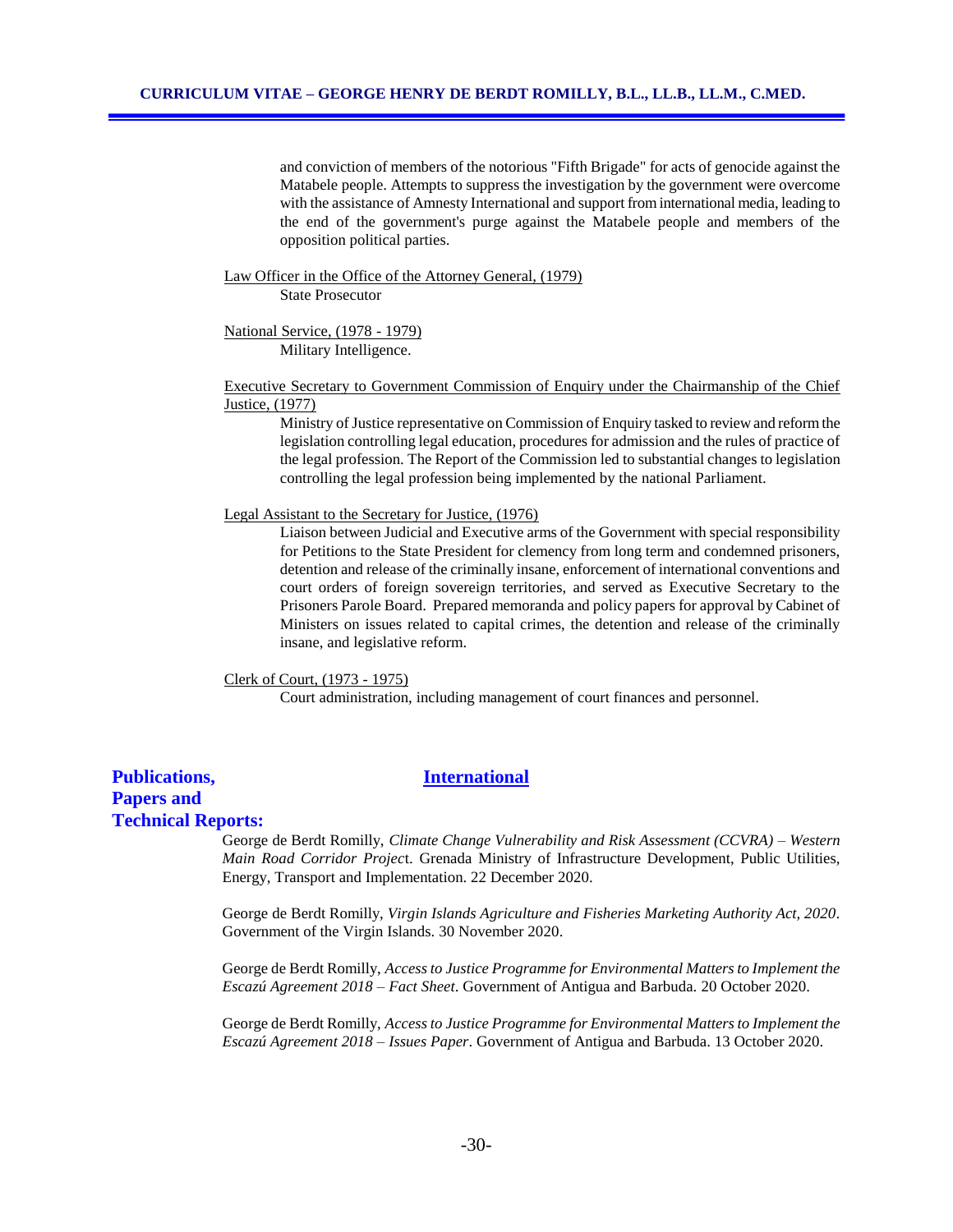George de Berdt Romilly, S. Thomas, C. Stedman, B. Nation, N. Lawrence, A. Douglas, *Dominica Third National Communications to the United Nations Framework Convention on Climate Change (UNFCCC)*. Government of Dominica. 20 May 2020. (See - [https://unfccc.int/documents/227871\)](https://unfccc.int/documents/227871)

George de Berdt Romilly, *Virgin Islands Food Security and Food Sustainability Bill 2020.*  Government of the Virgin Islands. April 2020.

George de Berdt Romilly, *Virgin Islands Marine Estate Administration and Coastal Zone Management Bill, 2020.* Government of the Virgin Islands. January 2020.

George de Berdt Romilly, V*irgin Islands Environmental Management and Climate Resilience Bill, 2019.* Government of the Virgin Islands. November 2019.

George de Berdt Romilly, *Review and Revision of Legislation for the Proposed Virgin Islands' Department of Agriculture - Issues Paper*. Government of the Virgin Islands. March 2019.

George de Berdt Romilly, *Green Paper - Proposed Environmental Management and Climate Adaptation Bill*. Government of the Virgin Islands. October 2018.

George de Berdt Romilly, *Green Paper – Proposed Revisions to the Virgin Islands' Fisheries Act, No. 4 of 1997*. Government of the Virgin Islands. October 2018.

George de Berdt Romilly, Mark Griffith, *Virgin Islands Land and Marine Estate Policy.* Organization of Eastern Caribbean States. March 2018 (see [https://bvi.gov.vg/media-centre/bvi-leads](https://bvi.gov.vg/media-centre/bvi-leads-implementation-oecs-climate-change-project)[implementation-oecs-climate-change-project\)](https://bvi.gov.vg/media-centre/bvi-leads-implementation-oecs-climate-change-project).

George de Berdt Romilly, Mark Griffith, Derrick Oderson, *Grenada National Land Policy.* Organization of Eastern Caribbean States. June 2018.

George de Berdt Romilly, *Legal Opinion: Status of Audit Committee and Reporting Requirements of the Internal Auditor.* Government of Antigua and Barbuda. 22<sup>nd</sup> March 2018.

George de Berdt Romilly, *Environmental Protection and Management (Sustainable Island Resources Framework Fund) Regulations, 2017* (Draft). Government of Antigua and Barbuda. September 2017.

George de Berdt Romilly, *Environmental Protection and Management (SIRFF Revolving Fund Programme for Adaptation) Regulations, 2017* (Draft). Government of Antigua and Barbuda. September 2017.

George de Berdt Romilly, *Environmental Protection and Management (Paris Agreement) Regulations, 2017* (Draft). Government of Antigua and Barbuda. September 2017.

George de Berdt Romilly, *Report on the Review of the Environmental Protection and Management Act*. Government of Antigua and Barbuda. April 2017.

George de Berdt Romilly, *Regulations for Environmental Protection and Management Act 2015.*  Organization of Eastern Caribbean States/Government of Antigua and Barbuda. September 2016.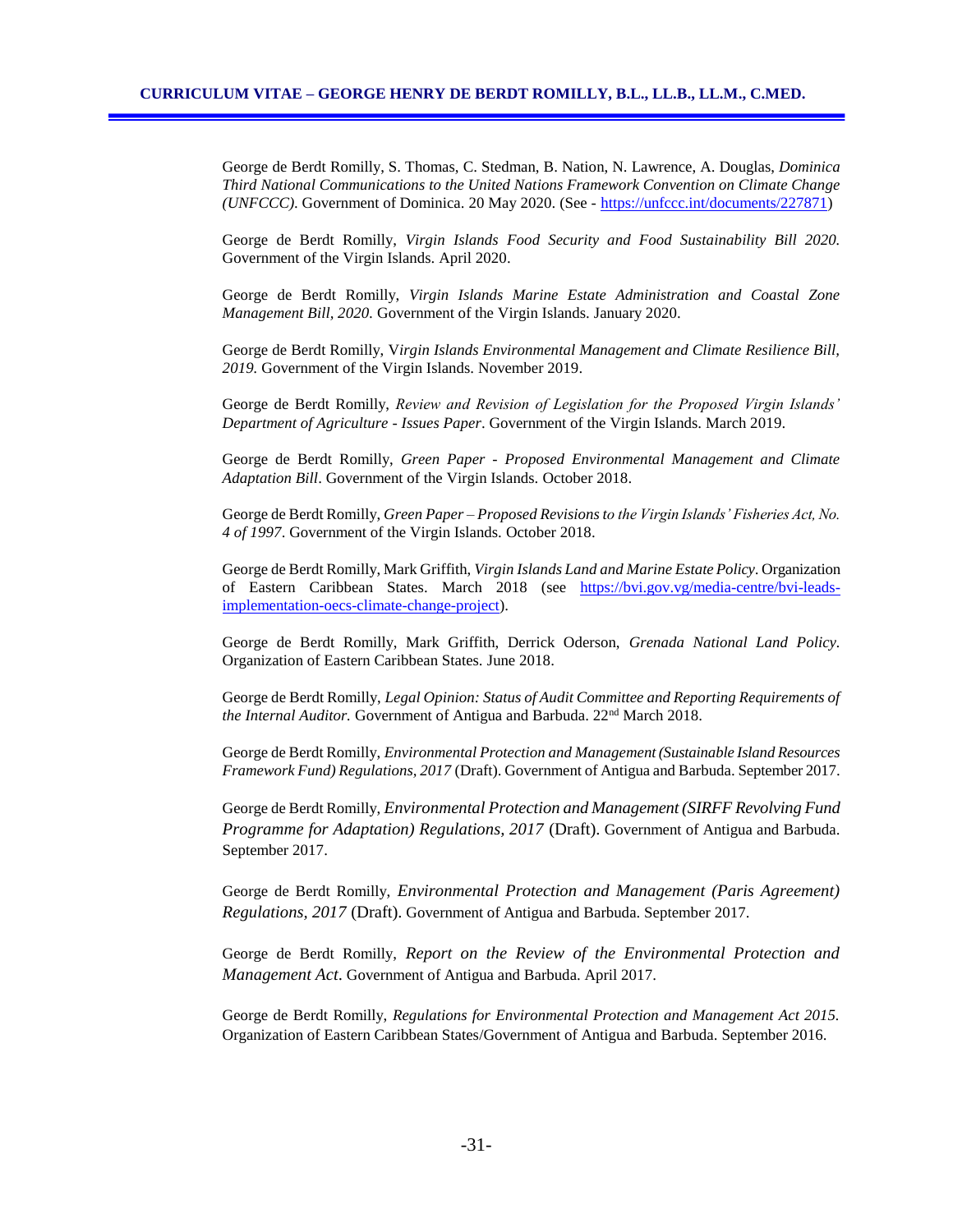George de Berdt Romilly, W. Lewis, *Commonwealth of Dominica Intended Nationally Determined Contributions (INDC)*. Government of Dominica. September 2015. See http://www4.unfccc.int/Submissions/INDC/Published%20Documents/Dominica/1/Commonwealth%20 of%20Dominica-%20Intended%20Nationally%20Determined%20Contributions%20(INDC).pdf

George de Berdt Romilly, Derrick Oderson, Amanda Bayer, *Review of Legislation and Policy Relevant to Environmental Management and Sustainable Development in the Context of Climate Change: Situation Analysis*. Government of Trinidad and Tobago/Inter-American Development Bank. 16th February 2015.

George de Berdt Romilly, *Virgin Islands Climate Change Trust Fund Bill 2014*, Government of the British Virgin Islands. November 2014. (Enacted by the Virgin Islands House of Assembly on the 24th March 2015).

George de Berdt Romilly, *Papua New Guinea Climate Change and Green Growth Trust Fund – Legal Drafting Instructions*, Government of Papua New Guinea. April 2014.

George de Berdt Romilly, *Dominica Climate Change, Environment and Natural Resource Management Bill 2014.* Government of Dominica/UNEP. March 2014.

G.H. de Berdt Romilly, *Tala/NGSE Sennar Bio-Energy Project – Feasibility Study*. April 2013.

G.H. de Berdt Romilly, D. Solofa, S. Bentin, *Samoa Climate Resilience Investment Program (CRIP) – Situation Analysis (Policy, Institutional and Legal Framework for a Climate Resilient Samoa.* World Bank / Government of Samoa. 29<sup>th</sup> January 2013.

G.H. de Berdt Romilly, *Dominica's Low Carbon Climate Resilient Development Strategy* and compendium *Strategic Program for Climate Resilience* (SPCR). Government of Dominica/Climate Investment Funds (CIF). April 2012. See –

[http://www.climateinvestmentfunds.org/cif/sites/climateinvestmentfunds.org/files/PPCR\\_4\\_Strategic\\_](http://www.climateinvestmentfunds.org/cif/sites/climateinvestmentfunds.org/files/PPCR_4_Strategic_Program_for_Climate_Resilience_Dominica_0.pdf) [Program\\_for\\_Climate\\_Resilience\\_Dominica\\_0.pdf](http://www.climateinvestmentfunds.org/cif/sites/climateinvestmentfunds.org/files/PPCR_4_Strategic_Program_for_Climate_Resilience_Dominica_0.pdf)

G.H. de Berdt Romilly, A. Witheford*, Strategic Program for Climate Resilience (SPCR) in the Kingdom of Tonga*. Government of Tonga/ Climate Investment Funds (CIF). April 2012. See – [http://www.climateinvestmentfunds.org/cif/sites/climateinvestmentfunds.org/files/PPCR\\_6\\_Strategic\\_](http://www.climateinvestmentfunds.org/cif/sites/climateinvestmentfunds.org/files/PPCR_6_Strategic_Program_for_Climate_Resilience_Tonga.pdf) Program for Climate Resilience Tonga.pdf

G.H. de Berdt Romilly, *Strategic Program for Climate Resilience (SPCR) in PNG and Tonga: Priority Planning Process.* Governments of Papua New Guinea and Tonga/Asian Development Bank. September 2011.

M. Matepi, G.H. de Berdt Romilly, J.Waugh, *Managing Climate Change Risks in Cook Islands Vulnerable Communities.* Asian Development Bank. August 2011.

G.H. de Berdt Romilly, *Nepal's Strategic Program for Climate Resilience (SPCR): Priority Planning Process.* Government of Nepal/Asian Development Bank. July 2010.

G.H. de Berdt Romilly, Lorne S. Clarke, *Copenhagen Conference - A Building Block For International Action On Climate Change or A Faltering Step In The International Negotiating Process?* **Journal of Environmental Policy and Law.** (Volume 40, No. 1. pp. 11-17) IOS Press, Netherlands. February 2010.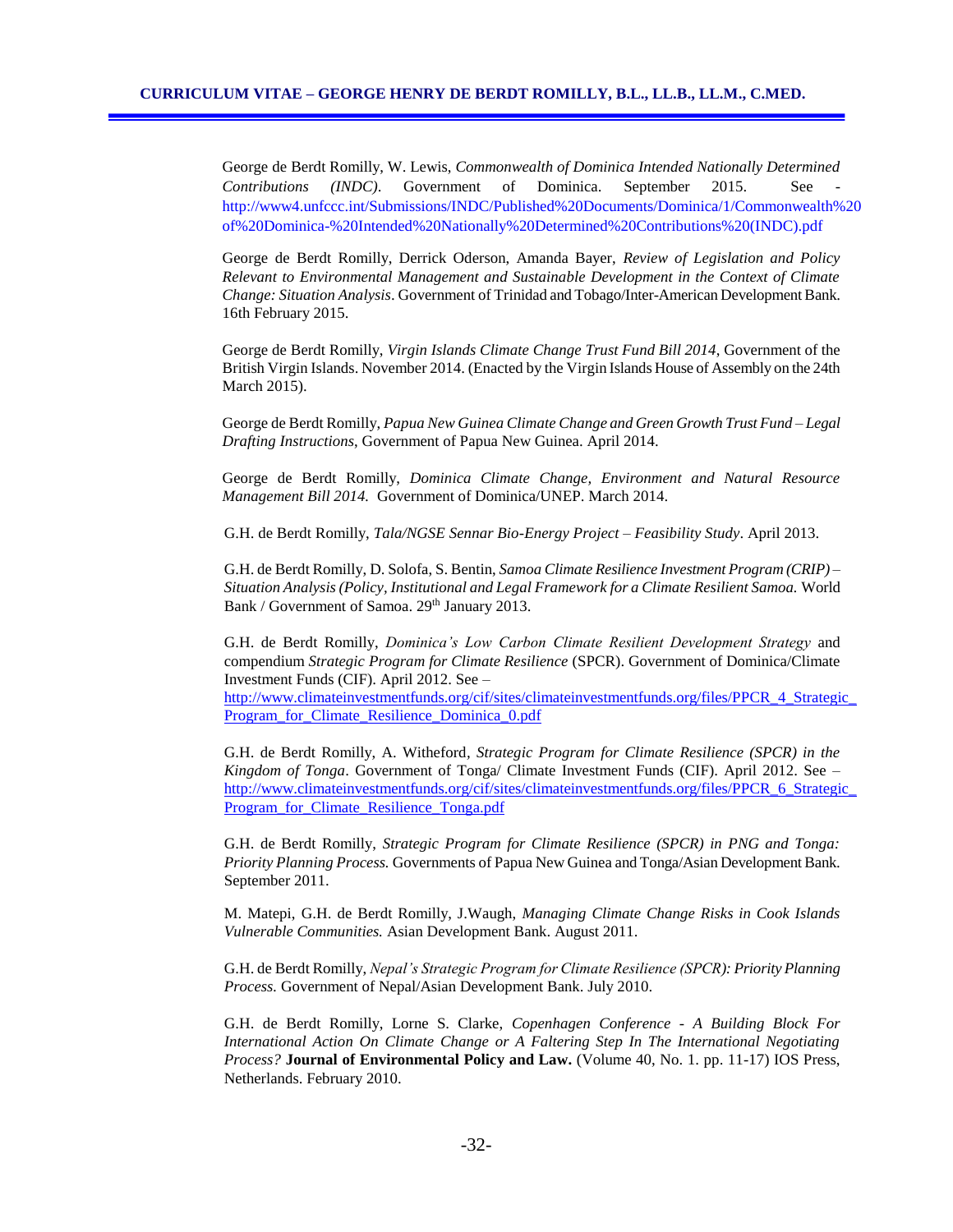P.V. Singh, G.H. de Berdt Romilly, *Climate Change Implementation Plan (CCIP): South Asia.* Asian Development Bank (ADB). Philippines. December 2009.

M. Matepi, G.H. de Berdt Romilly, J.Waugh, *Establishment of a Pacific World Heritage Fund.* Report presented to the 2009 World Heritage Pacific Islands Meeting in Maupiti, French Polynesia. 2<sup>nd</sup> to 7<sup>th</sup> November 2009.

G.H. de Berdt Romilly, P.V. Singh, *Nepal: Climate Change Assessment.* Asian Development Bank (ADB). Philippines. May 2009.

G.H. de Berdt Romilly, *UNFCCC/COP12. Kyoto Protocol/Mop2 – Further Consideration of Challenges.* **Journal of Environmental Policy and Law.** (Volume 37, No. 1. pp 9-17). IOS Press, Netherlands. February 2007.

G. H. de Berdt Romilly, et al, *Legal and Institutional Strengthening of Environmental Management in the Cook Islands: Volume 1 – Review of Legal and Institutional Frameworks*. Asian Development Bank (ADB), Government of Cook Islands. July 2006.

G. H. de Berdt Romilly, et al, *Legal and Institutional Strengthening of Environmental Management in the Cook Islands: Volume 2 – Institutional Profiles.* Asian Development Bank (ADB), Government of Cook Islands. July 2006.

G. H. de Berdt Romilly, et al, *Legal and Institutional Strengthening of Environmental Management in the Cook Islands: Volume 3 – Legislation, Regulations and Bylaws.* Asian Development Bank (ADB), Government of Cook Islands. July 2006.

G. H. de Berdt Romilly, D. Kerrison, *Legal and Institutional Strengthening of Environmental Management in the Cook Islands: Volume 4 – Capacity and Awareness.* Asian Development Bank (ADB), Government of Cook Islands. July 2006.

G. H. de Berdt Romilly, et al, *Legal and Institutional Strengthening of Environmental Management in the Cook Islands: Permitting and Approvals Process in the Cook Islands – Handbook.* Asian Development Bank (ADB), Government of Cook Islands. July 2006.

G. H. de Berdt Romilly, et al, *Legal and Institutional Strengthening of Environmental Management in the Cook Islands: Multi-lateral Environmental Agreements – Handbook.* Asian Development Bank (ADB), Government of Cook Islands. July 2006.

G. H. de Berdt Romilly, et al, *Legal and Institutional Strengthening of Environmental Management in the Cook Islands: Enforcement Handbook.* Asian Development Bank (ADB), Government of Cook Islands. July 2006.

G.H. de Berdt Romilly, et al, *National Capacity Self Assessment (NCSA) – Report.* Government of Dominica. September 2005.

G. H. de Berdt Romilly, et al, *Legal and Institutional Strengthening of Environmental Management in the Cook Islands: Volume 1 – Review of Legal and Institutional Frameworks*. Asian Development Bank (ADB), Government of Cook Islands. August 2005.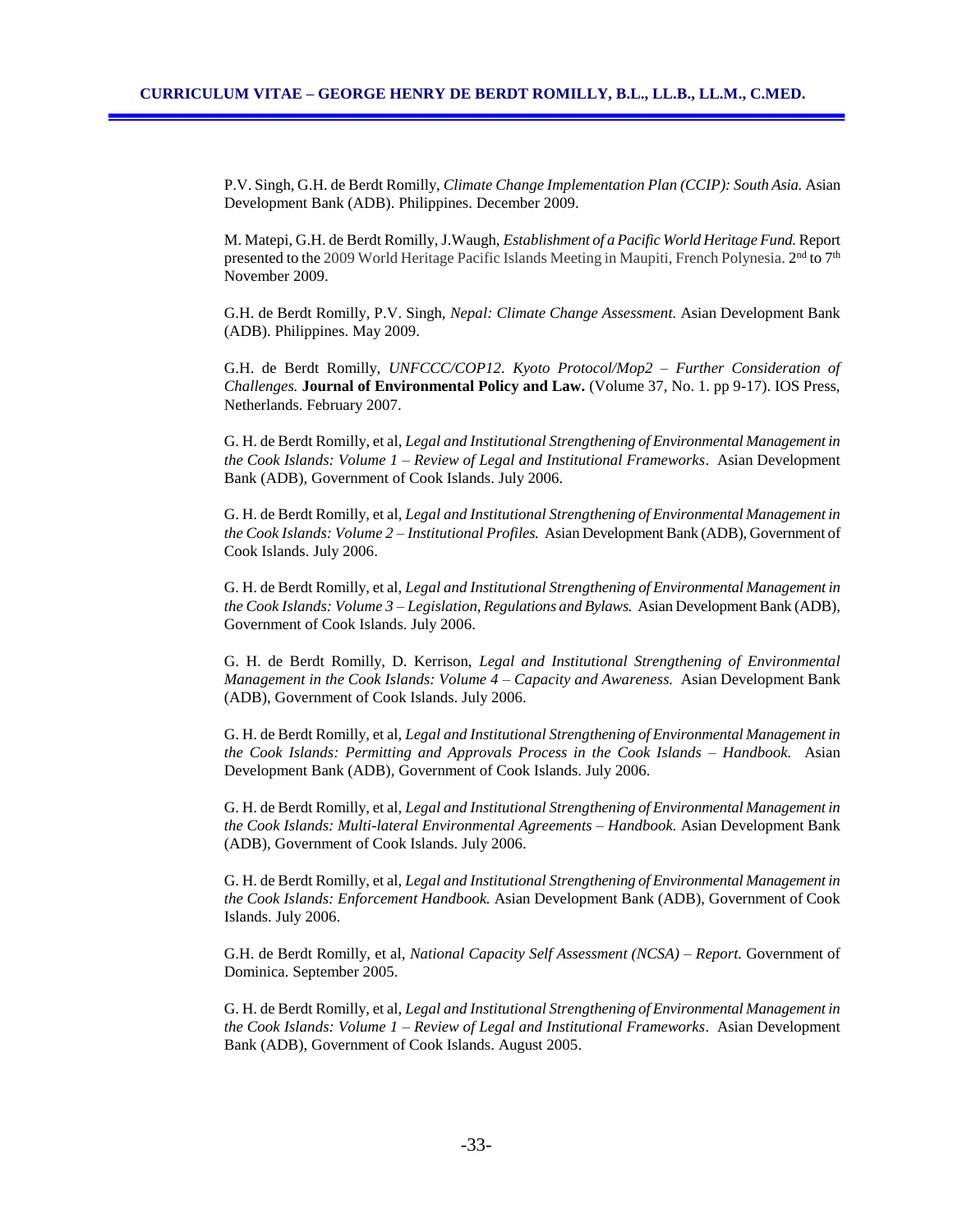G. H. de Berdt Romilly, et al, *Legal and Institutional Strengthening of Environmental Management in the Cook Islands: Volume 2 –Institutional Profiles.* Asian Development Bank (ADB), Government of Cook Islands. August 2005.

G. H. de Berdt Romilly, et al, *Legal and Institutional Strengthening of Environmental Management in the Cook Islands: Volume 3 – Proposed Regulatory Framework.* Asian Development Bank (ADB), Government of Cook Islands. August 2005.

G. H. de Berdt Romilly, et al, *Legal and Institutional Strengthening of Environmental Management in the Cook Islands: Permitting and Approvals Process in the Cook Islands – Handbook.* Asian Development Bank (ADB), Government of Cook Islands. August 2005.

G. H. de Berdt Romilly, et al, *Legal and Institutional Strengthening of Environmental Management in the Cook Islands: Multi-lateral Environmental Agreements – Handbook.* Asian Development Bank (ADB), Government of Cook Islands. August 2005.

G.H. de Berdt Romilly, et al, *National Capacity Self Assessment (NCSA) – Report on Synergies and Inter-Linkages Between Rio Conventions.* Government of Dominica. July 2005.

G. H. de Berdt Romilly, *Review of Grenada's Biosafety Framework.* United Nations Environment Programme (UNEP)/ Government of Grenada. July 2005.

G.H. de Berdt Romilly, *Barbados Programme of Action – Ten Year Review.* **Journal of Environmental Policy and Law.** (Volume 35, No. 2). IOS Press, Netherlands. April 2005.

G.H. de Berdt Romilly et.al, *Guide to the Integration of Climate Change Adaptation into the Environmental Impact Assessment Process." –* World Bank/Global Environment Facility (GEF)/Canadian International Development Agency (CIDA). September 2004*.*

G.H. de Berdt Romilly, J. Clarke, A. Kerry, *Caribbean Regional Public Education and Outreach Strategy.* CARICOM. April 2004.

C. Kretch, G.H. de Berdt Romilly, *Environment and Natural Resources Management in Trinidad and Tobago.* Inter-American Development Bank. October 2003.

G.H. de Berdt Romilly. *Mainstreaming Economic Valuations for Climate Change.* World Bank. February 2003.

G.H. de Berdt Romilly, J. Van Mossell., L. Perch, et all. *Mainstreaming Adaptation to Climate Change – Management Information System.* World Bank. December 2002.

G.H. de Berdt Romilly, J. Van Mossell., L. Perch, et all. *Mainstreaming Adaptation to Climate Change – Evaluation of Management Information System Requirements.* World Bank. August 2002.

G.H. de Berdt Romilly, P. Norville, *Legal and Institutional Review of Environmental Management in St. Lucia.* Government of St. Lucia/OECS NRMU. 1<sup>st</sup> March 2002.

G.H. de Berdt Romilly. *First National Report to the Conference of Parties to Convention on Biological Diversity.* Government of Dominica. November 2001.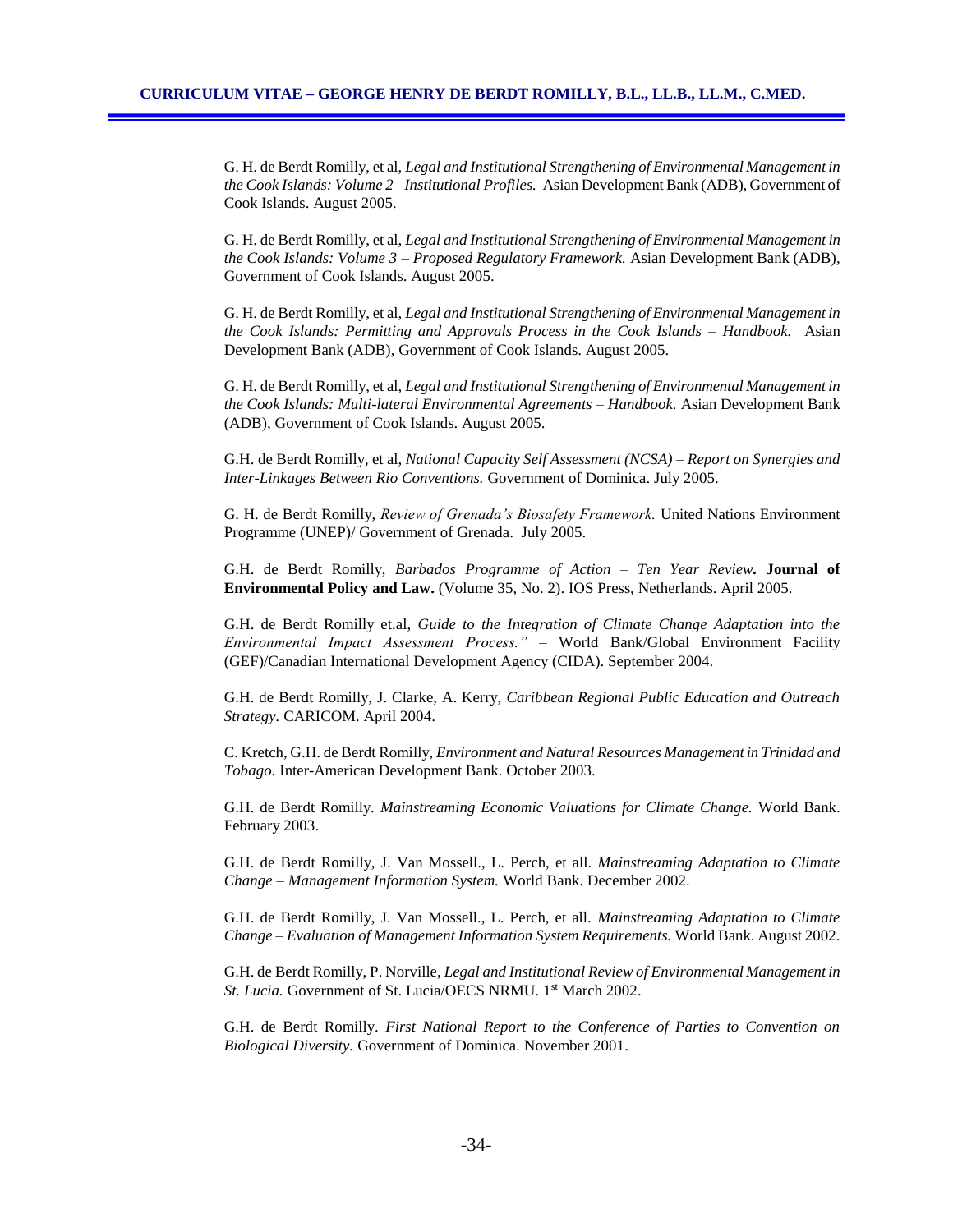G.H. de Berdt Romilly, H. Shillingford, D. Williams, et al, *Dominica's Biodiversity Strategy and Action Plan.* Government of Dominica. November 2001.

G.H. de Berdt Romilly, H. Shillingford, D. Williams, et al, *Dominica's Biodiversity Strategy and Action Plan – Country Study.* Government of Dominica. November 2001.

U. O'D Trotz, G.H de Berdt Romilly, J. Clarke. *Climate Change Adaptation Policy: Caribbean Experience.* Paper presented at Seventh Conference of the Parties (COP7) to the United Nations Framework Convention on Climate Change. Marakech, Morocco.  $30<sup>th</sup>$  October 2001.

G.H.de Berdt Romilly, P. Norville, S. Brisbane. *Institutional Framework in Support of Enhanced Environmental Management in St. Lucia.* Government of St. Lucia/OECS NRMU. 23rd April 2001.

G.H. de Berdt Romilly, *Caribbean Planning for Adaptation to Climate Change – Policy Framework for Integrated Adaptation Planning and Management*. Organization of American States (OAS)/World Bank. November 2000.

G.H. de Berdt Romilly. *Caribbean Planning for Adaptation to Climate Change - Policy, Legal and Institutional Framework*. Organization of American States (OAS)/World Bank. April 2000.

G.H. de Berdt Romilly, S. MacKnight Ph.D., P.D. Hickman, et. all. *Antigua and Barbuda: Policy, Legislation and Regulations for the Management of Solid and Ship-Generated Wastes.* Organization of Eastern Caribbean States (OECS)/World Bank. July 1999.

G.H. de Berdt Romilly, S. MacKnight Ph.D., P.D. Hickman, et. all. *Dominica: Policy, Legislation and Regulations for the Management of Solid and Ship-Generated Wastes.* Organization of Eastern Caribbean States (OECS)/World Bank. July 1999.

G.H. de Berdt Romilly, S. MacKnight Ph.D., P.D. Hickman, et. all. *Grenada: Policy, Legislation and Regulations for the Management of Solid and Ship-Generated Wastes.* Organization of Eastern Caribbean States (OECS)/World Bank. July 1999.

G.H. de Berdt Romilly, S. MacKnight Ph.D., P.D. Hickman, et. all. *St. Christopher and Nevis: Policy, Legislation and Regulations for the Management of Solid and Ship-Generated Wastes.* Organization of Eastern Caribbean States (OECS)/World Bank. July 1999.

G.H. de Berdt Romilly, S. MacKnight Ph.D., P.D. Hickman, et. all. *St. Lucia: Policy, Legislation and Regulations for the Management of Solid and Ship-Generated Wastes.* Organization of Eastern Caribbean States (OECS)/World Bank. July 1999.

G.H. de Berdt Romilly, S. MacKnight Ph.D., P.D. Hickman, et. all. *St. Vincent and the Grenadines: Policy, Legislation and Regulations for the Management of Solid and Ship-Generated Wastes.*  Organization of Eastern Caribbean States (OECS)/World Bank. July 1999.

G.H. de Berdt Romilly, *Draft Environmental and Resource Management Bill.* Draft Bill and public consultation paper. Government of Vanuatu. May 30, 1999.

G.H. de Berdt Romilly, S. MacKnight Ph.D., P.D. Hickman, et. all. *Model Policy, Legislation and Regulations for the Management of Solid and Ship-Generated Wastes.* Organization of Eastern Caribbean States (OECS)/World Bank. September 1998.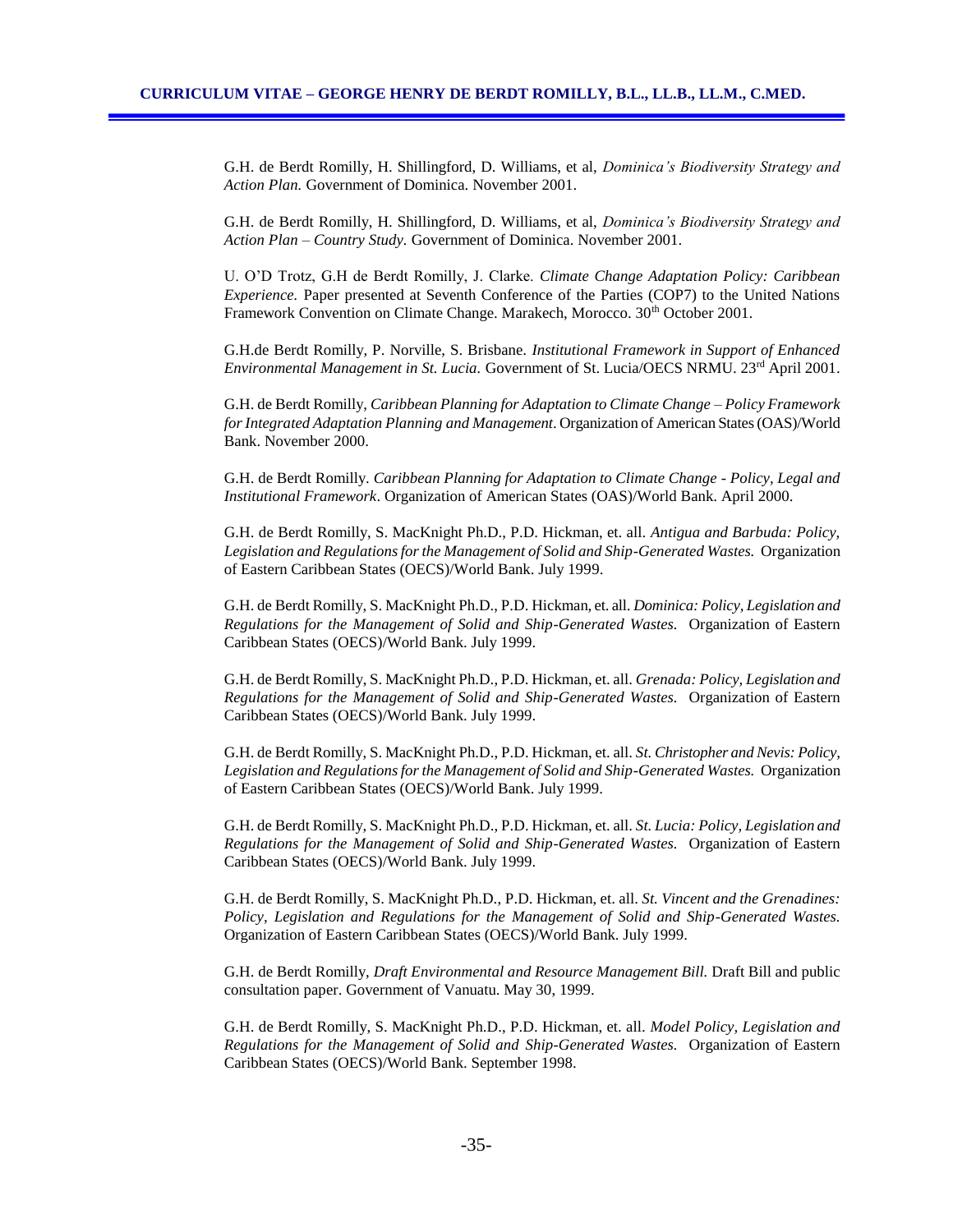G.H. de Berdt Romilly, S. MacKnight Ph.D., P.D. Hickman. *Management of Solid and Ship-Generated Waste - Review of Policy, Legislation and Regulations.* Organization of Eastern Caribbean States (OECS)/World Bank. July 1998.

G.H. de Berdt Romilly, *Legislative Framework for Sustainable Development in Jamaica.* Government of Jamaica/International Development Research Centre (IDRC). April 1998.

G.H. de Berdt Romilly, *Physical Planning, Environmental and Resource Management Legislation for Vanuatu.* Asian Development Bank (ADB)/Government of Vanuatu. May 2, 1997.

G.H. de Berdt Romilly, D.W. Street, B.F. Leeson (Ph.D), *Dominica National Parks Service - Management Handbook*. Government of the Commonwealth of Dominica/Caribbean Development Bank (CDB). December 1996.

G.H. de Berdt Romilly, *Fiji's Draft Sustainable Development Bill - Integrated and Consolidated Environmental and Resource Management Legislation.* Draft Bill and public consultation paper. Government of Fiji. 20 November 1996.

G.H. de Berdt Romilly, *Environmental Management Project - Report.* The World Bank/Government of Trinidad and Tobago. November 1995.

G.H. de Berdt Romilly, *Fiji's Sustainable Development Bill - Consultation Paper.* Government of Fiji. October 1995.

G.H. de Berdt Romilly, *Integrated and Consolidated Environmental Legislation in Fiji*. Asian Development Bank (ADB), South Pacific Regional Office, Vanuatu. June 16, 1995.

G.H. de Berdt Romilly, *Trusts for the Earth: New International Financial Mechanisms for Sustainable Development - Commentary*. - Published in **Sustainable Development and International Law**. - Graham & Trotman/Martinus Nijhoff Publishers. London, England. March 1995.

G.H. de Berdt Romilly, A.A. Cayer, *Environmental Sector Business Opportunities in South Africa.* - Industry Canada. Halifax, Canada. February 21, 1995.

G.H. de Berdt Romilly, Mark Griffith (Ph.D), *The Global Conference on the Sustainable Development of Small Island Developing States - Perspectives*. - Paper submitted for publication in Part II (Year in Review - Oceans) of the **Yearbook of International Environmental Law (Vol. V)** - Oxford University Press - Oxford, England.

G.H. de Berdt Romilly, Nathalie F. Bernard, *International Environmental Law - Developments within Indian Ocean Island States.* - Paper submitted for publication in Part II (Year in Review - Country/Regions) of the **Yearbook of International Environmental Law (Vol. V)** - Oxford University Press - Oxford, England.

G.H. de Berdt Romilly, *Regional Oil Spill Contingency Programme for the Island States of the Indian Ocean*. International Maritime Organisation (IMO). London, England. 27 December 1994. Cited in the Global Environment Facility (GEF)/World Bank report **Inter-sessional Work Program Proposed for Council**. June 1998. *(*see *Western Indian Ocean Islands Oil Spill Contingency Planning Project -* GEF/IS/4 at page C-11).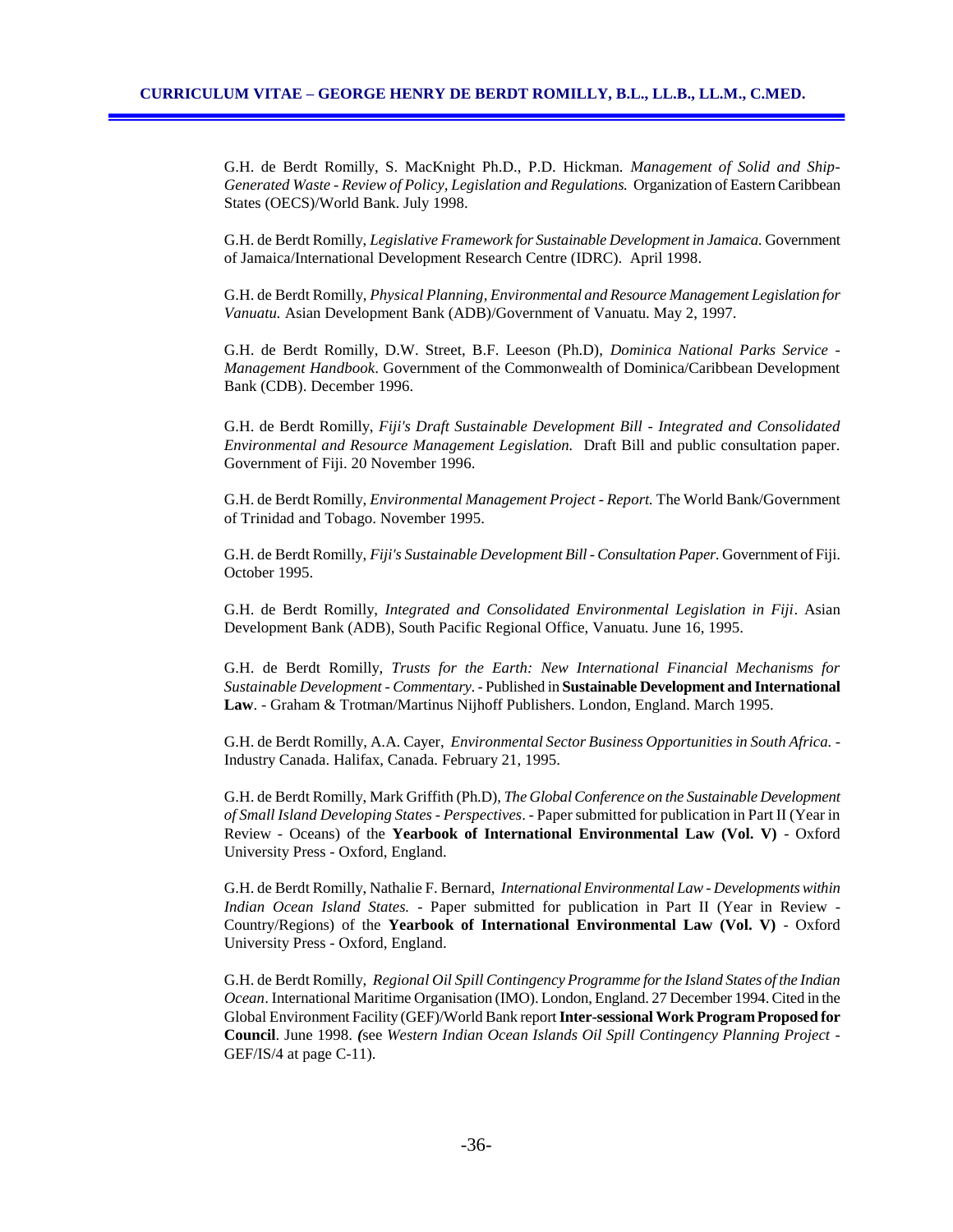G.H. de Berdt Romilly, *Sustainable Development Law for Small Island Developing States*. Paper presented to the Workshop on "Policy and Legal Instruments" during the United Nations Conference on the Sustainable Development of Small Island Developing States. Barbados, West Indies, Caribbean. 24 April to 6 May 1994.

G.H. de Berdt Romilly, *Developments in the Area of International Environmental Law amongst the Island States of the Western Indian Ocean.* - Published in Part II (Year in Review - Regions) of the **Yearbook of International Environmental Law (Vol. IV)** - Oxford University Press - Oxford, England. November 1994.

G.H. de Berdt Romilly, and J. Swan, *Developments in the area of International Environmental Law amongst the Island States of the Western Indian Ocean.* - Published in Part II (Year in Review - Regions) of the **Yearbook of International Environmental Law (Vol. III)** - Graham and Trotman Limited - London, England. July 1993.

 G.H. de Berdt Romilly, *Designing Practical Conservation and National Parks Legislation in Developing Island States*. - Paper presented at the IVth World Congress on National Parks and Protected Areas, held in Caracas, Venezuela during the period from the 10th to 21st February 1992. Published in **National Legal Strategies for Protected Areas Conservation and Management** - Environmental Law Centre, World Conservation Union (IUCN) - Bonn, Germany. November 1992.

 G.H. de Berdt Romilly, *Legal Enforcement in Events of Marine Pollution Incidents from Shipping within the Caribbean Region*. - Paper presented to the First International Conference on the Legal Protection of the Environment. Havana, Cuba - 19th to 21st November 1991.

 G.H. de Berdt Romilly, *Environmental Law Reform in Seychelles: Marine Pollution Legislation*. United Nations Development Programme (UNDP). (pp. 191) - Sept. 1991.

M. Marieu, G.H. de Berdt Romilly, R.D. Munro, and M. Sponar. *Environmental Management Plan of the Republic of Seychelles - A National Plan for Sustainable Development.* Government of Seychelles/United Nations Environment Programme (UNEP)/World Bank/United Nations Development Programme (UNDP) - June 1990.

G.H. de Berdt Romilly, *Review of the Environmental Legislation of Seychelles*. Department of Environment, Victoria, Republic of Seychelles. (pp. 290) - March 1990.

Sir Hugh Beadle, P.C., C.M.G., O.B.E., R.H. Christie Q.C., G.H. de Berdt Romilly, *et al. Report of the Commission of Enquiry into the Legal Profession*. - Report of the Government Commission of Enquiry appointed under the Chairmanship of Sir Hugh Beadle, Chief Justice of Rhodesia. (1977).

## **Publications, Canadian Papers and Technical Reports:**

G.H. de Berdt Romilly, P. Hayes, *Report on Nova Scotia Trade Mission to the Eighteenth Meeting of the Conference of Parties to the United Nations Framework Convention on Climate Change* (UNFCCC COP18), Doha, Qatar. Government of Nova Scotia. January 2013.

G.H. de Berdt Romilly, R. Young, et al, *Guide to Considering Climate Change in Environmental Assessments.* Government of Nova Scotia. March 2010.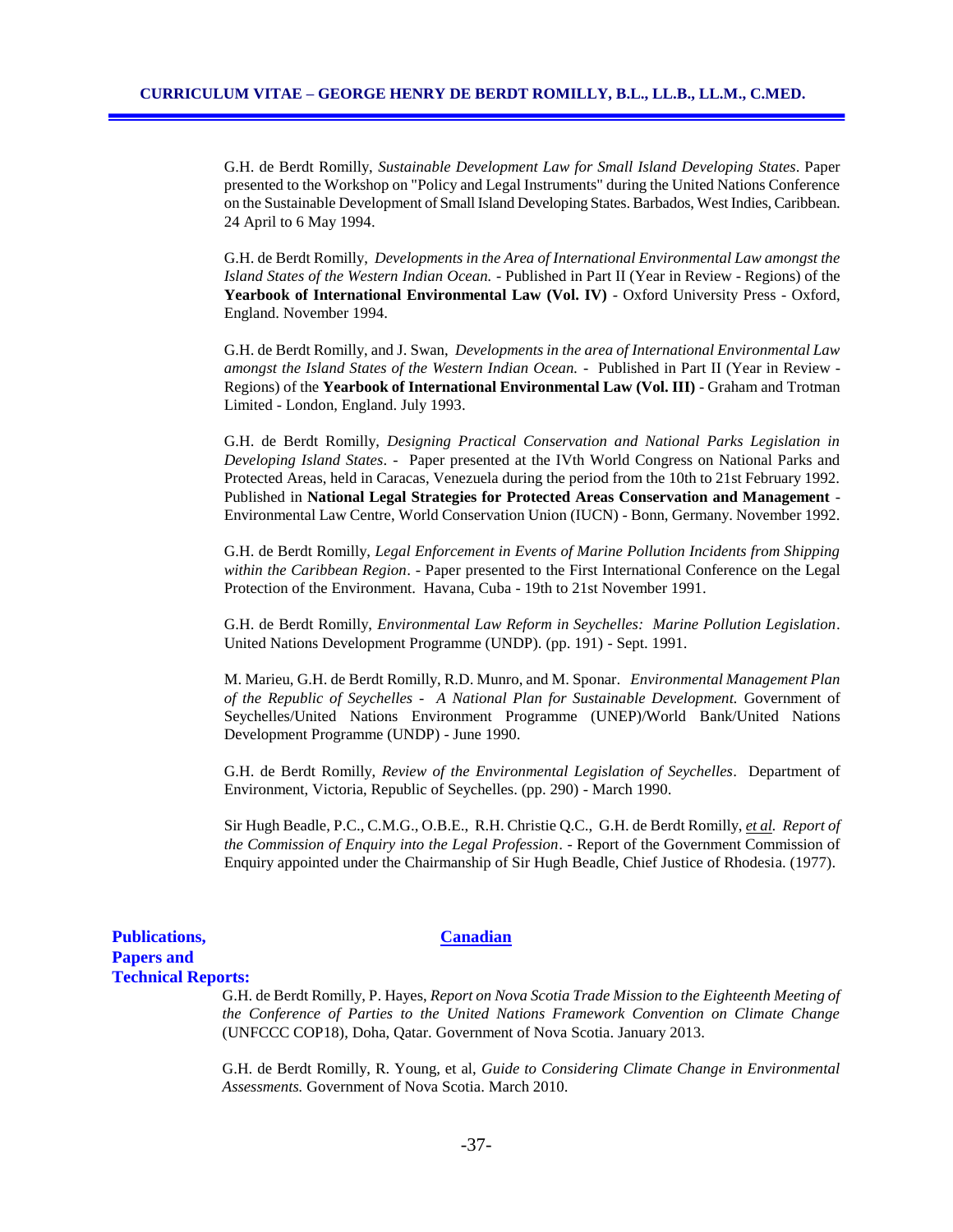R. Young, G.H. de Berdt Romilly, et al, *Guide to Considering Climate Change in Project Development.* Government of Nova Scotia. March 2010.

G.H. de Berdt Romilly, R. Young, et al, *Strategic Framework for Adapting to a Changing Climate in Nova Scotia*. Government of Nova Scotia. June 2007.

G.H. de Berdt Romilly, R. Young, et al, *Adapting to a Changing Climate in Nova Scotia: Vulnerability Assessment and Adaptation Options*. Government of Nova Scotia. August 2005.

G.H. de Berdt Romilly, R. Young, et al, *Adapting to a Changing Climate in Nova Scotia: Issues Paper*. Government of Nova Scotia. June 2004.

G.H de Berdt Romilly, L. Mitchell, D. Wilson. *Best Practice Guidelines for Federal Departments and Agencies on Dispute Resolution Processes for the Management of Federal Contaminated Lands* Treasury Board of Canada/Environment Canada. May 2002.

G.H. de Berdt Romilly. *Sustainable Cities Initiative: Review of Sub-Saharan Africa.* Department of Foreign Affairs and International Trade (DFAIT). April 2002.

P.E. Vandall, G.H. de Berdt Romilly, *"Onshore Pipeline and Gas Plant Regulations - Legislative Review and Recommendations"*. Report and legal drafting instructions prepared for the Nova Scotia Department of Natural Resources (Energy Resources Division). May 1997. Recommendations legislated in *Pipeline Regulation (N.S. Reg. 66/98)* enacted in September 1998.

S. MacKnight, Ph.D., G.H. de Berdt Romilly, "*ISO 14000 Workshop - Findings and Outputs".* Nova Scotia Management Consortium for Environmental Technologies. April 1997.

G.H. de Berdt Romilly, S. MacKnight, Ph.D., T.J. Vigerstad, Ph.D., P. MacKeigan, Q.C. "*Guidelines for the Use of Environmental Mediation in Environmental Impact Assessments and the Management of Contaminated Sites".* Draft Guidelines prepared for the Nova Scotia Department of Environment. March 1997.

G.H. de Berdt Romilly, S. MacKnight, Ph.D., T.J. Vigerstad, Ph.D., "*Alternate Dispute Resolution in the Environmental Assessment Process".* Paper presented on behalf of the Arbitration and Mediation Institute to the Department of Environment in response to written request for submissions concerning the reform of the environmental impact assessment process. Halifax, Canada. January 30, 1996.

G.H. de Berdt Romilly, T.J. Vigerstad, Ph.D., *Environmental Mediation in the Management of Contaminated Sites*. Submission presented to the Department of Environment under the auspices of the Arbitration and Mediation Institute of Canada, in response to the proposed "Guidelines for Contaminated Site Management in Nova Scotia". Halifax, Canada. March 5, 1995.

G.H. de Berdt Romilly, *Sustainable Development Law - The Need for Inter-Agency Guidelines*. Presentation to the Inter-Agency Workshop on Sustainable Development and Environmental Law Reform convened by the International Development Research Centre (IDRC) - (attended by representatives from the United Nations Department for Policy Co-ordination and Sustainable Development (UNDPCSD), the Canadian International Development Agency (CIDA), Environment Canada, the National Round Table on Environment and Economy and the Department of Foreign Affairs). Ottawa, Canada. January 10, 1995.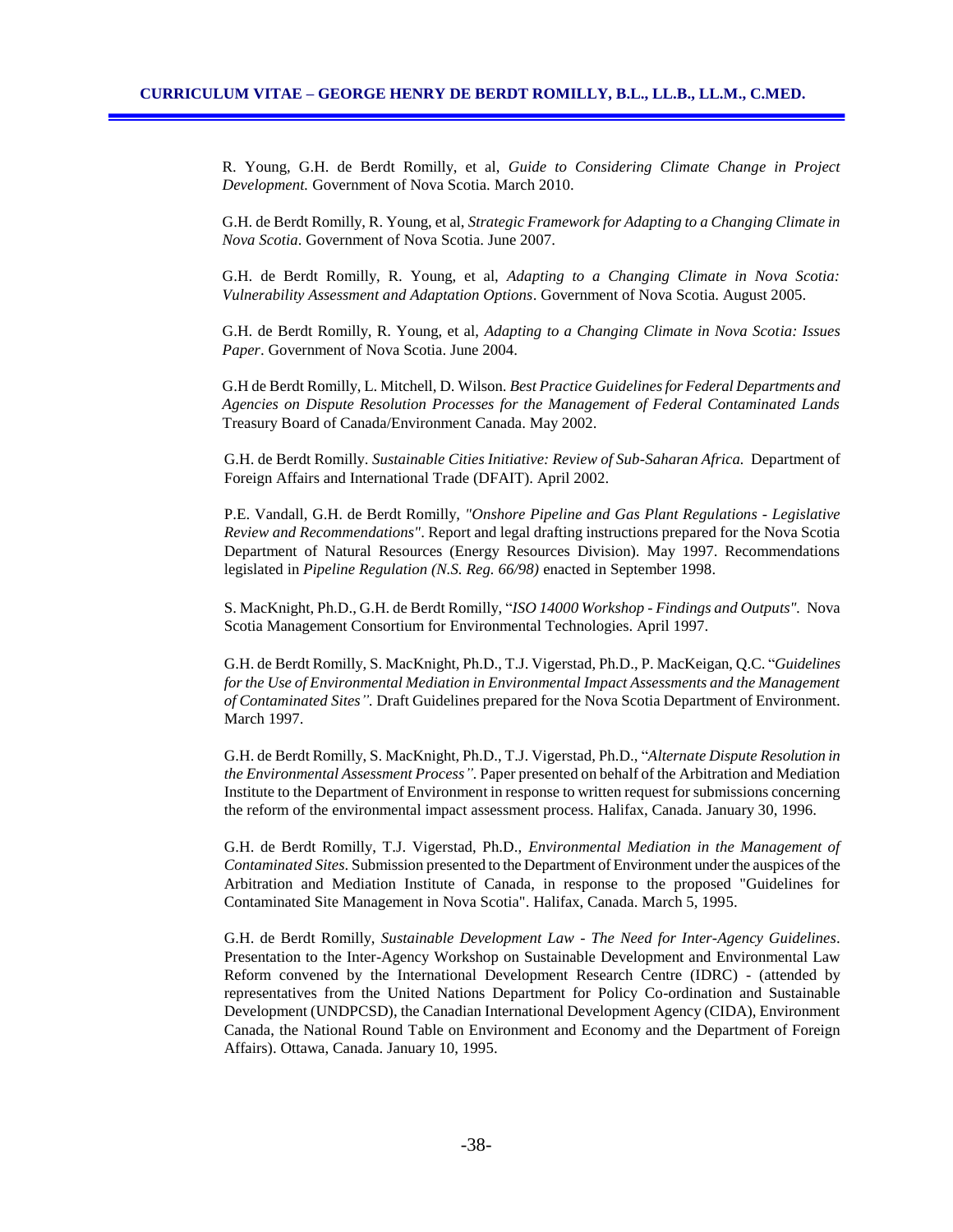G.H. de Berdt Romilly, *Stewardship Strategy - Consultation Paper*. - Public consultation paper prepared for the Department of Natural Resources, the Department of Fisheries and Oceans, and the Department of Environment. Nova Scotia, Canada. September 1994.

G.H. de Berdt Romilly, *Stewardship Strategy - Managers Handbook.* - Handbook and Manual developed for the Department of Natural Resources, Nova Scotia, Canada. October 1994.

G.H. de Berdt Romilly, *Environment and Development Conflict - The Need for a Sustainable Development Legal Framework in Canada.* Paper presented to the Symposium on Environmental Law Reform convened by the federal Ministries of Justice and Environment Canada, and the Canadian Bar Association (CBA). Ottawa, Canada. April 29, 1994.

G.H. de Berdt Romilly, *Agenda 21 - Legal and Institutional Provisions - Options and Initiatives*. Presentation to Sustainable Development Law Meeting attended by Environment Canada, the Department of Foreign Affairs and International Trade, the Canadian International Development Agency (CIDA), the International Development Research Centre (IDRC), the Oceans Institute and the Canadian Bar Association (CBA). Ottawa, Canada. February 28, 1994.

B.F. Miller, G.H. de Berdt Romilly, R.G. Grant, A.L. Chapman, and M. Doelle, *Submissions on the Nova Scotia Environment Act*. Report of the Canadian Bar Association (CBA) to the Nova Scotia Round Table on Environment and Economy and Department of Environment. Presented on February 22, 1994.

G.H. de Berdt Romilly, *Ozone Layer Protection and CFC Regulation - The Legal Framework.* - Paper presented at the seminar on "CFC Recovery, Recycling and Conversion Alternatives", convened by the Technical University of Nova Scotia (TUNS). Halifax, Canada. February 21, 1994.

G.H. de Berdt Romilly, *Development and Third World Issues Arising from the United Nations Conference on Environment and Development (UNCED)*. - Paper presented to the Annual General Meeting and Annual Congress of the Canadian Bar Association (CBA). Halifax, Canada. 26th August 1992.

P.A. Lane, G.H. de Berdt Romilly, and G. Feltham, *Operational Directives and Procedures for Environmental Impact Assessment*. - Canadian International Development Agency (CIDA). May 1992.

# **Conferences:**

## **Seminars or International**

- \* *Bio-Energy Development in Sennar State, Sudan*. Paper presented at the First International Environmental Conference, Khartoum, Sudan. 12<sup>th</sup> to 14<sup>th</sup> Match 2016.
- \* Coordinator of Trade Mission (public and private sector delegates) led by the Government of Nova Scotia (Canada) to the  $18<sup>th</sup>$  Meeting of the Conference of Parties (COP18) to the United Nations Framework Convention on Climate Change. Doha, Qatar,  $27<sup>th</sup>$  November to  $7<sup>th</sup>$  December 2012.
- *\* Climate Change : Caribbean Vulnerability and Regional Cooperation***.** Presentation made on behalf of the Caribbean Community Climate Change Centre (CCCCC) at the Conference on "Islands and Adapting to Climate Change" convened by the Association of the Overseas Countries and Territories of the European Union ("OCTA"). March 29<sup>th</sup>-30<sup>th</sup> 2011, Brussels, Belgium.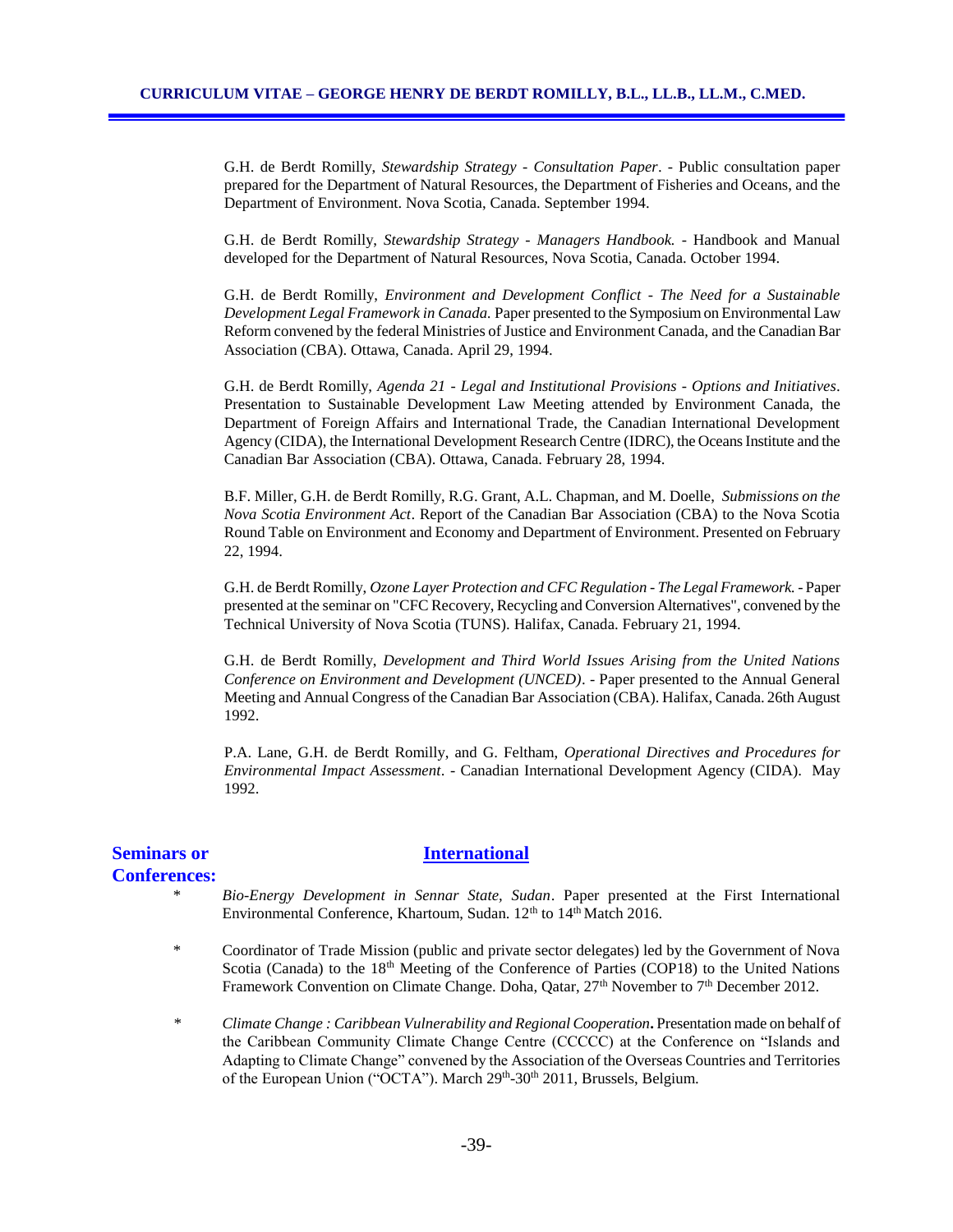- \* Represented the International Council of Environmental Law (ICEL) at the 15<sup>th</sup> meetings of the Conference of Parties (COP15) to the United Nations Framework Convention on Climate Change. Copenhagen, Denmark. December 2009.
- \* Represented the International Council of Environmental Law (ICEL) at the 12<sup>th</sup> meetings of the Conference of Parties to the United Nations Framework Convention on Climate Change. Nairobi, Kenya, November 2006.
- \* Represented the International Council of Environmental Law (ICEL) at the  $11<sup>th</sup>$  meetings of the Conference of Parties to the United Nations Framework Convention on Climate Change. Montreal, Canada, November-December 2005.
- \* Represented the International Council of Environmental Law (ICEL) at the International Meeting for the 10 Year Review of the Barbados Programme of Action. Mauritius.  $10^{th}$  to  $14^{th}$  January 2005.
- \* Retained by the Climate Change Regional Project Implementation Unit of the Caribbean Community (CARICOM) Secretariat to prepare and present a paper on "*Climate Change Adaptation Policy: Caribbean Experience"* at the 7<sup>th</sup> Conference of Parties to the United Nations Framework Convention on Climate Change. Marrakech, Morocco, 30<sup>th</sup> October 2001.
- \* Retained by the Caribbean Planning for Adaptation to Climate Change (CPACC) Regional Project Implementation Unit to present a paper on *Coral Reef Monitoring and Adaptation Policy Instruments*  at the Regional Conference on Climate Change Adaptation and Coral Reef Monitoring Networks. Kingston, Jamaica, 27<sup>th</sup> June 2001.
- \* Retained by the Natural Resource Management Unit (NRMU) of the Organization of Eastern Caribbean States (OECS) Secretariat to make a presentation on *"International and Regional Environmental Charters and Strategies"* at the Regional Conference convened to develop an *Environmental Charter* and *Environmental Management Strategy.* St. Johns, Antigua. 20-24 March, 2000.
- \* Retained by the Legal Office of the OECS Secretariat to make a presentation at the Regional Meeting of Attorney's General on the legal and institutional framework to manage solid and ship-generated wastes within the Eastern Caribbean Region and to implement the *International Convention for the Prevention of Pollution from Ships (MARPOL 73/78)*. Port of Spain, Trinidad and Tobago. May 4, 1999.
- \* Retained by the Jamaica Ministry of Environment and Housing to act as Rapporteur and Facilitator at national seminar on "Legislative Frameworks for Sustainable Development in Jamaica" convened by the Jamaica Ministry of Environment and Housing, the Natural Resources Conservation Authority (NRCA) and the Office of the Attorney General. June 1998.
- \* Accredited to represent the International Council of Environmental Law (ICEL) at the Meeting of Experts Focusing on the 1985 Montreal Guidelines for the Protection of the Marine Environment from Land-based Sources of Pollution. Montreal, Canada. 6 to 10 June 1994.
- \* Invited by the Conference Organizing Secretariat to chair and present the keynote paper at the NGO Forum Workshop on "Policy and Legal Instruments" during the United Nations Conference on the Sustainable Development of Small Island Developing States. Accredited to represent the International Council of Environmental Law (ICEL) during Conference deliberations. Barbados, West Indies, Caribbean. 24 April to 6 May 1994.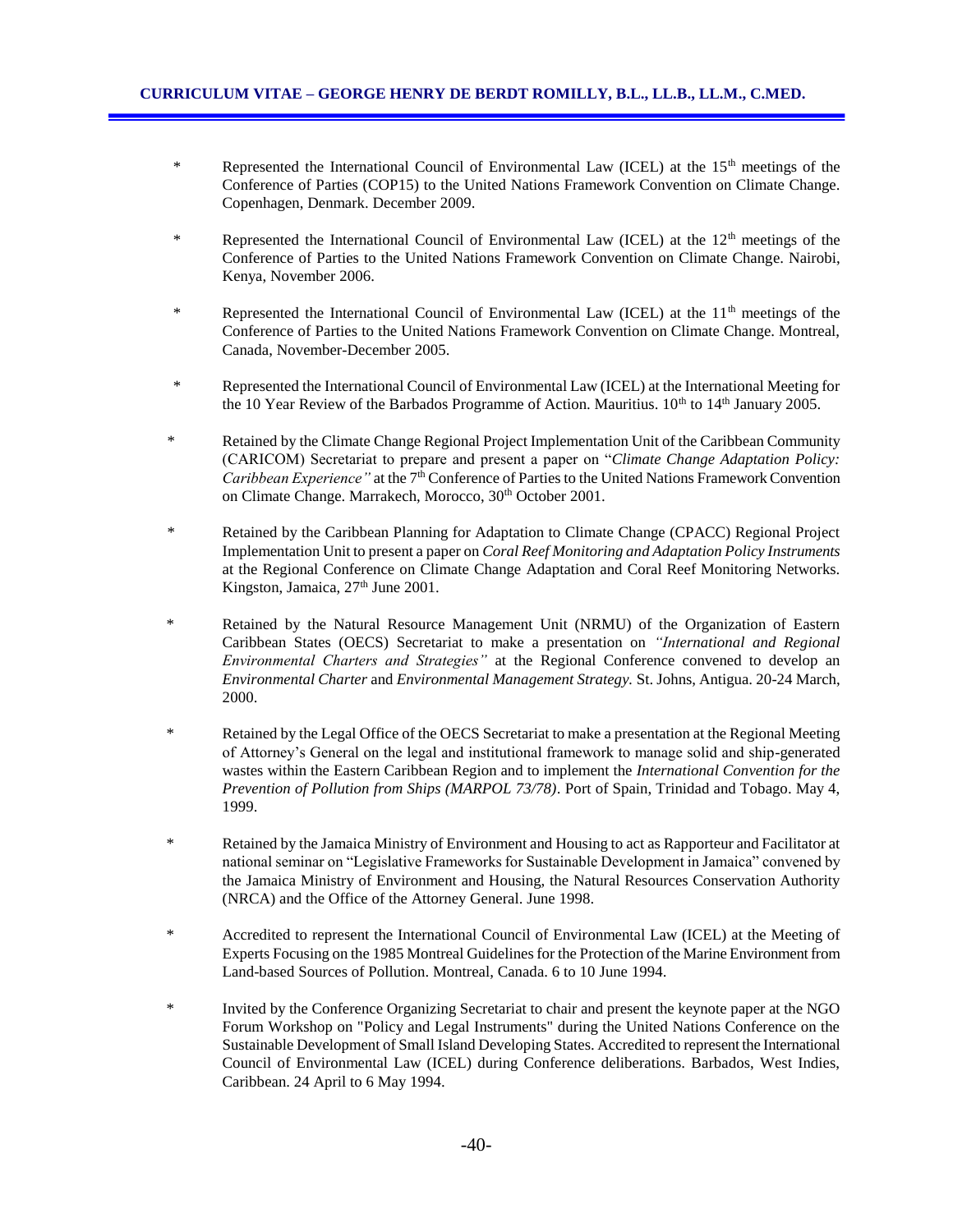- \* Invited by the Austrian Foreign Ministry to participate and present a paper at the International Symposium on "Sustainable Development and International Law". Baden bei Wein, Austria. 14 to 16 April 1994.
- \* Invited by the International Union for the Conservation of Nature (IUCN) to participate and present a paper at the IV<sup>th</sup> World Congress on National Parks and Protected Areas, held in Caracas, Venezuela during the period from the 10th to 21st February 1992. Assisted in the drafting of the Declaration on Legal Mechanisms for Protected Areas which was adopted by representatives from the 115 countries attending the Congress and forwarded to the Organizing Secretariat of the United Nations Conference on Environment and Development (UNCED).
- \* Invited by the Cuban Commission Nacional para la Proteccion del Medio Ambiente y Conservacion de los Recursos Naturales (COMARNA) to participate and present a paper at the First International Conference on the Legal Protection of the Environment held in Havana, Cuba in November 1991. Assisted in the preparation and drafting of the Final Declaration, which was signed by representatives from 15 Central and Latin-American countries and forwarded to the Organizing Secretariat of the United Nations Conference on Environment and Development (UNCED).
- \* Participated as Legal and Technical Advisor to the Department of Environment at the Technical Conference for International Donor Agencies sponsored jointly by the World Bank, United Nations Environment Programme (UNEP) and United Nations Development Programme (UNDP), held in September 1990 to review the Environmental Management/Sustainable Development Plan of Seychelles prior to the international donors conference held in Paris, France in February 1991.

# **Seminars or Canadian Conferences:**

- Retained by the Department of Environment as Coordinator/Rapporteur to convene and facilitate a seminar and prepare a technical report on "*Implementing ISO 14000 - Implications for Nova Scotia"*. Halifax, Canada. October 1996.
- \* Organizer and Chairman of technical seminar (via simultaneous video conference) presented in collaboration with the Association for Professional Environmental Auditing on *"Implementing ISO 14000 Standards*" convened by the Technical University of Nova Scotia (TUNS). Halifax and Fredericton, Canada. September 1996.
- \* Retained by the Nova Scotia Department of Environment to conduct a multi-stakeholder workshop and training session on the use of mediation in the environmental impact assessment process and for the contaminated site management. Halifax, Canada. June 1996.
- \* Invited by the Department of Natural Resources to present a paper on "Private Stewardship as a Means of Conserving and Protecting Natural Resources" at the 1994 Atlantic Regional Stewardship Workshop. Amherst, Canada. November 8, 1994.
- \* Invited by the federal Ministries of Justice and Environment Canada to co-chair and present a paper at the Symposium on *Emerging Issues in Environmental Law*, convened in collaboration with the Canadian Bar Association (CBA). Ottawa, Canada. 29 April, 1994.
- \* Organizer and Chairman of technical seminar presented for Department of Environment Legal Counsel, state prosecuting attorneys, defense attorneys, senior environmental managers and